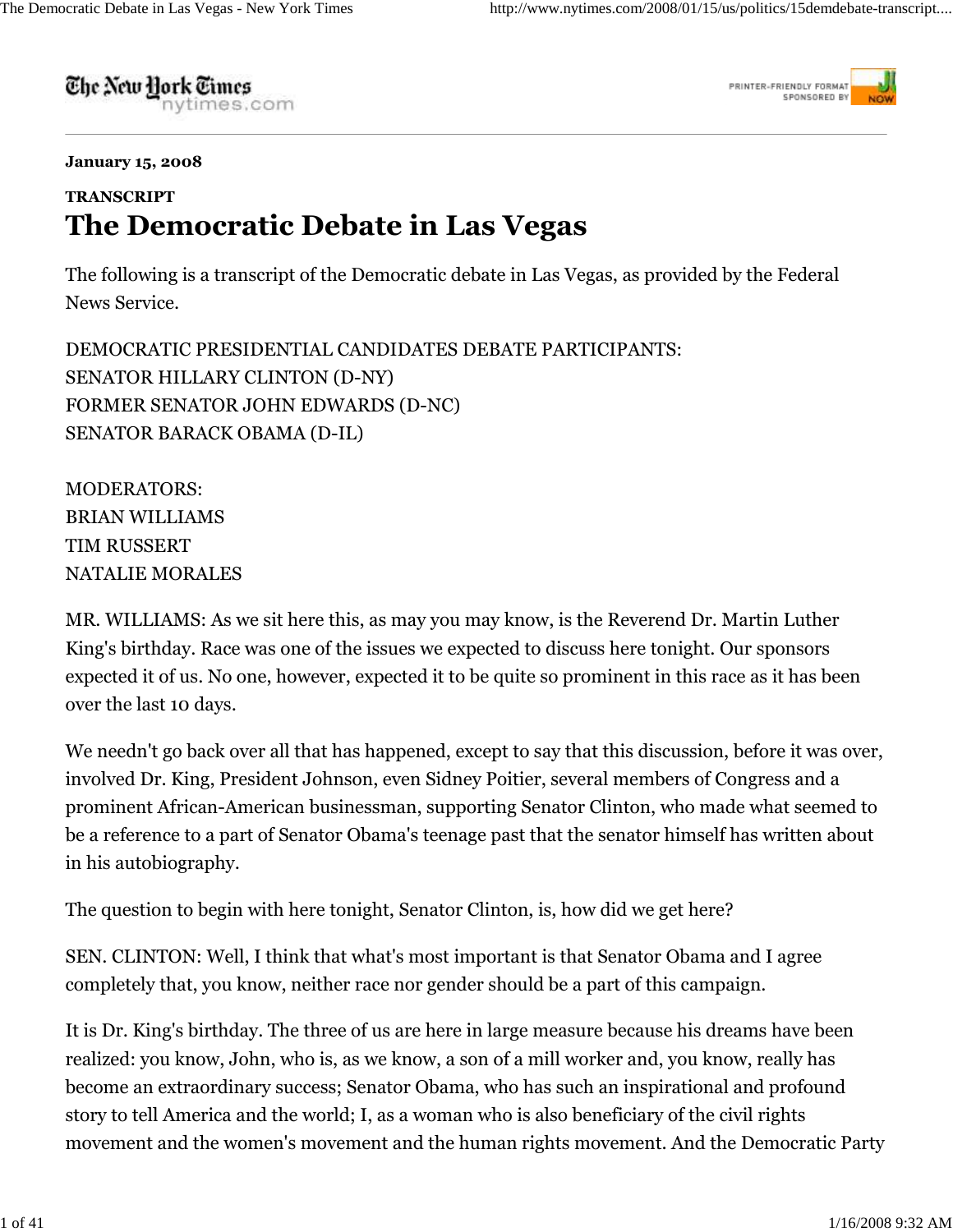has always been in the forefront of that.

So I very much appreciate what Senator Obama and I did yesterday, which is that we both have exuberant and sometimes uncontrollable supporters, that we need to get this campaign where it should be.

And we're all family in the Democratic Party. We are so different from the Republicans on all of these issues, in every way that affects the future of the people that we care so much about.

So I think that it's appropriate on Dr. King's birthday, his actual birthday, to recognize that all of us are here as the result of what he did, all of the sacrifice, including giving his life, along with so many of the other icons that we honor. But I know that Senator Obama and I share a very strong commitment to making sure that this campaign is about us as individuals.

MR. WILLIAMS: Senator Obama, same question.

SEN. OBAMA: Well, I think Hillary said it well. You know, we are right now, I think, in a defining moment in our history. We've got a nation at war, our planet is in peril, and the economy is putting an enormous strain on working families all across the country.

Now, race has always been an issue in our politics and in this country, but one of the premises of my campaign and, I think, of the Democratic Party -- and I know that John and Hillary have always been committed to racial equality -- is that we can't solve these challenges unless we can come together as a people and we're not resorting to the same -- or falling into the same traps of division that we have in the past.

I think our party has stood for that. Dr. King stood for that. I hope that my campaign has inspired that same sense, that there's much more that we hold in common than what separates us. And - and that is how I want to move this campaign forward, and I hope that's how it moves forward.

MR. WILLIAMS: And, Senator Edwards, you waded into this topic tangentially yesterday.

MR. EDWARDS: Well, I -- the only thing I would add is I had the perspective of living in the South, including at a time when there was segregation in the South, and I feel an enormous personal responsibility to continue to move forward. Now, we've made great progress, but we're not finished with that progress, and the struggles and sacrifice of Dr. King and many others who gave blood, sweat, tears, and in some cases their lives to move America toward equality.

And I saw it. I saw it when four young men walked into a Woolworth luncheon counter in Greensboro, North Carolina, and sat down, had the courage and strength to do the right thing. And they literally stood up -- stood up on behalf of African-Americans, on behalf of southerners, on behalf of Americans, helped move this country forward in a really serious way.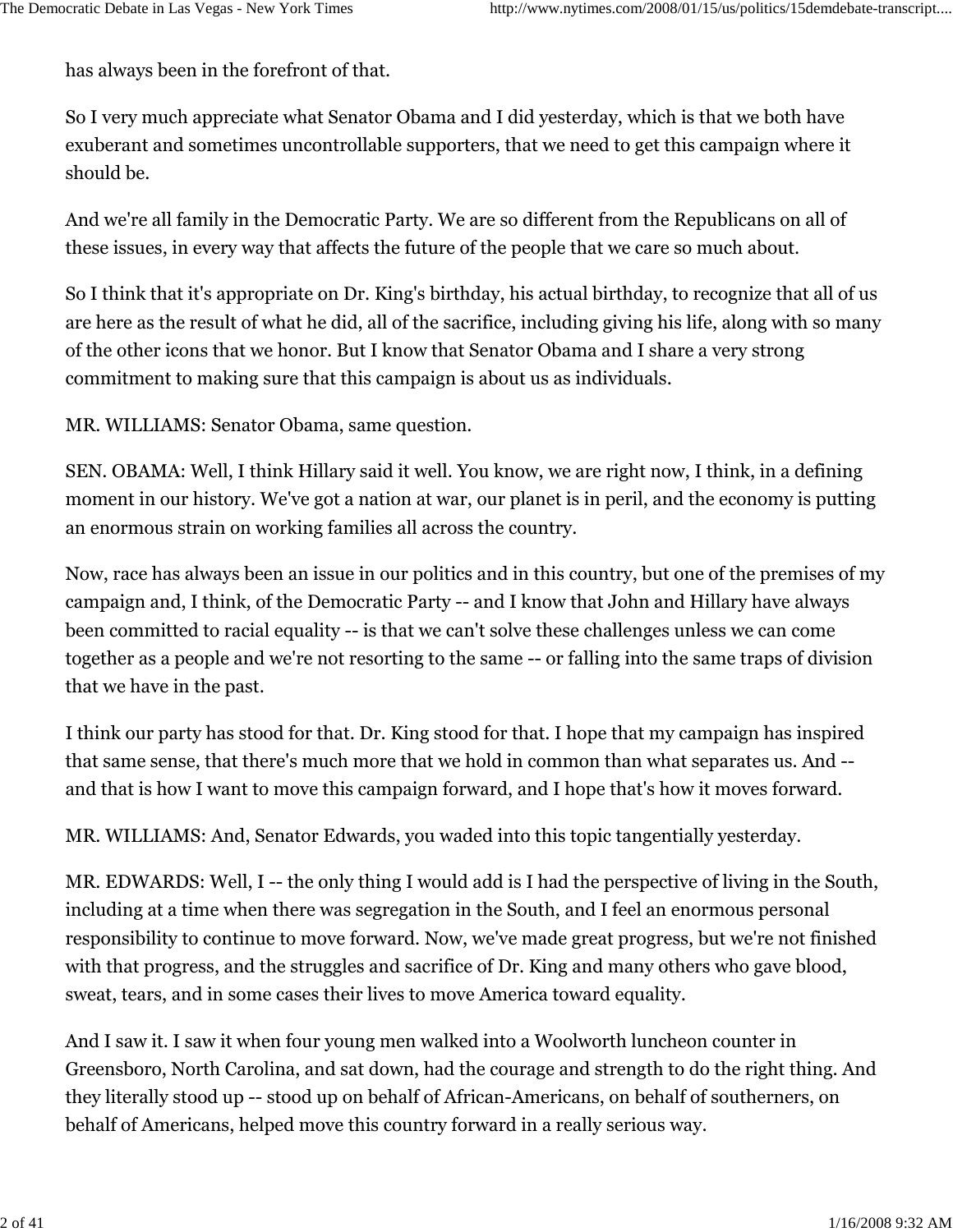And having seen the pain and the struggle and the sacrifice of so many up close, because I lived with it -- I lived with it in my years growing up -- I think we, all of us, have an enormous responsibility, not to go back but to go forward.

And I would just add, I think, it goes far beyond the Democratic Party. This is about American and about creating real equality in America across the waterfront.

MR. WILLIAMS: The questioning continues with Tim Russert.

MR. RUSSERT: In terms of accountability, Senator Obama, Senator Clinton on Sunday told me that the Obama campaign had been pushing this storyline. And true enough, your press secretary in South Carolina -- four pages of alleged comments made by the Clinton people about the issue of race. In hindsight, do you regret pushing this story?

SEN. OBAMA: Well, not only in hindsight but going forward.

I think that as Hillary said, our supporters, our staff get overzealous. They start saying things that I would not say, and it is my responsibility to make sure that we're setting a clear tone in our campaign. And I take that responsibility very seriously, which is why I spoke yesterday and sent a message, in case people were not clear, that what we want to do is make sure that we focus on the issues.

Now, there are going to be significant issues that we debate and some serious differences that we have, and I'm sure those will be on display today. What I am absolutely convinced of is that everybody here is committed to racial equality, has been historically.

And what I also expect is that I'm going to be judged as a candidate in terms of how I'm going to be improving the lives of the people of Nevada and people all across the country -- that they are going to be ultimately making judgments on can I deliver on good jobs and good wages; can I make sure that our home foreclosure crisis is adequately dealt with; are we going to be serious about retirement security; and are we going to have a foreign policy that makes us safe. And if I'm communicating that message, then I expect to be judged on that basis. And if I'm not, then I expect to be criticized on that basis. And that's the kind of campaign that we want to run and that we have run up until this point.

MR. RUSSERT: Do you believe this is a deliberate attempt to marginalize you as the black candidate?

SEN. OBAMA: No. As I said, you know, I think that if you look not just at this campaign, but at my history -- my belief is that race is a factor in our society.

But I think what happened in Iowa is a testimony to the fact that the American public is willing to judge people on the basis of who can best deliver the kinds of changes that they're so desperately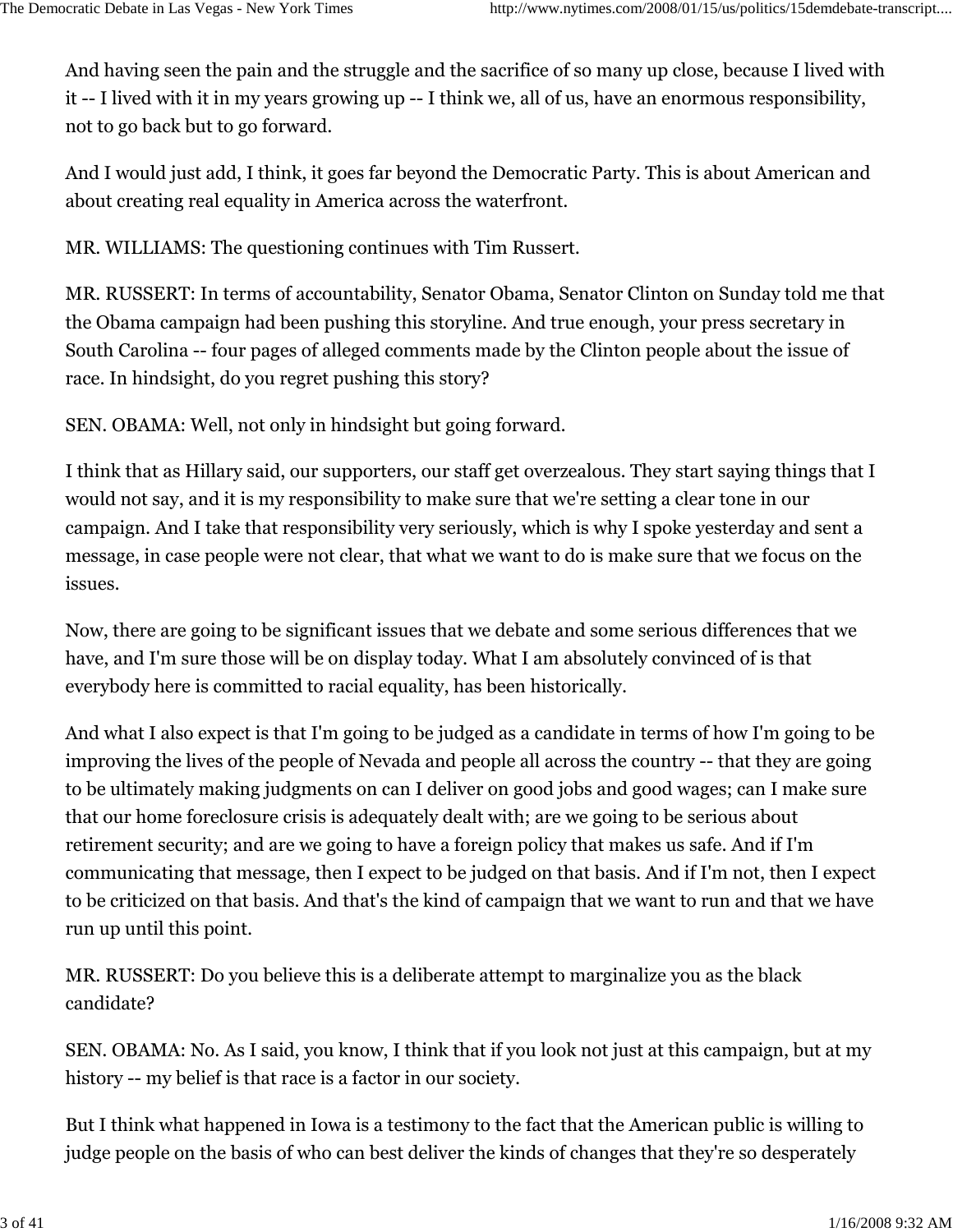looking for, and that's the kind of movement that we want to build all across the country. And that, I think, is the legacy of Dr. King that we need to build on.

MR. RUSSERT: In New Hampshire your polling was much higher than the actual vote result. Do you believe in the privacy of the voting booth that people used race as an issue?

SEN. OBAMA: No. I think what happened was that Senator Clinton ran a good campaign up in New Hampshire. And, you know, I think that people recognize we've got some terrific candidates who are running vigorous campaigns. It's going to be close everywhere we go. It's close here in Nevada. It's going to be close in South Carolina. And, you know, at any given moment people are going to be making judgments based on who they think is best speaking to them about the urgent problems that they're facing in this country.

Now, the one thing I'm convinced about, and this was true in Iowa and this is true in New Hampshire as well, is that change is going to happen because the American people determine that change is going to happen. And that's what I draw from Dr. King's legacy.

You know what happens in Washington is important, and we've got to have elected officials that are accountable and serious about moving forward on the goals of opportunity and upward mobility. But if we don't have an activated people, a unified people -- black, white, Latino, Asian -- who are all moving in the same direction and demanding that change happens, then Washington special interests, lobbyists end up dominating the agenda. That's what I want to change.

MR. RUSSERT: Senator Clinton, in terms of accountability, you told me on Sunday morning, "Any time anyone has said anything that I thought was out of bounds, they're gone. I've gotten rid of them." Shortly thereafter, that same afternoon, Robert Johnson, at your event, said, quote, "When Barack Obama was doing something in the neighborhood that -- I won't say what he was doing, but he said it in his book" -- widely viewed as a reference to Senator Obama's "Dreams from My Father," from 1995, where he talked about his drug use as a teenager. Will you now not allow Robert Johnson to participate in any of your campaign events because of that conduct?

SEN. CLINTON: Well, Bob has put out a statement saying what he was trying to say and what he thought he had said. We accept him on his word on that.

But clearly we want to send a very clear message to everybody that this campaign is too important for us to either get diverted or frankly get the message of what we want to do for our country subverted by any kind of statements or claims that are just not part of who I am or who Barack or John are, because I think what's critical here is that the American people understand clearly what is at stake in this election.

The stakes are really high, and there's an urgent need for leadership on a range of issues, you know, some of which are now becoming, right here in front of us, about whether or not people are going to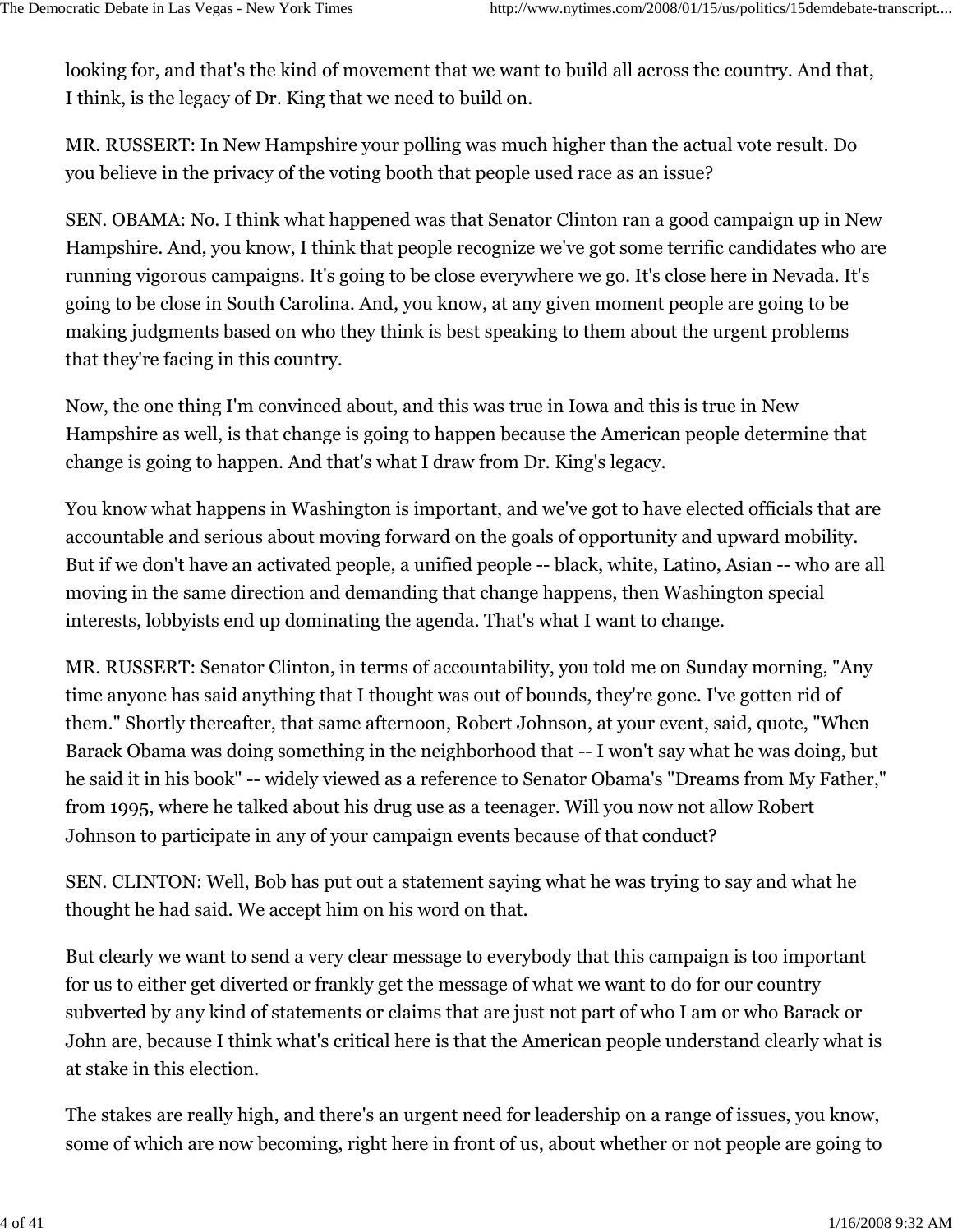be able to keep their homes in Nevada, whether they're going to have jobs.

You know, I went door to door in Las Vegas last week and, you know, I met construction workers who've been laid off. I met a casino employee who's already been laid off. So what people talk to me about is not what somebody they never heard of said but what we say, what we're for, what we're standing for and what we're going to be pushing for. So I accept what he said, but I think what's important is what I say and what each of us says about the kind of president we intend to be and how we're going to get there.

MR. RUSSERT: Were his comments out of bounds?

SEN. CLINTON: Yes, they were, and he has said that.

MR. WILLIAMS: We're going to continue the questioning now with Natalie Morales.

MS. MORALES: Thank you, Brian. And this is a question for Senator Edwards. It comes to us from Margaret Wells from San Diego, California.

Senator, she's asking, the policy differences among the remaining candidates is so slight that we appear to be choosing on the basis of personality and life story. That being said, why should I, as a progressive woman, not resent being forced to choose between the first viable female candidate and the first viable African American candidate?

MR. EDWARDS: Well, I think that the decision for every voter in this election should revolve around, first, whether you believe America needs change; if you do, who you think would be most effective in bringing about that change. We have different perspectives on that.

I think the system in Washington is broken. I don't think it works. And I think the American people -- middle-class Americans are struggling and suffering. They can't pay for their health care. They're losing their jobs. They can't pay for their kids to go to college.

Now, this is a very personal thing for me. Hillary mentioned a minute ago that I grew up in a family of mill workers. I was the first person in my family to actually be able to go to college. And so this battle for real opportunity for everybody, the kind of chances I've had in my own life, is central to everything I do. It is central to this campaign. It is a personal, personal fight for me.

And I think the decision that voters make about who can best fight for the middle class, who will never give up on the fight for universal health care, who will actually stand up strongly and -- and fervently for the right to organize, for unions to be able to organize in the workplace. These things are not academic for me; they are my life. I believe in them to my soul. And I will fight with every fiber of my being to make sure that everybody gets that kind of opportunity.

And I think there are some differences on policy and perspective between the three of us, and I hope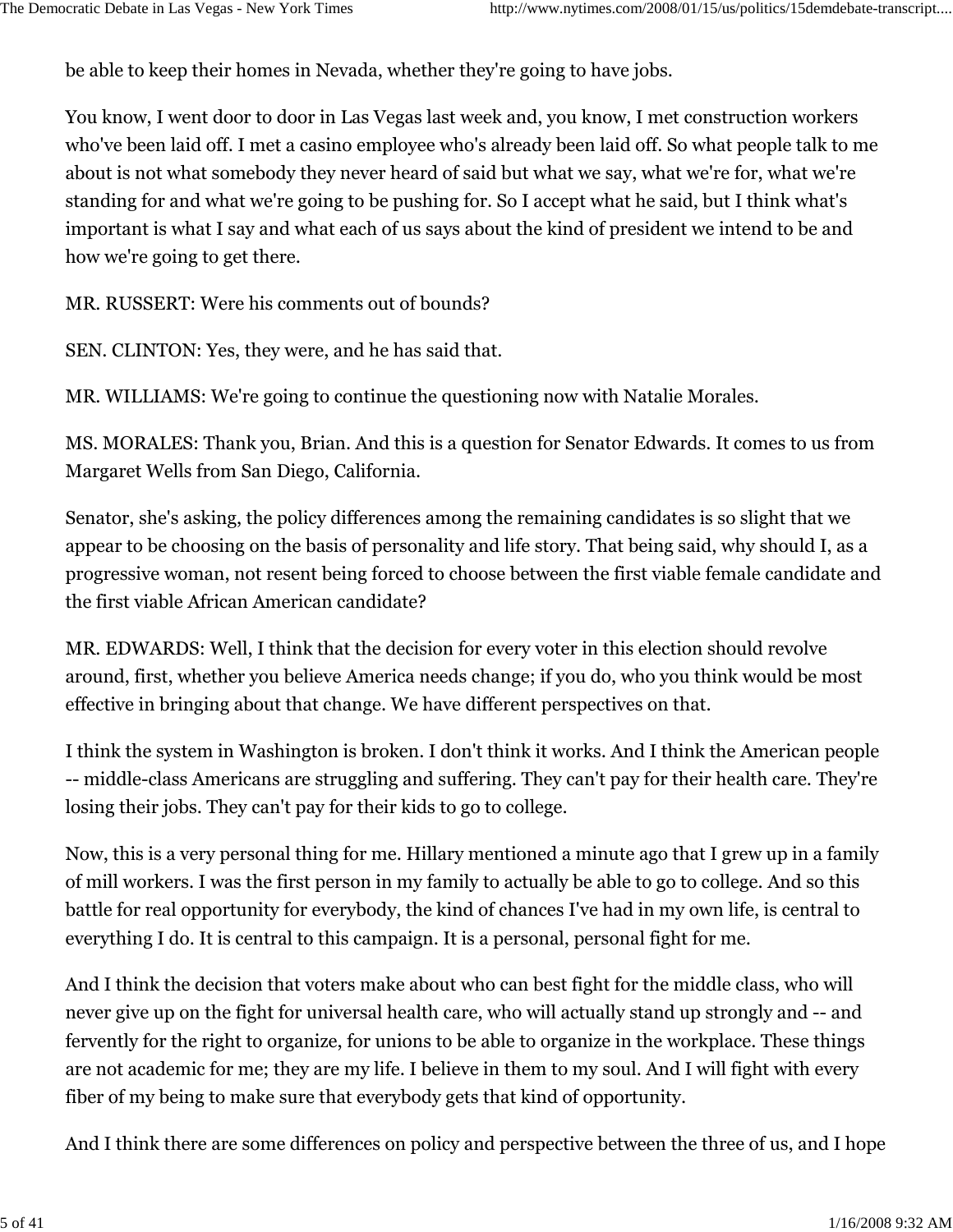we get a chance to talk more about that today.

MS. MORALES: And Senator Edwards, as a follow-up to Margaret Wells' question, what is a white male to do running against these historic candidacies? (Laughter.)

MR. EDWARDS: You know, I have to say, on behalf of my party -- and I've said this -- I've said this many times -- I'm proud of the fact that we have a woman and an African-American who are very, very serious candidates for the presidency. They both ask not to be considered on their gender or on their race. I respect that.

I do believe, however, that it says really good things about America, and I think, actually believe that both through these primaries and caucuses and in the general election, that the American people are going to make decisions based on who we are, what we stand for and what we're fighting for.

MR. WILLIAMS: A question for Senator Obama. You won the women's vote in Iowa, but Senator Clinton won the women's vote in New Hampshire; and there probably isn't an American alive today who hasn't heard the post-game analysis of New Hampshire, all the reasons the analysts give for Senator Clinton's victory. Senator Clinton had a moment where she became briefly emotional at a campaign appearance. But another given was at the last televised debate when you, in a comment directed to Senator Clinton, looked down and said, "You're likable enough, Hillary."

That caused Frank Rich to write, on the op-ed page of The New York Times, that it was your most inhuman moment to date, and it clearly was a factor and added up. Senator Obama, do you regret the comment and comments like that today?

SEN. OBAMA: Well, I absolutely regret it, because that wasn't how it was intended. I mean, what - folks were giving Hillary a hard time about likability, and my intention was to say, I think you're plenty likable. And it did not come out the way it was supposed to.

But you know, I do think that during the course of that debate, there was a tendency to parse out what is, I think, not an issue. I think all three of these candidates are good, capable people. And what we really should be focusing on is, you know, who's got a vision for how we're going to move the country forward?

And I believe that right now, the only way we're going to move the country forward is if we can bring the country together, not just Democrats but independents, Republicans who have also lost trust in government, and we are able to push aside the special interests and the lobbyists, and we are truthful to the American people and enlisting them in changing how our health care system works, how our economy works, what our tax code looks like. And that is going to be an issue that, I think, all of us are going to have to struggle with over the coming days.

It's not going to be an issue of, you know, who's got the nicest smile or, you know, who's going to be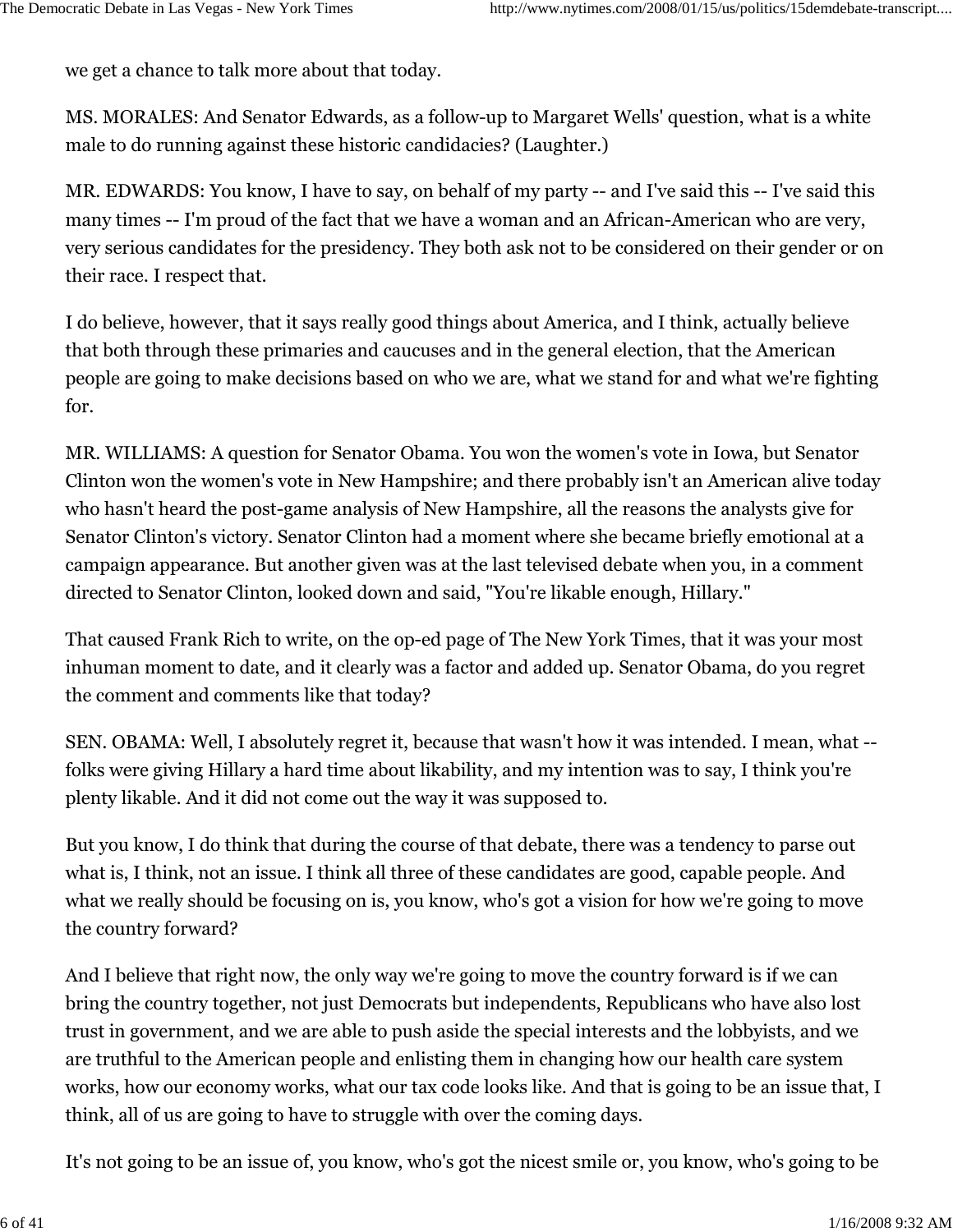fun to have a beer with. It's going to be who can provide the leadership that makes sure the country is moving forward through what I anticipate are going to be some difficult times and who is going to be able to transform how Washington works in a fundamental way.

MR. WILLIAMS: And one more question about that last televised debate, Senator Edwards. Afterwards Senator Clinton said it was as if you and Senator Obama had formed a buddy system against her. Senator Clinton put out an Internet ad that was entitled "Piling On." Looking back on it, the campaign for New Hampshire, in total, do you admit that it might have looked that way?

MR. EDWARDS: Might have looked way or actually was that way? I don't think it was that way. I mean, my -- my job, as a candidate for president of the United States, is to speak the truth as I see it. I have spoken the truth. I will continue to speak the truth, whatever the consequences are and whatever the perception that -- that people have is.

I do believe that I am a candidate for president who is fighting for change, who believes that we have entrenched moneyed interests in this country that are preventing the middle class from having a real chance.

And it's drug companies, insurance companies, oil companies, there are lobbyists. Barack spoke about them just a few minutes ago. It's why I've never, the whole time I've been in public life, taken a dime from a Washington lobbyist or special-interest PAC, because I do believe those people stand between America and the change that it so desperately needs, in real ways. They're the reason we don't have universal health care. They're the reason we have a trade policy that's cost America millions of jobs. They're the reason we have an insane tax policy that actually gives tax breaks to American companies sending jobs overseas.

The promise of America that I and millions of others have lived -- and we are in Nevada tonight, a place that people come to in the thousands every day to find the promise of America because they believe in it. It is central to everything we are as a nation. And I do believe that that promise is being jeopardized by very well- financed, monied interests. I believe that's the truth, and I'm going to keep saying it.

MR. WILLIAMS: Tim.

MR. RUSSERT: Senator Clinton --

AUDIENCE MEMBER: (Could we stop talking ?) race-based questions coming from you two? These are race-based questions. (Off mike) -- race-based and (gender ?)-based.

MR. RUSSERT: Senator Clinton, your husband said that Senator Obama very well could be the nominee; he could win. With that in mind, when you say that Senator Obama is raising false hopes and you refuse to say whether he's ready to be president, what are the consequences of those comments in the fall against the Republican?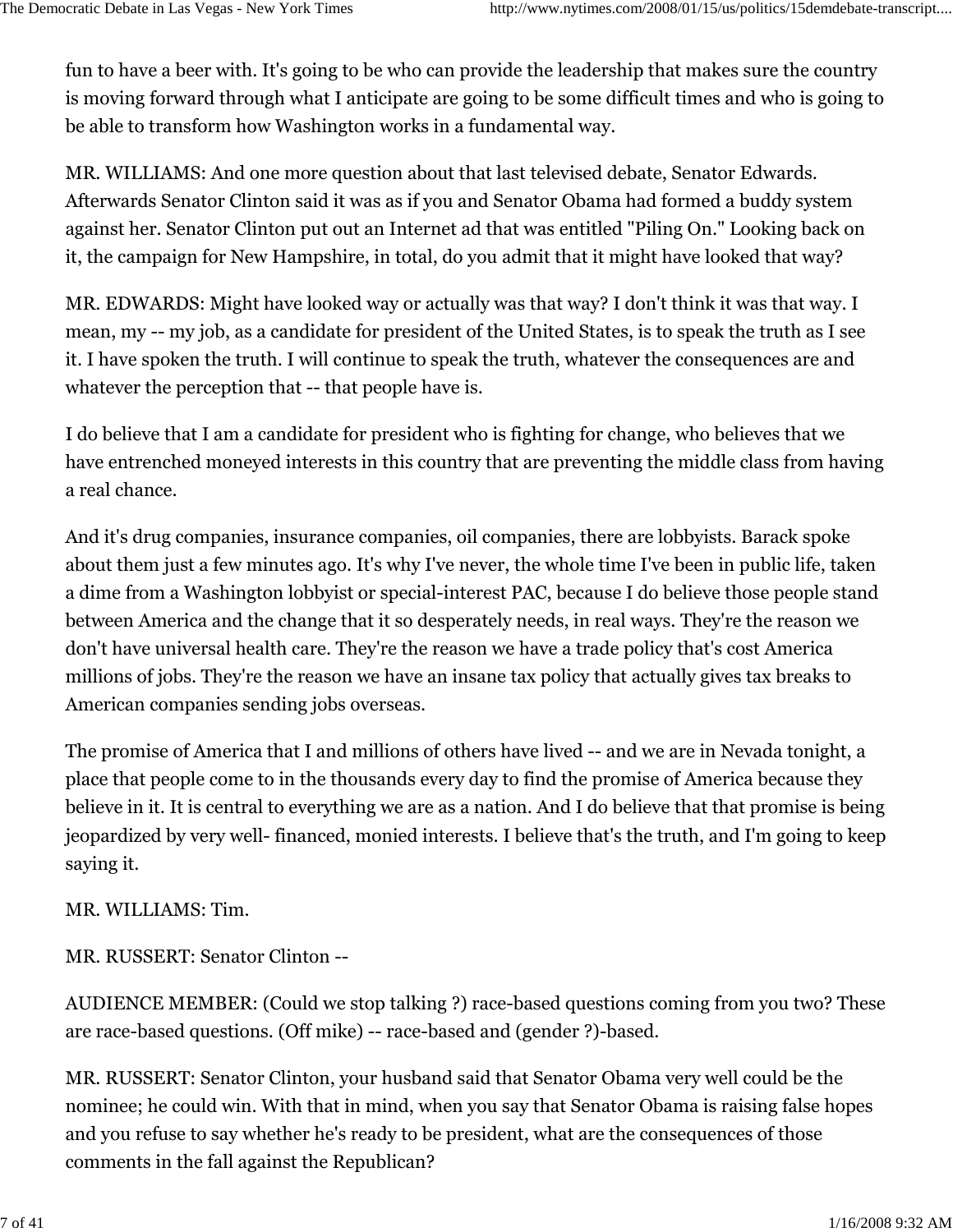SEN. CLINTON: Well, Tim, we're in a hard-fought primary season. I think each of us recognize that.

You know, we're the survivors of what has been a yearlong campaign, but I certainly have the highest regard for both Senator Obama and Senator Edwards. I've worked with them. I have, you know, supported them in their previous runs for office. There's no doubt that when we have a nominee, we're going to have a totally unified Democratic Party.

The issue for the voters here in Nevada, South Carolina and then all of the states to come is who is ready on day one to walk into that Oval Office knowing the problems that are going to be there waiting for our next president: a war to end in Iraq; a war to resolve in Afghanistan; an economy that I believe is slipping toward a recession, with the results already being felt here in Nevada with the highest home foreclosure rate in the entire country; 47 million Americans uninsured; an energy policy that is totally wrong for America, for our future.

You know, President Bush is over in Gulf now begging the Saudis and others to drop the price of oil. How pathetic! We should have an energy policy right now putting people to work in green-collar jobs as a way to stave off the recession, moving us toward energy independence. All of that and more is waiting for our next president.

You know, obviously, each of us believes that we are the person who should walk into that Oval Office on January 20th, 2009. I'm presenting my experience, my qualifications, my ideas, my vision for America. And it's rooted in the voices that I hear -- that I've heard for 35 years -- of people who want a better life for themselves and their children. And I'm going to keep, you know, putting forward what I have done and what I will do. And this is what this election, I think, is really about.

MR. RUSSERT: You may think you are the best prepared, but would you acknowledge that Senator Obama and Senator Edwards are both prepared to be president?

SEN. CLINTON: Well, I think that that's up to the voters to decide. I think that that's something that voters have to make a decision about on all of us. They have to look at each and every one of us and imagine us in the Oval Office, imagine us as commander in chief, imagine us making tough decisions about everything we know we're going to have to deal with, and then all of the unpredictable events that come through the door of the White House and land on the desk of the president.

MR. RUSSERT: Senator Obama, you gave an interview to The Reno Gazette-Journal, and you said we all have strengths and weaknesses. You said one of your weaknesses is, quote, "I'm not an operating officer." Do the American people want someone in the Oval Office who is an operating officer?

SEN. OBAMA: Well, I think what I was describing was how I view the presidency.

Now, being president is not making sure that schedules are being run properly or the paperwork is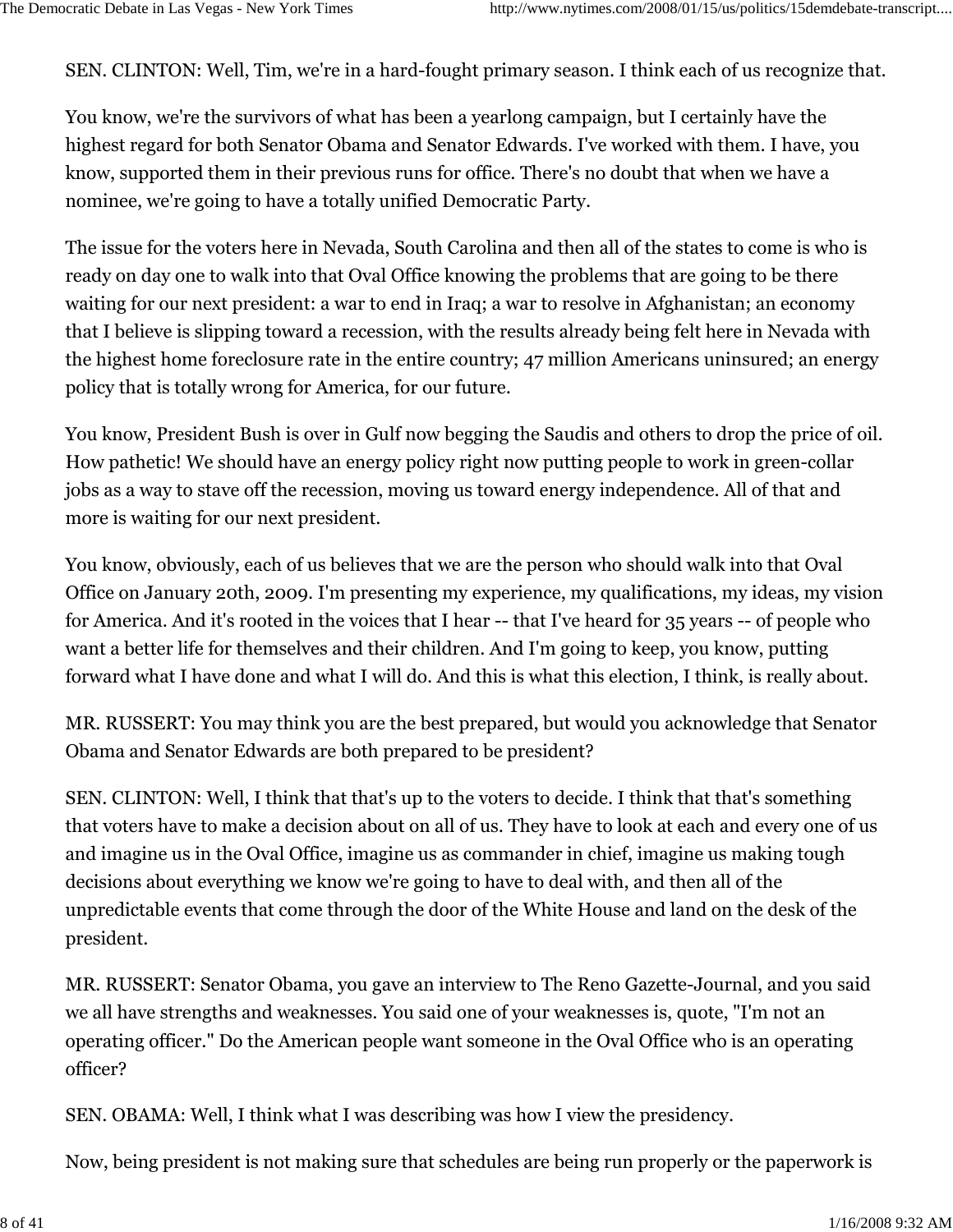being shuffled effectively. It involves having a vision for where the country needs to go. It involves having the capacity to bring together the best people and being able to spark the kind of debate about how we're going to solve health care, how we're going to solve energy, how we are going to deliver good jobs with good wages, how we're going to keep people in their homes here in Nevada, and then being able to mobilize and inspire the American people to get behind that agenda for change. That's the kind of a leadership that I've shown in the past. That's the kind of leadership that I intend to show as president of the United States.

So what's -- what's needed is sound judgment, a vision for the future, the capacity to tap into the hopes and dreams of the American people and mobilize them to push aside those special interests and lobbyists and forces that are standing in the way of real change -- and making sure that you have a government that reflects the decency and the generosity of the American people. That's the kind of leadership that I believe I can provide.

MR. RUSSERT: You said each of you have strengths and weaknesses. I want to ask each of you quickly, your greatest strength, your greatest weakness.

SEN. OBAMA: My greatest strength, I think, is the ability to bring people together from different perspectives, to get them to recognize what they have in common and to move people in a different direction.

And as I indicated before, my greatest weakness, I think, is when it comes to -- I'll give you a very good example. I ask my staff never to hand me paper until two seconds before I need it, because I will lose it. (Laughter.) You know. The -- you know. And my desk in my office doesn't look good. I've got to have somebody around me who is keeping track of that stuff. And that's not trivial. I need to have good people in place who can make sure that systems run. That's what I've always done. And that's why we've run not only a good campaign but a good U.S. Senate office.

MR. RUSSERT: Senator Edwards? Greatest strength, greatest weakness.

MR. EDWARDS: I think my greatest strength is that for 54 years I've been fighting with ever fiber in my being. In the beginning, the fight was for me. Growing up in mill towns and mill villages, I had to literally fight to survive. But then I spent 20 years in courtrooms fighting for children and families against really powerful, well-financed interests.

I learned from that experience, by the way, that if you're tough enough and you're strong enough and you got the guts and you're smart enough, you can win. That's a fight that can be won. It can be won in Washington, too, by the way. And I've continued that -- that fight my entire time in public life.

So I've got what it takes inside to fight on behalf of the American people and on behalf of the middle class.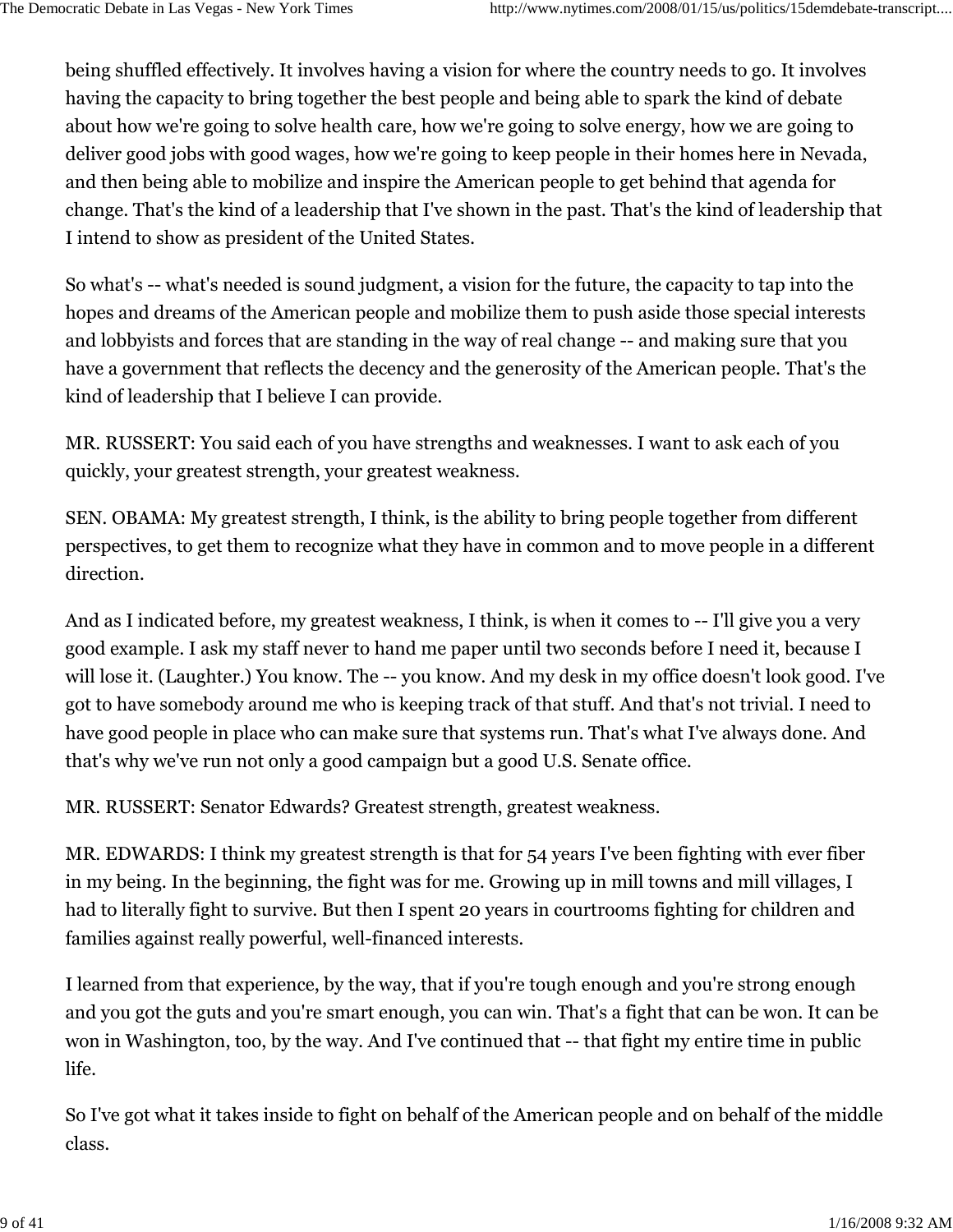I think weakness -- I sometimes have a very powerful emotional response to pain that I see around me. When I see a man like Donnie Ingram, who I met a few months ago in South Carolina, who worked with for 33 years in the mill, reminded me very much of the kind of people that I grew up with, who's about to lose his job, has no idea where he's going to go, what he's going to do -- I mean, his dignity and self-respect is at issue, and I feel that in a really personal way and in a very emotional way. And I think sometimes that can undermine what you need to do.

## MR. RUSSERT: Senator Clinton?

SEN. CLINTON: Well, I am passionately committed to this country and what it stands for. I'm a product of the changes that have already occurred, and I want to be an instrument for making those changes alive and real in the lives of Americans, particularly children. That's what I've done for 35 years. It is really my life's work. It is something that comes out of my own experience, both in my family and in my church; that, you know, I've been blessed. And I think to whom much is given, much is expected.

So I have tried to create opportunities, both on an individual basis, intervening to help people who have nowhere else to turn, to be their champion -- I meant to make those changes, and I think I can deliver change.

I think I understand how to make it possible for more people to live up to their God-given potential.

I get impatient. I get, you know, really frustrated when people don't seem to understand that we can do so much more to help each other, and sometimes I come across that way. I admit that. I get very concerned about, you know, pushing further and faster than perhaps people are ready to go.

But I think that, you know, there is a difference here. You know, I do think that being president is the chief executive officer, and I respect what Barack said about setting the vision, setting the tone, bringing people together. But I think you have to be able to manage and run the bureaucracy. You've got to pick good people certainly but you have to hold them accountable every single day.

We've seen the results of a president who frankly failed at that. You know, he went in to office saying he was going to have the kind of Harvard Business School CEO model, where he'd set the tone, he'd set the goals, and then everybody else would have to implement it. And we saw the failures. We saw the failures along the Gulf Coast with, you know, people who were totally incompetent and insensitive, failing to help our fellow Americans.

We've seen the failures with holding the administration accountable with the no-bid contracts and the cronyism.

So I do think you have to do both. It's a -- it's a really hard job, and in America we put, you know, the head of state and the head of government together in one person. But I think you've got to set the tone, you've got to set the vision, you've got to set the goals, you've got to bring the country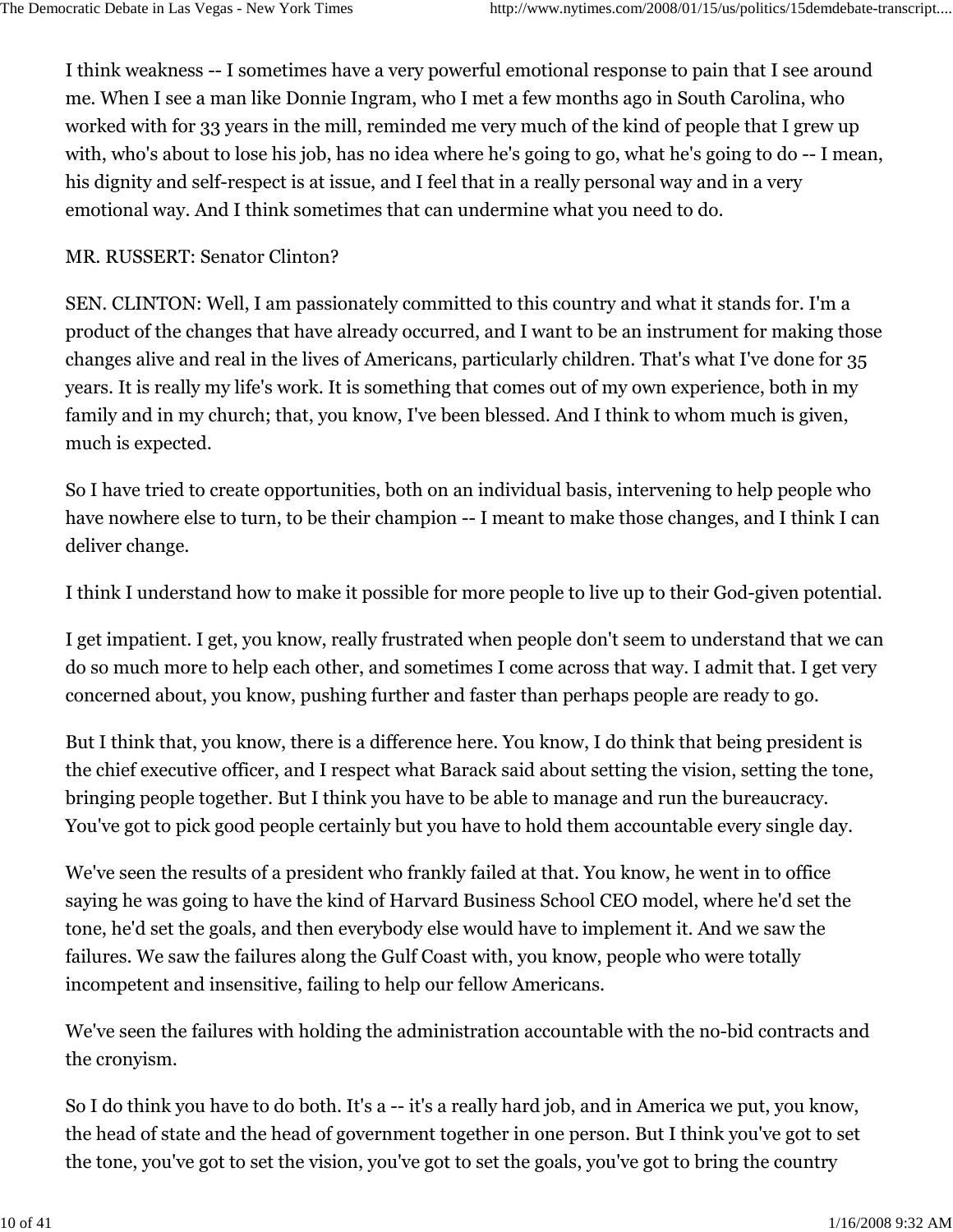together. And then you do have to manage and operate and hold that bureaucracy accountable to get the results you're trying to achieve.

MR. RUSSERT: Senator Obama, Senator Clinton invoked your name. I'll give you a chance to respond.

SEN. OBAMA: Well, I -- there's no doubt that you've got to be a good manager, and that's not what I was arguing.

The point in terms of bringing together a team is that you get the best people, and you're able to execute and hold them accountable. But I think that there -- there's something, if we're going to evaluate George Bush and his failures as president, that I think are much more important. He was very efficient. He was on time all the time and, you know, had -- (laughter) -- you know, I -- I'm sure he never lost a paper. I'm sure he knows where it is. (Laughter.)

What -- what -- what he -- what he could not do -- what he could not do is to listen to perspectives that didn't agree with his ideological predispositions. What he could not do is to bring in different people with different perspectives and get them to work together. What he could not do is to manage the -- the effort to make sure that the American people understood that if we're going to go into war, that there are going to be consequences and there are going to be costs.

And we have to be able to communicate what those costs are and to make absolutely certain that if we're going to make a decision to send our young men and women into harm's way, that it's based on the best intelligence and that we've asked tough questions before we went in to fight.

I mean, those are -- those are the kinds of failures that have to do with judgment, they have to do with vision, the capacity to inspire people. They don't have to do with whether or not he was managing the bureaucracy properly. That's not to deny that there has to be strong management skills in the presidency. It is to say that what has been missing is the ability to bring people together, to mobilize the country to move us in a better direction, and to be straight with the American people. That's how you get the American people involved.

MR. WILLIAMS: Time for the rebuttal has expired.

Senator Obama, a fresh question here. It may not come as news to you that there is a lot of false information about you circulating on the Internet. We receive one e-mail in particular usually once several weeks. We've received three of them this week. This particular one alleges, among other things, that you are trying to hide the fact that you are Muslim; that you took the oath of office on the Koran and not the Bible; that you will not pledge allegiance to the flag or generally respect it.

How -- how do you -- how does your campaign go on about combatting this kind of thing?

SEN. OBAMA: Well, look, first of all, let's make clear what the facts are.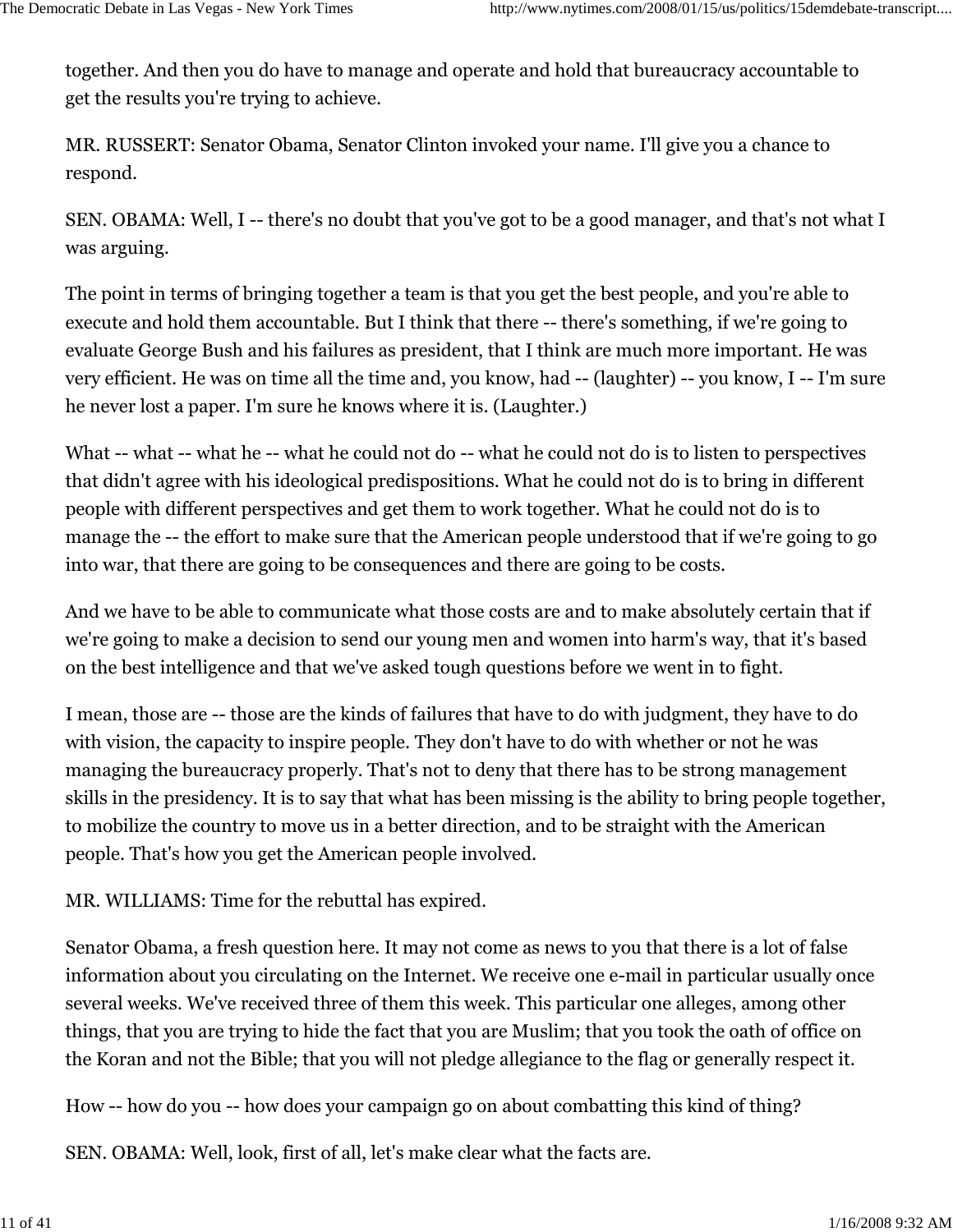I am a Christian. I have been sworn in with a Bible. I pledge allegiance and lead the Pledge of Allegiance sometime in the United States Senate, when I'm presiding. I haven't been there lately because I've been in Iowa and New Hampshire. (Laughter.)

But you know, look, in the Internet age, there are going to be lies that are spread all over the place. I have been victimized by these lies. Fortunately the American people are, I think, smarter than folks give them credit for. And you know, it's a test. These e- mails were going out in Iowa; they were going out in New Hampshire. And we did just fine. If we didn't do well, for example, in New Hampshire, it wasn't because of these e-mails. It was because we didn't do what we needed to do in our campaign.

So my job is to tell the truth, to be straight with the American people about how I intend to end climate change, what I'm going to do with respect to providing health care for every American, how we're going to provide tax relief to hard-working Americans who are really feeling the pinch, and to present my vision for where the country needs to go. If I'm doing that effectively, then I place my trust in the American people that they will sort out the lies from the truth and they will make a good decision.

MR. WILLIAMS: Senator Obama, thank you.

At this point, we are going to take the first of exactly three breaks in the two-hour broadcast tonight. On the other side of this break, among the topics we'll take on, the economy, when we continue from Las Vegas after this. (Applause.)

## (Announcements.)

MR. WILLIAMS: We are back live in Las Vegas, Nevada with the three top candidates for the Democratic nomination for president. Brian Williams with Tim Russert, Natalie Morales.

We're going to continue the questioning here on the topic of the economy, and then within this portion of the broadcast we're going to try something new for this series, and that is the candidates will have two questions each to ask of their fellow candidates.

So while they think about that, we will start off with the economy and a question for you, Senator Clinton. This evening on NBC Nightly News, our lead story was about the fact that Citigroup and Merrill Lynch have both gone overseas, as some put it hat in hand, looking for \$20 billion in investment to stay afloat from, among other things, the government of Singapore, Korea, Japan, and the Saudi Prince al-Waleed, the man -- Rudolph Giuliani turned his money back after 9/11.

This is -- strikes a lot of Americans as just plain wrong. At the end of our report, we said this may end up in Congress. What can be done? And does this strike you as fundamentally wrong, that much foreign ownership of these American flagship brands?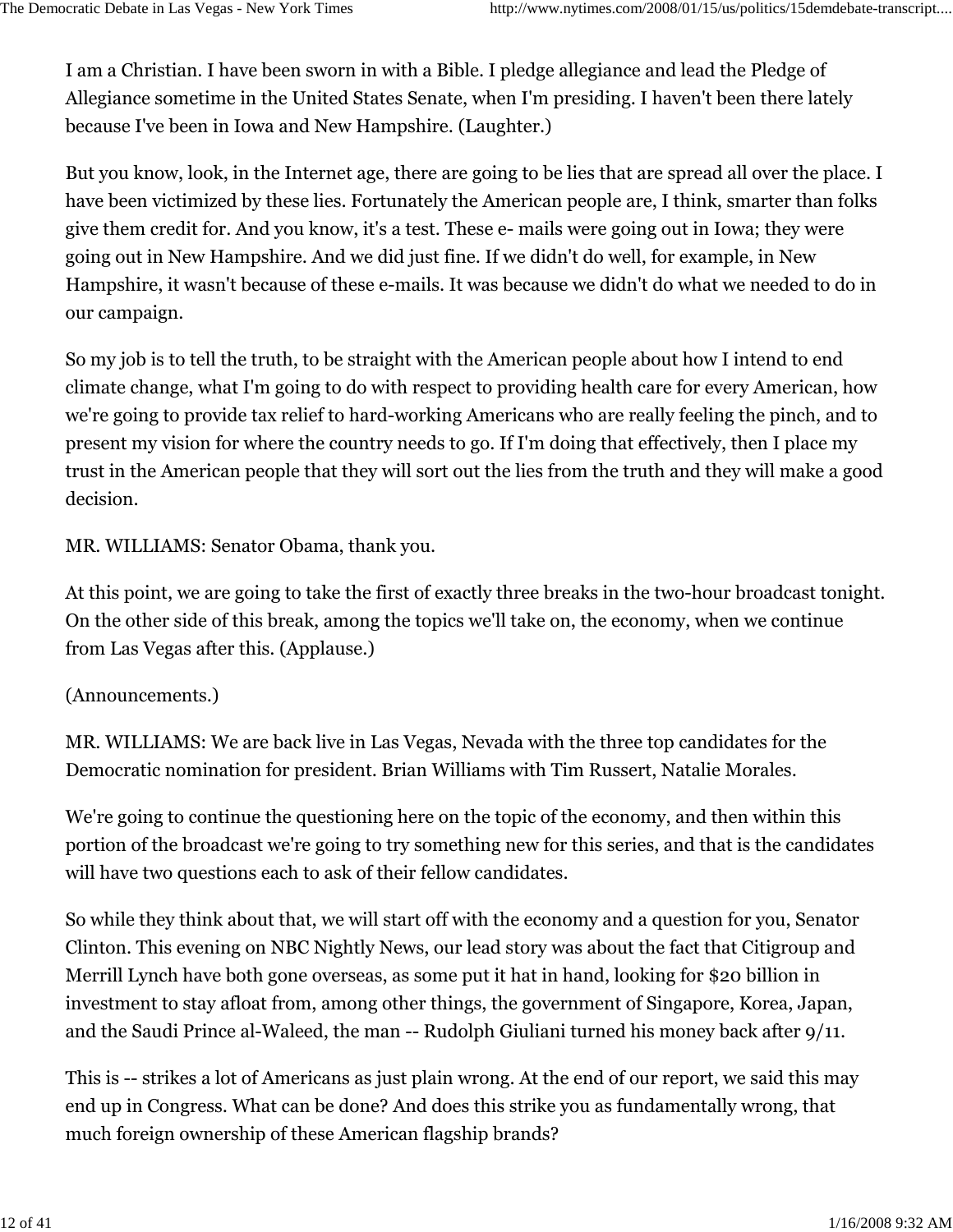SEN. CLINTON: Brian, I'm very concerned about this.

You know, about a month and a half or so ago, I raised this concern because these are called sovereign wealth funds. They are huge pools of money, largely because of oil and economic growth in Asia. And these funds are controlled often by governmental entities or individuals who are closely connected to the governments in these countries.

I think we've got to know more about them. They need to be more transparent. We need to have a lot more control over what they do and how they do it. I'd like to see the World Bank and the International Monetary Fund begin to impose these rules. And I want the United States Congress and the Federal Reserve Board to ask these tough questions.

But let's look at how we got here. We got here because, as I said on Wall Street on December 5th, a lot of our big financial institutions, you know, made these bets on these subprime mortgages. They helped to create this meltdown that is happening, that is costing millions of people who live in homes that are being foreclosed on or could be in the very near future because the interest rates are going up. And what they did was to take all these subprime mortgages and conventional mortgages, bundle them up and sell them overseas to big investors. So we're getting the worst of both worlds.

We can't figure out under this administration what we should do. I have a plan -- a moratorium on foreclosures for 90 days, freezing interest rates for five years, which I think we should do immediately. The administration is doing very little. And what we now see is our financial institutions having to go hat in hand to borrow money from these foreign funds.

I'm very concerned about it. I'd like to see us move much more aggressively both to deal with the immediate problem with the mortgages and to deal with these sovereign wealth funds.

MR. WILLIAMS: Senator Edwards, I neglected to point out that one of the companies keeping these giant American banks afloat is Kuwait -- a nation, an economy arguably afloat itself today, as you know, thanks to the blood, sweat, and tears of American soldiers. What would you do as a remedy?

MR. EDWARDS: Well, the things that Senator Clinton just spoke about are correct. We need more transparency; we need to know what's actually happening. But the fundamental problem is what's happening at the core of the American economy.

What's happening to the economy in America, if you look at it from -- distance, is we have economic growth in America; we still do. But almost the entirety of that economic growth is with the very wealthiest Americans and the biggest multinational corporations.

You ask any middle class family in America, and they will tell you they do not feel financially secure. They're worried about their job; they're worried about paying for health care; they're worried about how they're going to send their kids to college; they're worried about, in many cases -- here in Nevada particularly -- worried about their home being foreclosed on.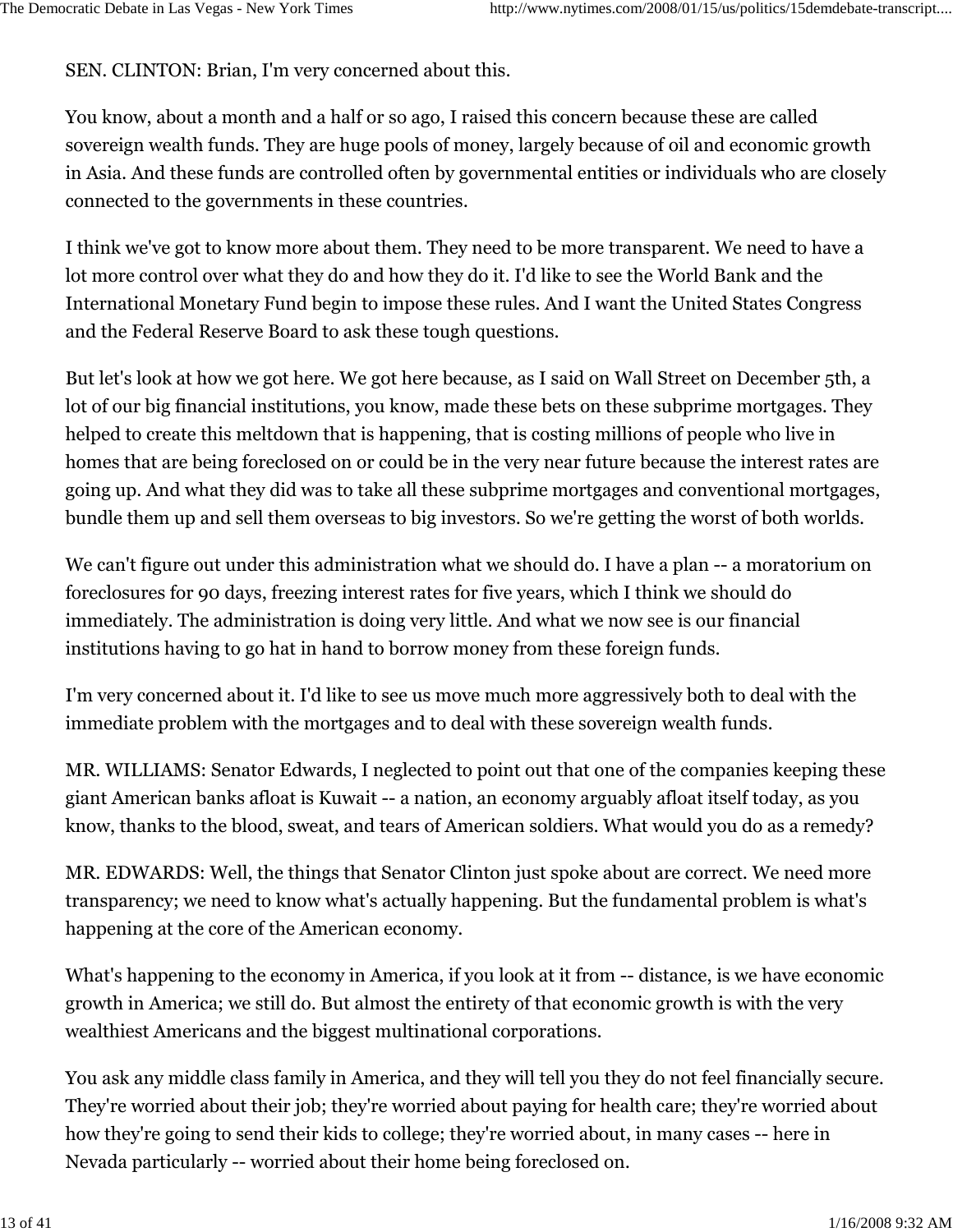I spoke a few minutes ago about thousands of people coming to Nevada every day to try to find the promise of America, to try to find a good job, a good home, to meet the great moral test that all of us have as Americans, which is to make certain that our children have a better life than we have. This is the great challenge that we're facing in this election.

We talked about other historic moments. It is an historic moment for America in this election. Are we going to do what our parents and our grandparents did, who worked and struggled and suffered to ensure that we would have a better life? They have now passed that torch to us, and it is our responsibility and it will be my responsibility as president to ensure that our children and our grandchildren have a better life than we had.

## MR. WILLIAMS: Tim?

Oh, Senator Obama. A rebuttal.

SEN. OBAMA: Well, it's not a rebuttal. I just want to pick up on a couple things that have been said.

Number one, part of the reason that Kuwait and others are able to come in and purchase, or at least bail out, some of our financial institutions is because we don't have an energy policy. And we are sending close to a billion dollars a day.

And this administration has consistently failed to put forward a realistic plan that is going to reduce our dependence on foreign oil, is going to invest in solar and wind and biodiesel. You look at a state like Nevada. One thing I note is folks have got a lot of sun here, and yet we have not seen any serious effort on the part of this administration to spur on the use of alternative fuels, raise fuel efficiency standards on cars. That would make a substantial difference in our balance of payments, and that would make a substantial difference in terms of their capacity to purchase our assets.

And the second thing I just want to point out is that the -- the sub-prime lending mess, part of the reason it happened was because we had an administration that does not believe in any kind of oversight. And we had the mortgage industry spending \$185 million on lobbying to prevent provisions such as the ones that I proposed over a year ago that would say, you know, you've got to disclose properly what kinds of loans you're giving to people on mortgages. You've got to disclose if you've got a teaser rate and suddenly their mortgage payments are going to jack up and they can't pay for them.

And one of the things that I intend to do as president of the United States is restore a sense of accountability and regulatory oversight over the financial markets. We have the best financial markets in the world, but only if they are transparent and accountable and people trust them. And increasingly, we have not had those structures in place.

MR. WILLIAMS: Time's up, Senator.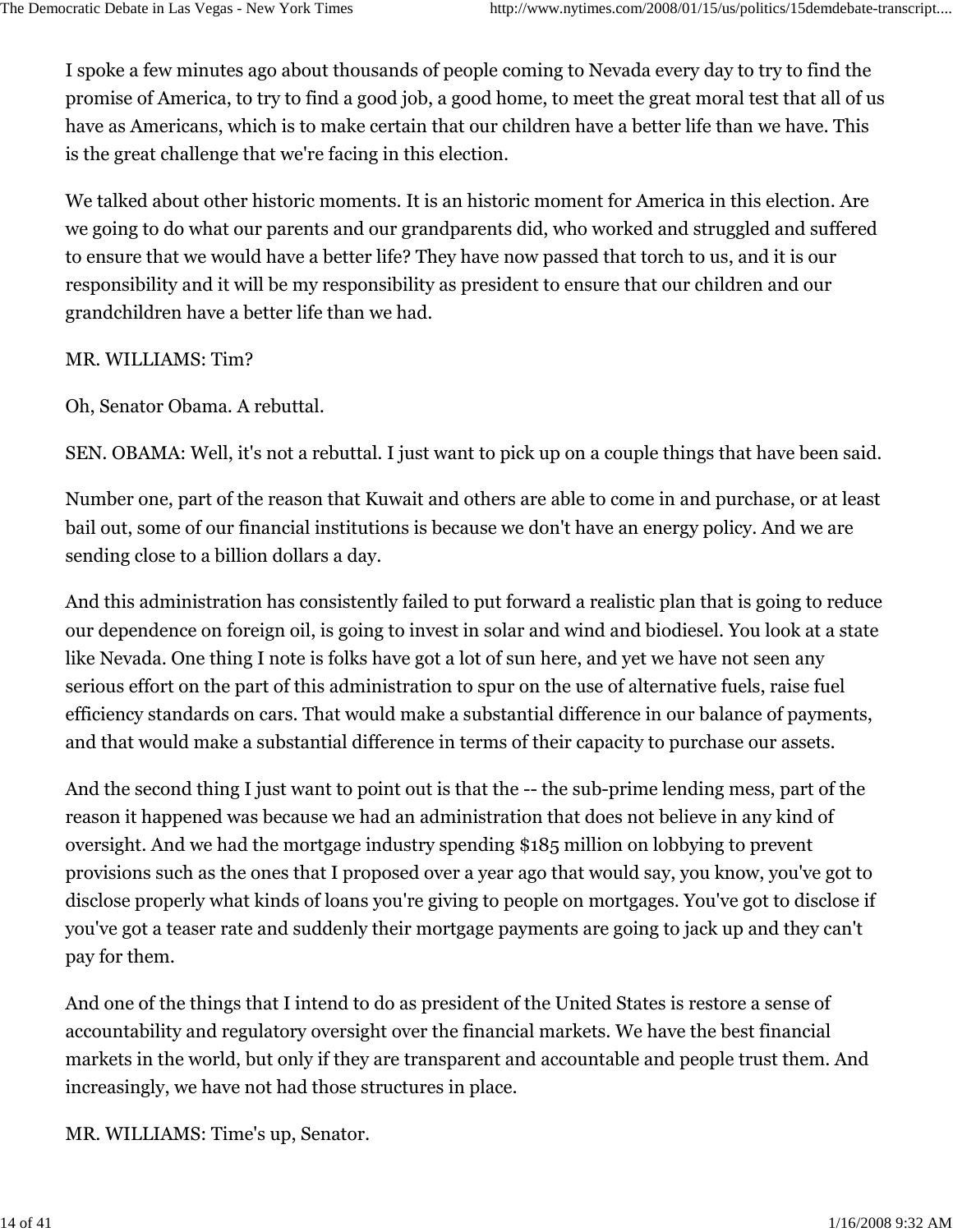MR. RUSSERT: Senator Edwards, poor folk, middle-class folks, really feeling the pinch.

MR. EDWARDS: Yeah.

MR. RUSSERT: Bankruptcies are up 40 percent in one year. Five percent of credit card debts are now delinquent. In 2001 you voted for a bankruptcy bill which was the precursor to the 2005 bankruptcy bill that became law, which made it much tougher for middle-class folks, particularly women, when they became bankrupt. Do you regret that vote?

MR. EDWARDS: I absolutely do. I should not have voted for that bankruptcy law.

If you look at what's happening in America today, the -- the bankruptcies that are occurring -- about half of them are the result of medical costs. And the idea that any single mom who has a child who gets catastrophically sick and incurs \$30,000 of medical costs has to go into bankruptcy as a result and can't be relieved of that debt makes absolutely no sense. And it's not fair, and it's not right.

And I spoke for just -- just a few minutes ago about the great struggles that the middle class are faced with in this country. And you hear it every single day, because what's happening in America is, jobs are leaving, cost of everything is going up -- health care, college tuition, everything. And -- and on top of that, middle-class incomes are not going up. The incomes at the very top are going up. Profits of big corporations are going up. But the -- but the incomes of middle-class families are not going up.

So the question is, what do we do about it? Besides having somebody who truly understands in a personal way what's happening, what would the president of the United States do? There are a bunch of things we need to do.

We desperately need truly universal health care that covers every single American and dramatically reduces health care costs. We do need, as Barack spoke about just a few minutes ago, a radical transformation of the way we produce and use energy. We can create at least a million new jobs in that transition. We need a national law cracking down on predatory and payday lenders that are taking advantage of our most vulnerable families.

We ought to raise the national minimum wage, which is going up to 7.25 an hour. That's fine. It's not enough. The national minimum wage should be at least \$9-and-a-half an hour. It ought to be indexed to go up on its own.

We need to make it easier for kids to go to college. My proposal is that we say to any young person in America who's willing to work when they're in college, at least 10 hours a week, we'll pay for their tuition and books at a state university or a community college. And that can be paid for by getting rid of big banks as the intermediary in student loans. They make 4 (billion) or \$5 billion a year. That money ought to be going to sending kids to college.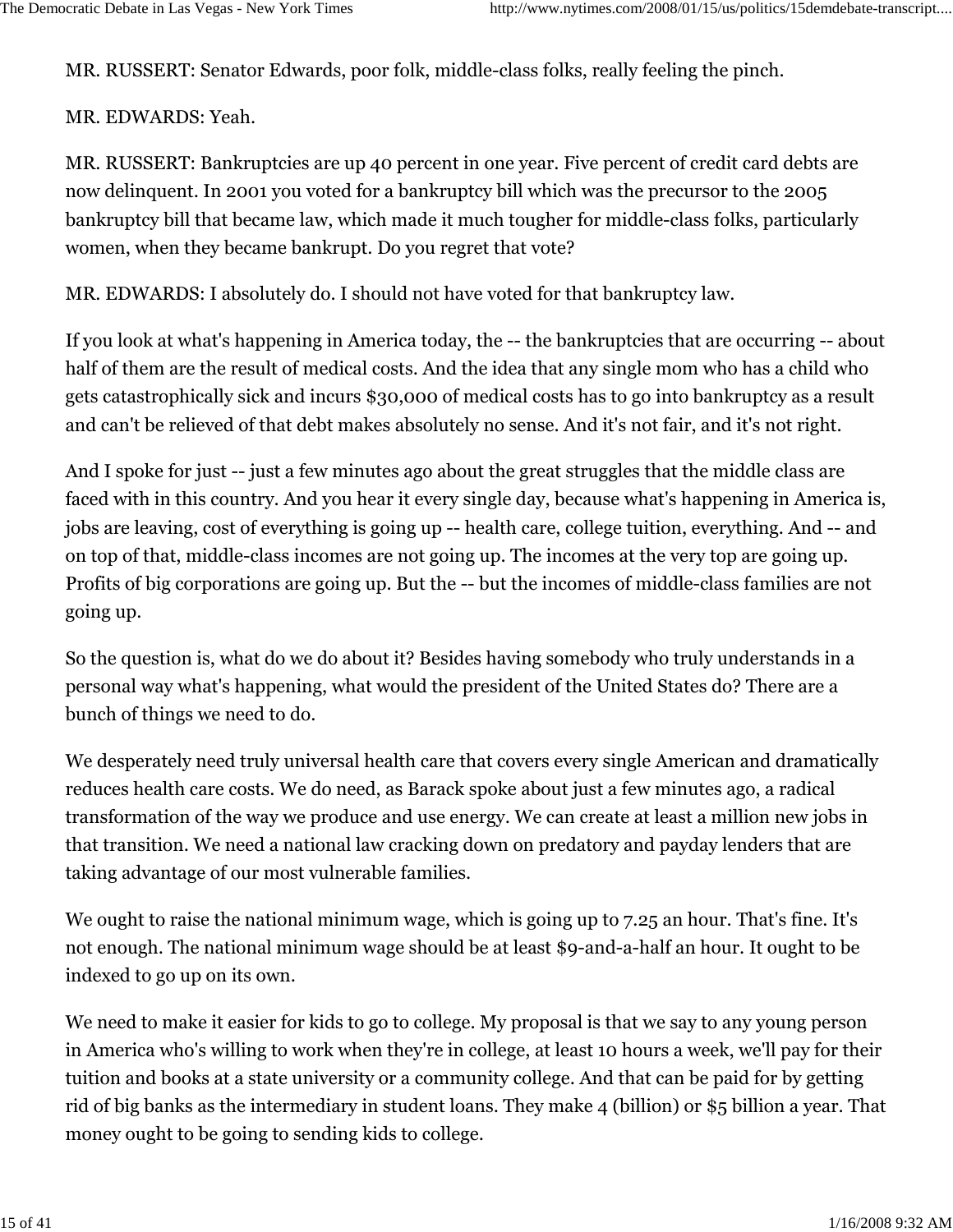MR. RUSSERT: Senator Clinton, you voted for the same 2001 bankruptcy bill that Senator Edwards just said he was wrong about. After you did that, the Consumer Federation of America said that your reversal on that bill, voting for it, was the death knell for the opponents of the bill. Do you regret that vote?

SEN. CLINTON: Sure, I do. It never became law, as you know. It got tied up. It was a bill that had some things I agreed with and other things I didn't agree with, and I was happy that it never became law. And I opposed the 2005 bill as well.

But let's talk about where we are now with bankruptcy. We need urgently to have bankruptcy reform in order to get the kind of options available for homeowners. In addition to what I want to do, which is the moratorium on foreclosures for 90 days to see what we can do to work them out, and freezing interest rates for five years, and making the mortgage industry more transparent so we actually know what they're doing -- I mean, look what happened with Countrywide. You know, Countrywide gets bought and the CEO, who was one of the architects of this whole subprime mess, is sent off with \$110 million -- \$110 million in severance pay. You know, the priorities and the values are absolutely wrong. So what we've got to do is move urgently.

In addition to what I've proposed, I think we've got to reform the bankruptcy law right now going forward so that people who are caught in these subprime and now increasingly conventional loans that they can't pay because of the way the interest rates are going up, and many of the fraudulent and predatory practices that got people into them in the first place, will have the option of getting relieved of this debt. So there's a lot we need to do right now.

And you know, I want to just add that -- that the groups that sponsored this are primarily black and brown groups, that care deeply about these issues. Everything we're talking about falls disproportionately on African Americans, on Hispanics, on a lot of Asian Americans. Here in Nevada, the African American and Hispanic communities are really the ones who are most victimized by these subprime mortgages.

They're the ones who are often the first to be let go when the economy begins to slide. You know, in and out of the homes that I have visited in here in Las Vegas, those are the stories that I'm hearing.

So we need to move urgently. We have a lot of big agenda items that I agree with John on - universal health care, college affordability -- but we can't wait. We're going to lose another, you know, million Americans in home foreclosures. We're going to see a deteriorating community across America because homes will be left vacant. The housing market is down. Nobody will buy those homes. Housing wealth, which is the principal source of American middle class wealth, is now decreasing.

So I have a real sense of urgency. We need to be acting now. And I know that the Democratic Congress under Senator Harry Reid and Speaker Pelosi are going to do everything they can to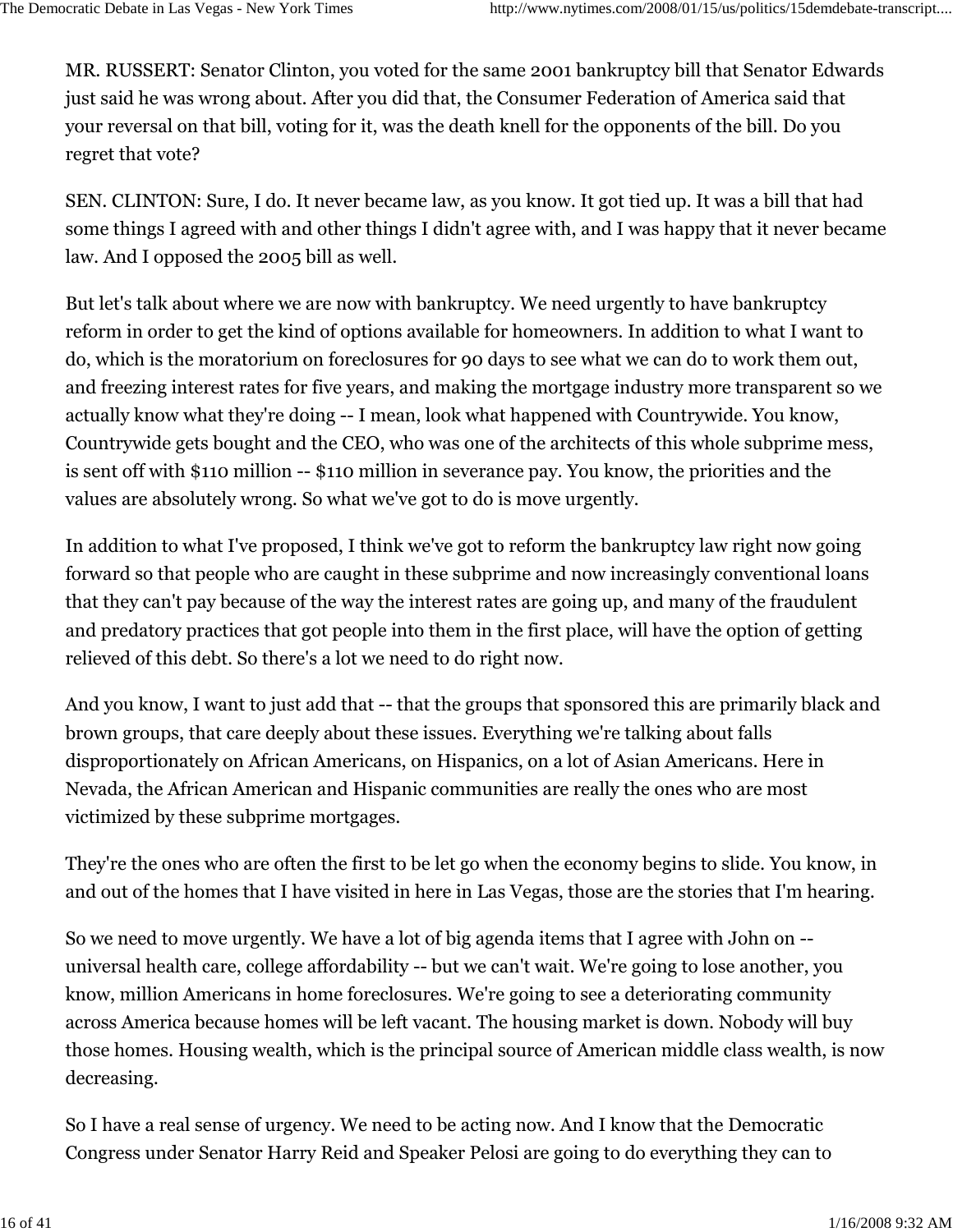address this.

MR. RUSSERT: Senator Obama, the 2001 bankruptcy bill, the 2005 bankruptcy bill.

SEN. OBAMA: I opposed them both. I think they were bad ideas, because they were pushed by the credit card companies, they were pushed by the mortgage companies, and they put the interests of those banks and financial institutions ahead of the interests of the American people. And this is typical.

Now, Hillary's exactly right, but we've got to modify some of the fraudulent practices, predatory lending practices. I put in a bill a year and a half ago to make that happen because it does affect communities, including my own on the South Side of Chicago.

But unless we are able to rid the influence of special interest lobbies in Washington, we're going to continue to see bad legislation like that. And that's why we're going to have to change how politics is done in Washington.

Now, we have an immediate problem. I met with a number of folks up in Reno, just two days ago, who are already seeing their homes being foreclosed upon.

One of the things that we have to do is we have to release people who are in bankruptcy as a consequence of health care. We've got to give them a break. One woman who I was with -- her husband is a police officer. He contracted cancer, went through chemotherapy, ends up being hit by a car while on -- in the line of duty, and they fall three, four months behind on their health care payments, and that's it. They can't make the payments on their house. We've got to provide them some relief.

We've -- I've put forward a \$10 billion housing fund that can help bridge people who have been responsible in making their payments. They're not speculators, they're not trying to flip properties, they're in their own homes. We've got to make sure that they can get the kinds of help that they need to stay in their homes and make the payments and live out the American dream that is so important to so many people.

MR. WILLIAMS: Time is up, Senator. We're going to get some more e-mail questions from Natalie Morales.

MS. MORALES: All right. And this one is directed to Senator Obama. It comes from a resident of Miami, Florida. "As a middle- class retiree whose primary source of income is dividends, capital gains from stock investments, what, if any, safeguards would you put in place to protect us from your proposed reversal of the Bush tax cuts on these investment vehicles?"

And then if we need additional stimulation, we should look at tax rebates for middle class and working families, not for the wealthy, who have already done very well under George Bush.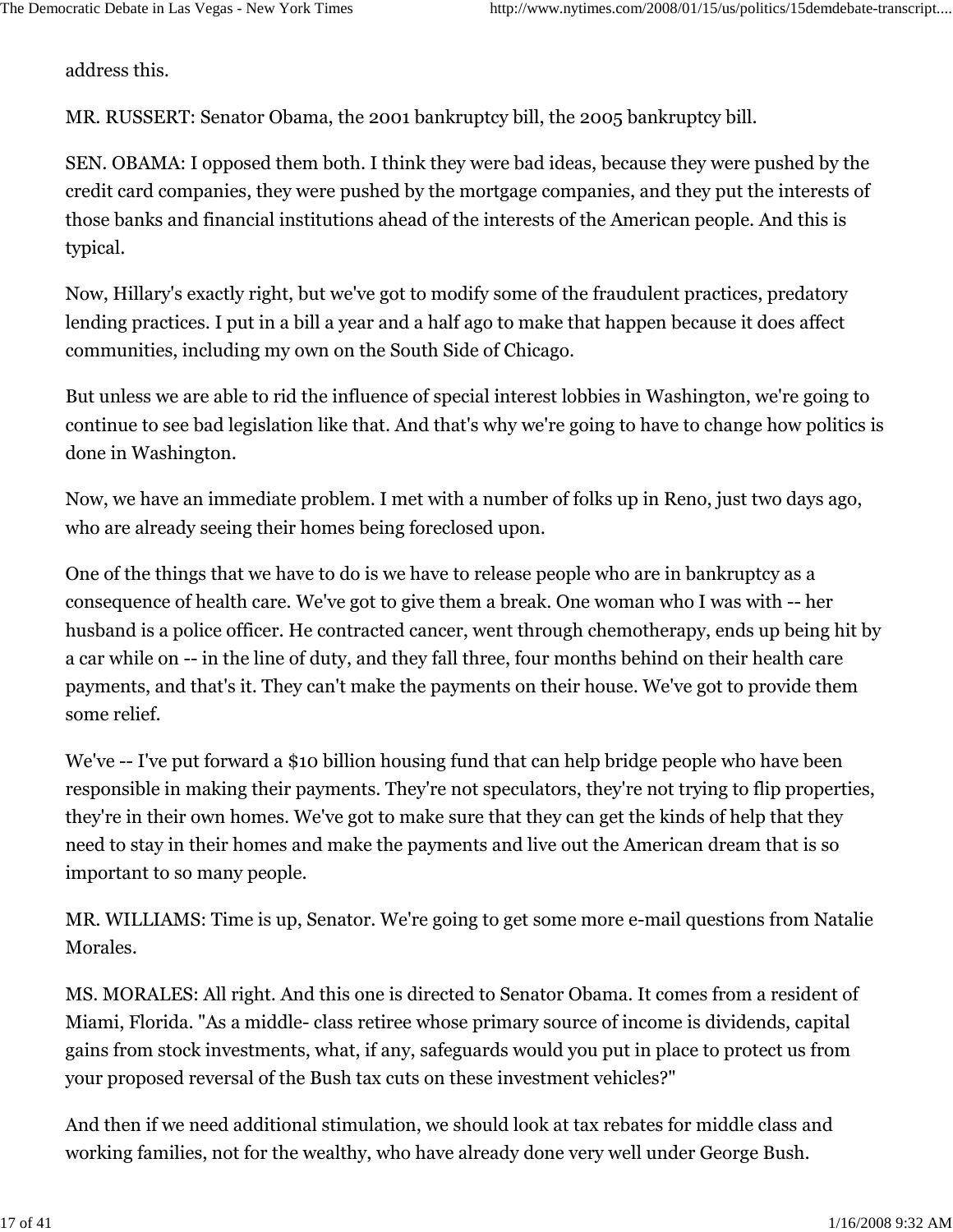MR. WILLIAMS: Two bits of housekeeping at this point. I've been asked to remind our candidates that we have a system of lights that they can plainly see. The yellow one starts flashing -- (laughter) -- the yellow one starts flashing when they're starting to run out of time, and the red one starts flashing when they are out of time. And another reminder that only seven feet separates us from the candidates. (Laughter.)

Now to that segment we promised earlier. We asked the candidates and their campaigns to come here tonight prepared with two questions, one for each of their opposition candidates. It's not our intention that these be novelty or at all throwaway questions, but that they be real questions. And we should know right away here whether this was a good or a very bad idea. (Laughter.)

Senator Edwards, I would like to start with you. A question for Senator Obama and a question for Senator Clinton.

MR. EDWARDS: I get to do both to begin with?

MR. WILLIAMS: Sure.

MR. EDWARDS: (Laughs.) Okay.

Well, let me start this question. This is about campaign finances. And let me start it by saying the obvious, which is, all three of us have raised a great deal of money in this campaign, so this is not preachy or holier-than-thou in any possible way.

What we know is that all three of us want to do something about health care in this country. We also know that until recently, Senator Clinton had raised more money from drug companies and insurance companies than any candidate, Democrat or Republican, until you passed her, Senator Obama, recently to go to number one.

My question is, do you think these people expect something for this money?

Why do they give it? Do they think that it's for good government? Why do they do it?

SEN. OBAMA: Well, let's be clear, John. I just want to make sure that we understand. I don't take money from federal lobbyists. I don't take money from PACs.

MR. EDWARDS: As I don't either.

SEN. OBAMA: As you don't either.

What happens is, is that you've got -- if you've got a mid-level executive at a drug company or insurance company who is inspired by my message of change, and they send me money, then that's recorded as money from the drug or the insurance industry, even though it's not organized, coordinated or in any way subject to the problems that you see when lobbyists are given money. But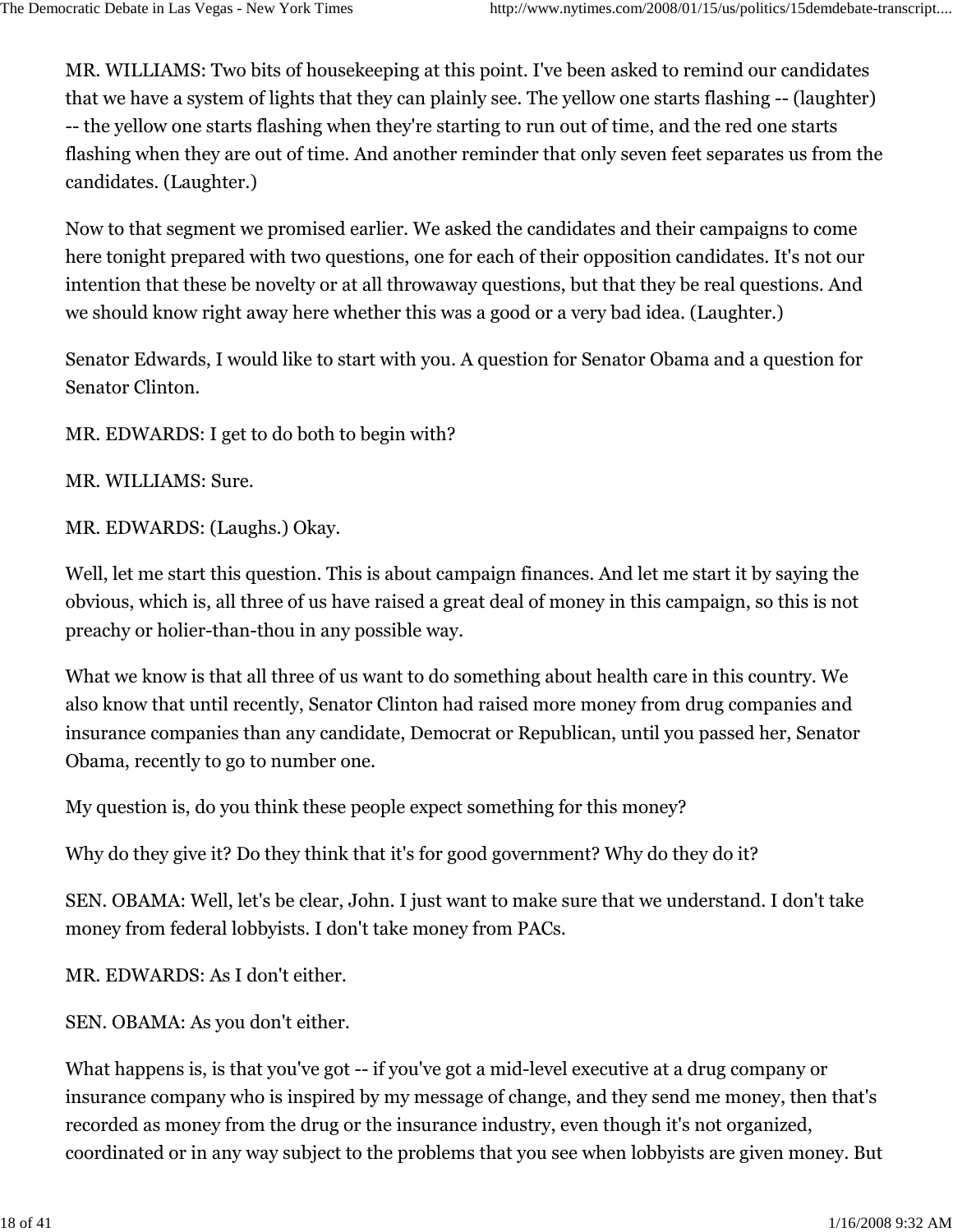-- and I'm proud of the fact that I've raised more money from small donors than anybody else, and that we're getting 25, 50, \$100 donations, and we've done very well doing it that way.

Now, what I'm also proud of is the fact that in reducing special interest lobbying, I alone of the candidates here have actually taken away the power of lobbyists. Part of the reason that you know who's bundling money for various candidates is because of a law I passed this year which says, lobbyists, if you are taking money from anybody and putting it together and then giving it to a member of Congress, that has to be disclosed. Ultimately what I'd like to see is a system of public financing of campaigns, and I'm a cosponsor of the proposal that's in the Senate right now.

That's what we have to fight for.

In the meantime, what I'm very proud of is to make sure that we continue to make progress at the federal level to push back the influence that lobbyists have right now. And that's something that I'm going to continue to work on.

MR. WILLIAMS: Now, I've been told in midstream here, Senator Edwards, I have to take away one of your options. We were -- we apparently told the campaigns bring one question for an opponent, which now brings us to you, Senator Clinton.

SEN. CLINTON: (Chuckles.)

MR. WILLIAMS: So you get your choice on, either side.

SEN. CLINTON: Well, I -- I want to ask Senator Obama to join me in doing something. You know, we both very much want to convince President Bush -- which is not easy to do -- in the remaining year to end the war in Iraq, to change direction.

It appears that not only is he refusing to do that, but that he has continued to say he can enter into an agreement with the Iraqi government, without bringing it for approval to the United States Congress, that would continue America's presence in Iraq long after President Bush leaves office. I find that absolutely unacceptable, and I think we have to do everything we can to prevent President Bush from binding the hands of the next president.

So I have introduced legislation that clearly requires President Bush to come to the United States Congress -- it is not enough, as he claims, to go to the Iraqi parliament -- but to come to the United States Congress to get anything that he's trying to do, including permanent bases, numbers of troops, all the other commitments he's talking about as he's traveling in that region.

And I -- I want to ask, Senator Obama, if you will cosponsor my legislation to try to rein in President Bush so that he doesn't commit this country to his policy in Iraq, which both of us are committed to end.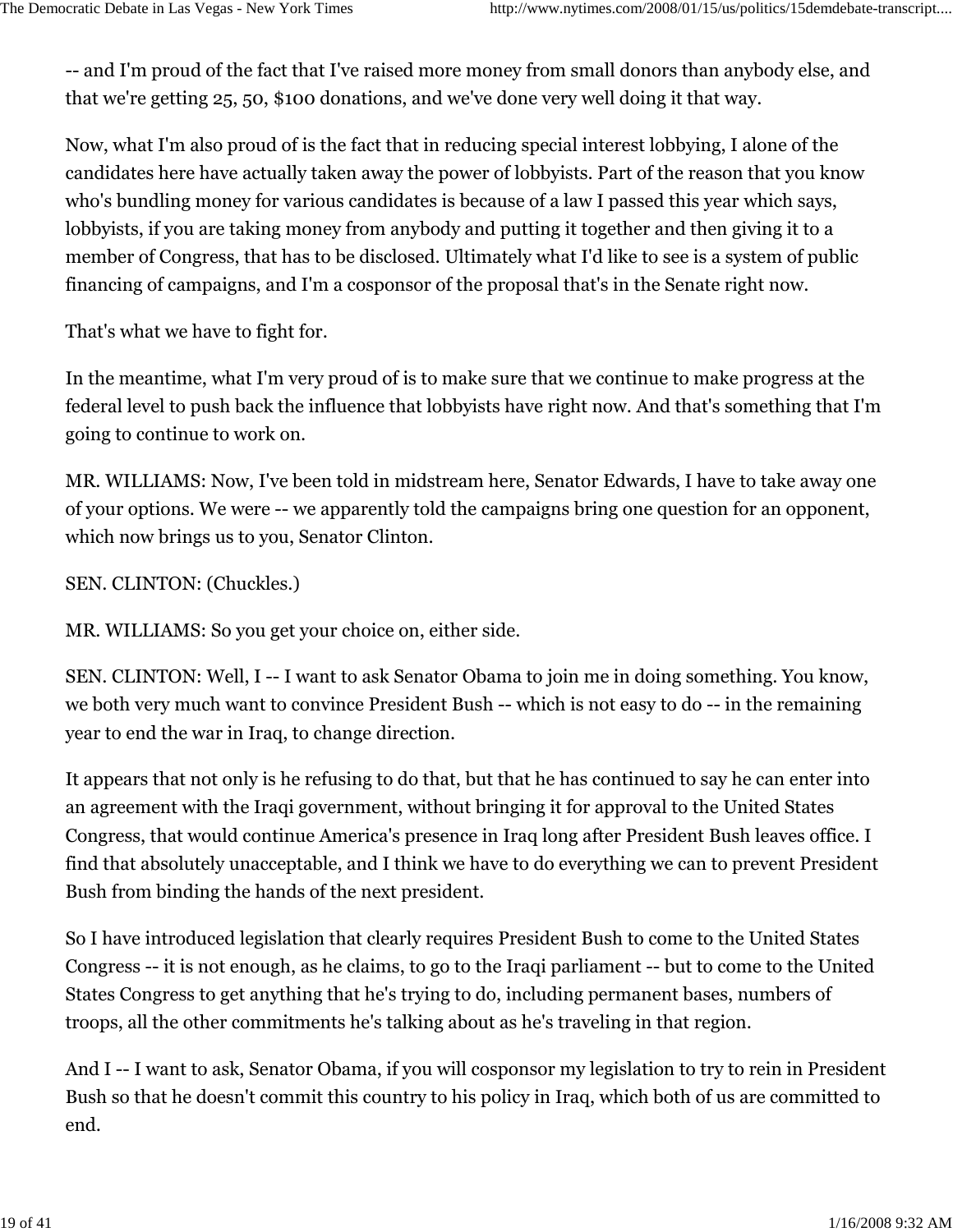SEN. OBAMA: Well, I think, you know, we -- we can work on this, Hillary, because I -- I don't think -- (laughter) -- you know, the -- we got unity in the Democratic Party, I hope, on this.

The notion that President Bush could somehow tie the hands of the next president I think is contrary to how our democracy's supposed to work, and the voices of the American people who spoke out in 2006 and I expect will speak out again in 2008.

I have opposed this war consistently. I have put forward a plan that will get our troops out by the end of 2009. And we already saw today reports that the Iraqi minister suggests that we're going to be in there at least until 2018. 2018, 10 years -- a decade-long commitment. Currently, we are spending nine (billion dollars) to \$10 billion a month. And the notion is that we are going to sustain that at the same time as we're neglecting what we see happening in Afghanistan right now, where you have a luxury hotel in Kabul that was blown up by militants and the situation continues to worsen.

My first job as president of the United States is going to be to call in the Joint Chiefs of Staff and say, "You've got a new mission," and that is to responsibly, carefully, but deliberately start to phase out our involvement there and to make sure that we are putting the onus on the Iraqi government to come together and do what they need to do to arrive at peace.

WILLIAMS: If I could just interrupt, here, before I give you your question -- would the other two of you join in the 2009 pledge that Senator Obama has made, concerning the withdrawal of American troops?

CLINTON: Oh, yes, I'm on record as saying exactly that, as soon as I become president, we will start withdrawing within 60 days. We will move as carefully and responsibly as we can, one to two brigades a month, I believe, and we'll have nearly all the troops out by the end of the year, I hope.

## WILLIAMS: Senator Edwards?

EDWARDS: I think I've actually, among the three of us, been the most aggressive and said that I will have all combat troops out in the first year that I'm president of the United States. I will end combat missions. And while I'm president, there will be no permanent military bases in Iraq.

RUSSERT: In September, we were in New Hampshire together, and I asked the three of you if you would pledge to have all troops out of Iraq by the end of your first term.

All three of you said, you will not take that pledge. I'm hearing something much different tonight.

OBAMA: No, no, no. There's nothing different, Tim.

## (LAUGHTER)

I want to make sure...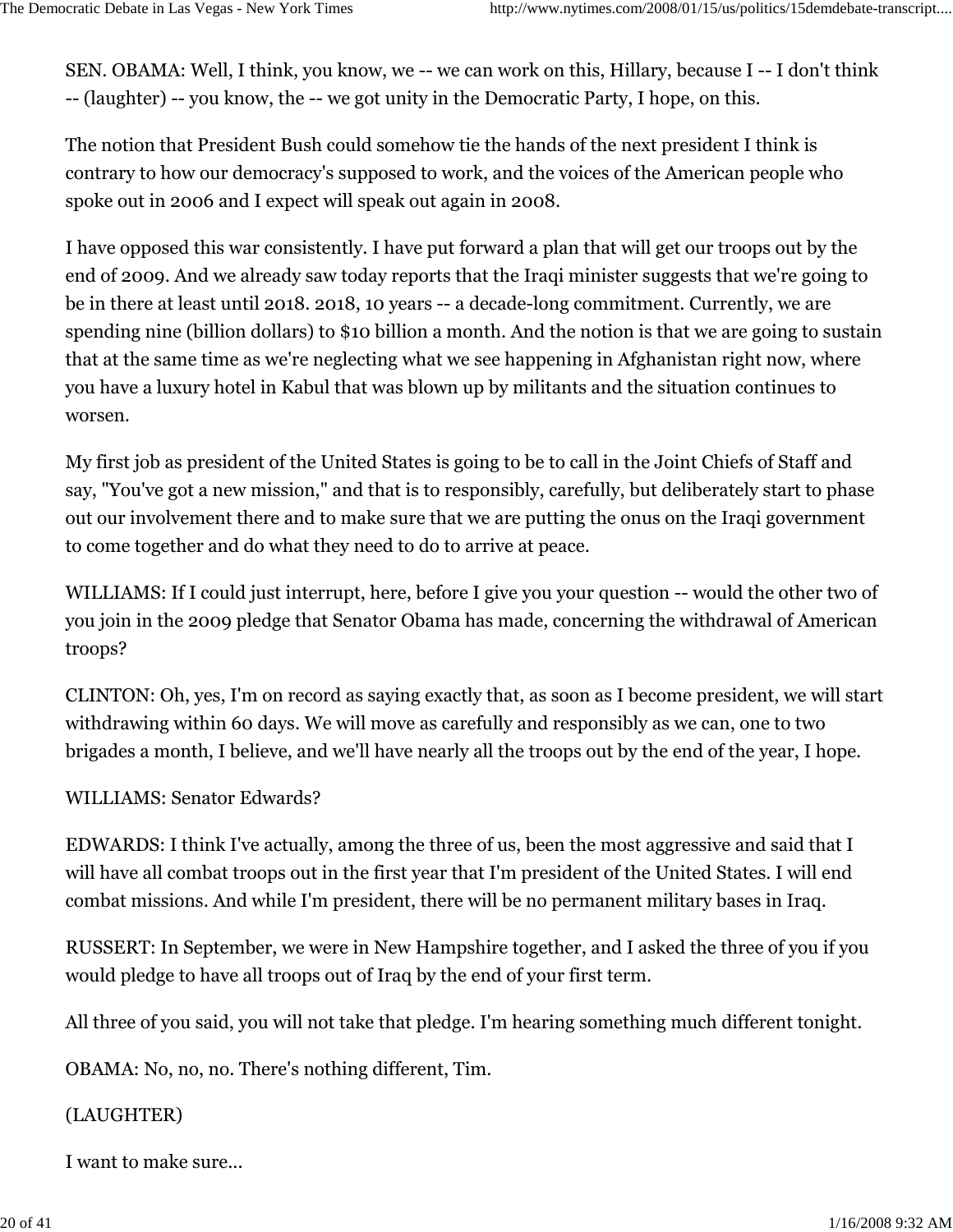## (LAUGHTER)

OBAMA: No, no. I think this is important because it was reported as if we were suggesting that we would continue the war until 2013. Your question was, could I guarantee all troops would be out of Iraq. I have been very specific in saying that we will not have permanent bases there. I will end the war as we understand it in combat missions.

But that we are going to have to protect our embassy. We're going to have to protect our civilians. We're engaged in humanitarian activity there. We are going to have to have some presence that allows us to strike if Al Qaida is creating bases inside of Iraq.

So I cannot guarantee that we're not going to have a strategic interest that I have to carry out as commander-in-chief to maintain some troop presence there, but it is not going to be engaged in a war and it will not be this sort of permanent bases and permanent military occupation that George Bush seems to be intent on.

CLINTON: It's not only George Bush.

CLINTON: I just want to add here...

RUSSERT: But you both will have a presence?

CLINTON: Well, I think that what Barack is what John and I also meant at that same time, because, obviously, we have to be responsible, we have to protect our embassy, we do need to make sure that, you know, our strategic interests are taken care of.

But it's not only George Bush. The Republican candidates running for the presidency are saying things that are very much in line with president Bush.

You know, Senator McCain said the other day that we might have troops there for 100 years, Barack.

I mean, they have an entirely different view than we do about what we need to have happening as soon as we get a Democrat elected president.

RUSSERT: Thirty seconds for Senator Edwards.

EDWARDS: I just want to say, it is dishonest to suggest that you're not going to have troops there to protect the embassy. That's just not the truth.

It may be great political theater and political rhetoric, but it's not the truth.

EDWARDS: There is, however, a difference between us on this issue. And I don't think it's subtle. The difference is, I will have all combat troops out in the first year that I'm president, and there will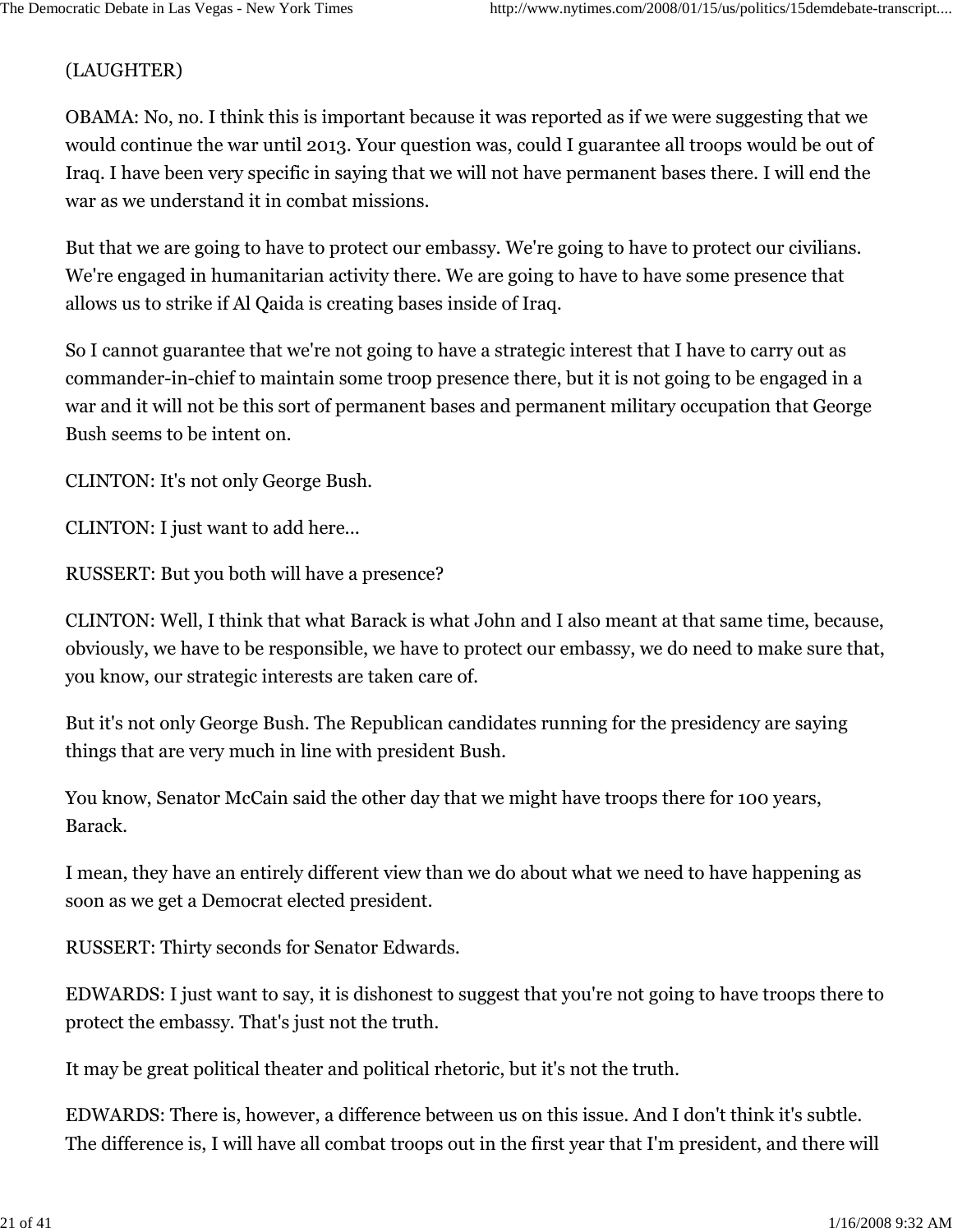be no further combat missions, and there will be no permanent military bases.

WILLIAMS: Senator Obama.

OBAMA: I just want to pick up on what John said, because we've had this discussion before. John, are you saying that you're -- I don't know if I'm using my question here, but...

WILLIAMS: I think you are.

OBAMA: Well, I've got to be careful, then.

(LAUGHTER)

Instead of phrasing it that way...

(LAUGHTER)

WILLIAMS: Oh, no, no, no, no.

OBAMA: Let me...

WILLIAMS: That sounded like the start of a question to me.

(LAUGHTER)

OBAMA: Look, I think it's important to understand that either you are willing to say that you may go after terrorist bases inside of Iraq if they should form, in which case there would potentially be a combat aspect to that, obviously, or you're not.

OBAMA: And, you know, if you're not, then that could present some problems in terms of the long-term safety and security of the United States of America. So I just wanted to make sure that we got that clarification. EDWARDS: Is that a question?

WILLIAMS: Yes, I think we've ruled it a question.

EDWARDS: My answer to that is, as long as you keep combat troops in Iraq, you continue the occupation. If you keep military bases in Iraq, you're continuing the occupation. The occupation must end. As respects Al Qaida, public enemy number one, they're responsible for about 10 percent of the violence inside Iraq according to the reports.

I would keep a quick reaction force in Kuwait in case it became necessary, but that is different, Barack, than keeping troops stationed inside.

OBAMA: John...

EDWARDS: Excuse -- let me finish, please.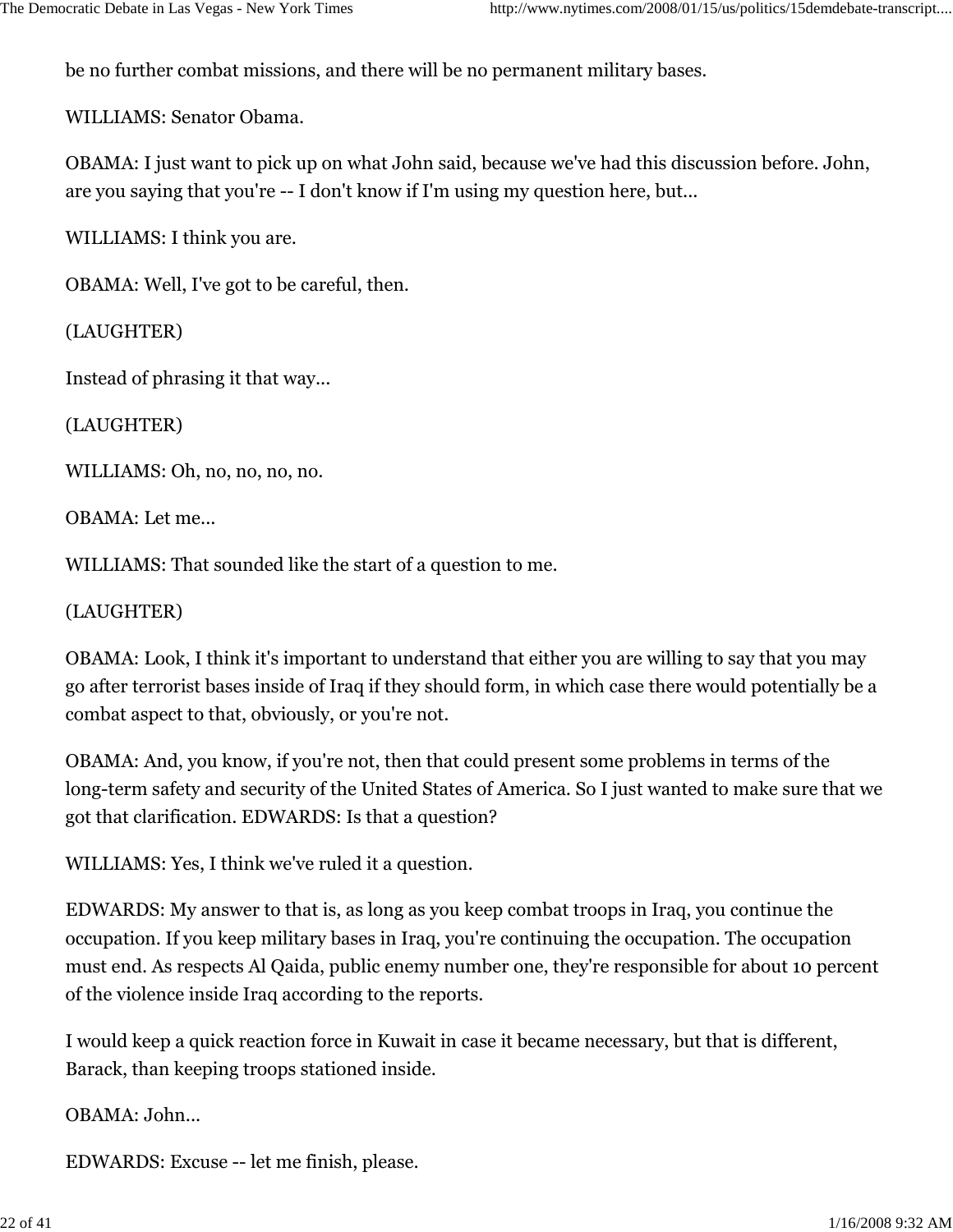OBAMA: I'm sorry.

EDWARDS: That is different than keeping troops stationed inside Iraq, because keeping troops stationed inside Iraq -- combat troops -- and continuing combat missions, whether it's against Al Qaida or anyone else, at least from my perspective, is a continuation of the occupation. And I think a continuation of the occupation continues the problem, not just in reality, but in perception that America's occupying the country.

OBAMA: Let me suggest, I think there's a distinction without a difference here. If it is appropriate for us to keep that strike force outside of Iraq, then that obviously would be preferable.

The point is, at some point you might have that capacity, and that's the -- that's the clarification I want to make sure...

WILLIAMS: Having come close to settling that, we're going to take another one of our breaks.

When we come back, we'll get to some more domestic issues, when we continue live from Las Vegas.

#### (COMMERCIAL BREAK)

WILLIAMS: And we are back, live, in Las Vegas. We promised going into the break that we would return with a discussion on domestic issues.

WILLIAMS: This is of a type -- and just before the break, we got onto things military. We're going to start this off with a continuation of the questioning by Tim Russert.

RUSSERT: Senator Clinton, I'll start with you. The volunteer Army, many believe, disproportionate in terms of poor and minority who participate in our armed forces.

There's a federal statute on the books which says that, if a college or university does not provide space for military recruiters or provide a ROTC program for its students, it can lose its federal funding.

Will you vigorously enforce that statute?

CLINTON: Yes, I will. You know, I think that the young men and women who voluntarily join our all-volunteer military are among the best of our country.

I want to do everything I can, as president, to make sure that they get the resources and the help that they deserve. I want a new, 21st-century G.I. Bill of Rights so that our young veterans can get the money to get to college and to buy a home and start a business.

And I've worked very hard, on the Senate Armed Services Committee, to, you know, try to make up for some of the negligence that we've seen from the Bush administration.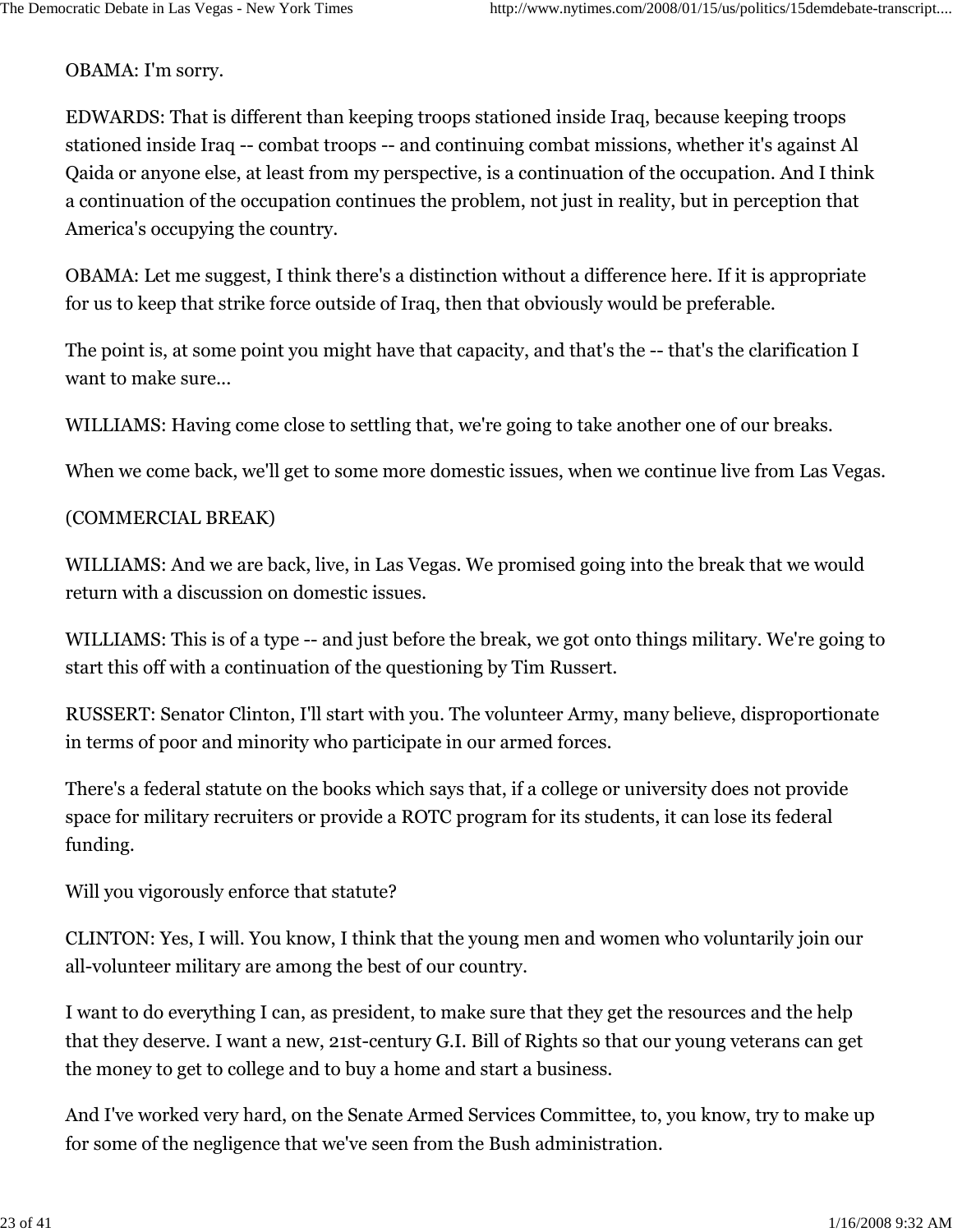You know, Tim, the Bush administration sends mixed messages. They want to recruit and retain these young people to serve our country and then they have the Pentagon trying to take away the signing bonuses when a soldier gets wounded and ends up in the hospital, something that I'm working with a Republican senator to try to make sure never can happen again.

CLINTON: So I think we should recognize that national service of all kinds is honorable and its essential to the future of our country. I want to expand civilian national service.

But I think that everyone should make available an opportunity for a young man or woman to be in ROTC, to be able to join the military and I'm going to do everything I can to support the men and women in the military and their families.

RUSSERT: Of the top 10 rated schools, Harvard, Yale, Columbia, Stanford, they do not have ROTC programs on campus.

## Should they?

CLINTON: Well, there are ways they can work out fulfilling that obligation. But they should certainly not do anything that either undermines or disrespects the young men and women who wish to pursue a military career.

RUSSERT: Senator Obama, same question.

Will you vigorously enforce a statute which says colleges must allow military recruiters on campus and provide ROTC programs?

OBAMA: Yes. One of the striking things, as you travel around the country, you go into rural communities and you see how disproportionally they are carrying the load in this war in Iraq, as well as Afghanistan.

OBAMA: And it is not fair. Now, the volunteer Army, I think, is a way for us to maintain excellence. And if we are deploying our military wisely, then a voluntary army is sufficient, although I would call for an increase in our force structure, particularly around the Army and the Marines, because I think that we've got to put an end to people going on three, four, five tours of duty and the strain on families is enormous. I meet them every day.

But I think that the obligation to serve exists for everybody, and that's why I've put forward a national service program that is tied to my tuition credit for students who want to go to college. You get \$4000 every year to help you go to college.

In return, you have to engage in some form of national service. Military service has to be an option.

OBAMA: We have to have civilian options as well. Not just the Peace Corps, but one of the things that we need desperately are people who are in our foreign service who are speaking foreign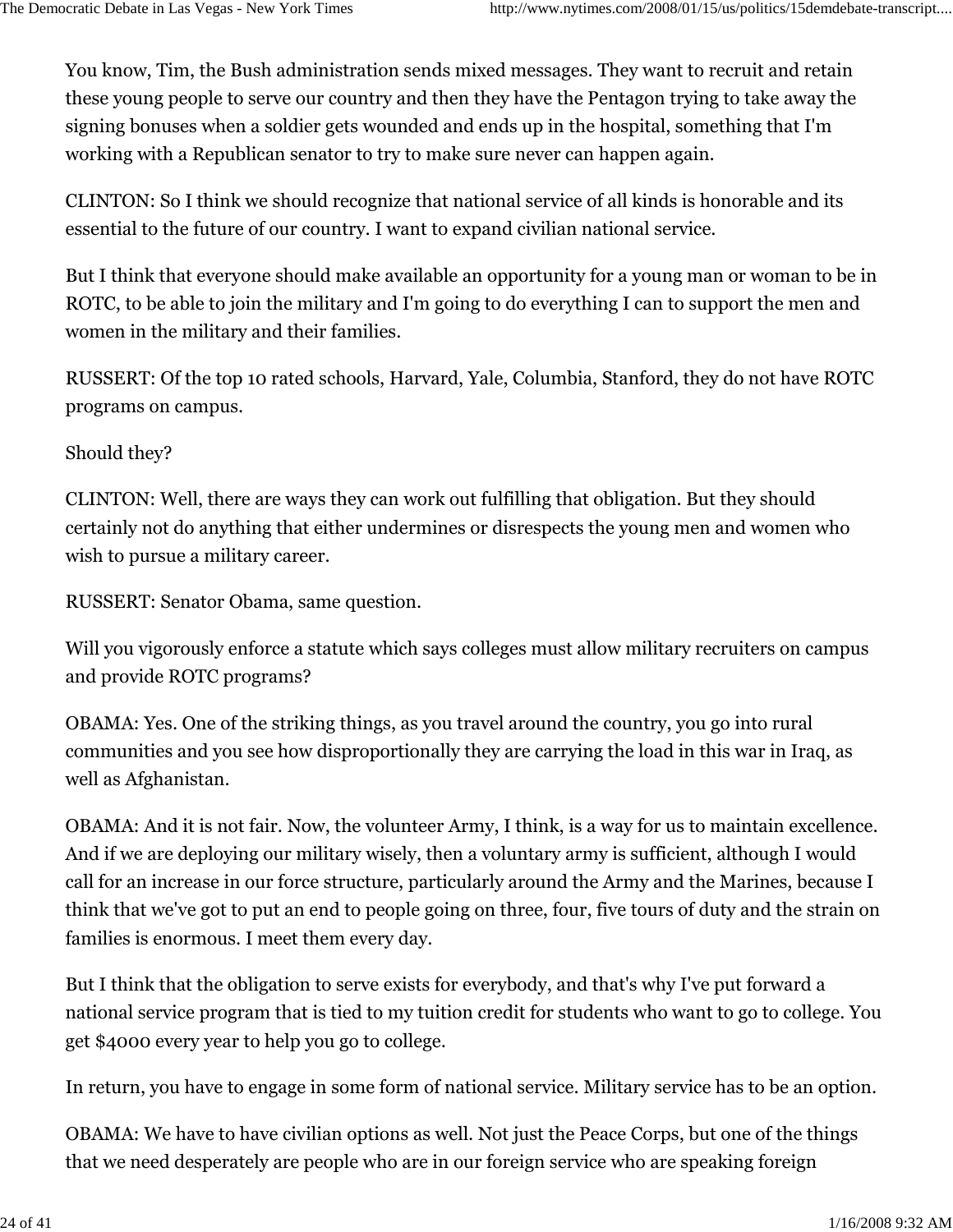languages can be more effective in a lot of the work that's going to be require that may not be hand-to-hand combat but is going to be just as critical in ensuring our long-term safety and security.

RUSSERT: This statute's been on the books for some time, Senator. Will you vigorously enforce the statute to cut off federal funding to the school that does not provide military recruiters and a ROTC program?

EDWARDS: Yes, I will. But I have to say, it's not enough to talk about the extraordinary service of men and women who are wearing the uniform and have worn the uniform of the United States of America. Tonight across this country, 200,000 men and women who wore our uniform and served this country patriotically, veterans, will go to sleep under bridges and on grates. We have men and women coming back from Iraq with PTSD, post-traumatic stress disorder, other kind of emotional problems; many with serious physical injuries.

EDWARDS: We have families who are here at home, while they serve in Iraq, who are having a terrible time paying for child care, paying the bills. We have reservists and members of the Guard who go to serve and get paid 50 cents, 60 cents on the dollar for what they were making in their civilian jobs.

What are we going to do about this? Every man and woman who comes back from Iraq or Afghanistan deserves to have a thorough comprehensive evaluation of their medical needs, including mental health needs and physical health needs. Every one of them ought to get job training if they need it, and additional education if they need it.

We, America, you know, we should help them find a job. They didn't leave us on our own, we shouldn't leave them on their own. And we need to narrow this gap between civilian pay and military pay, and help these families with their child care.

And then finally, for all the veterans who have served this country, we need a guaranteed stream of funding for the Veterans Administration so we don't have veterans waiting six months or a year to get the health care that they deserve.

WILLIAMS: Let's go...

CLINTON: This is...

OBAMA: There just one thing that I wanted to...

WILLIAMS: Go ahead, Senator Obama.

Thirty seconds each, Senator Obama and Clinton.

OBAMA: Very briefly, because I think this shows you how this administration has failed when it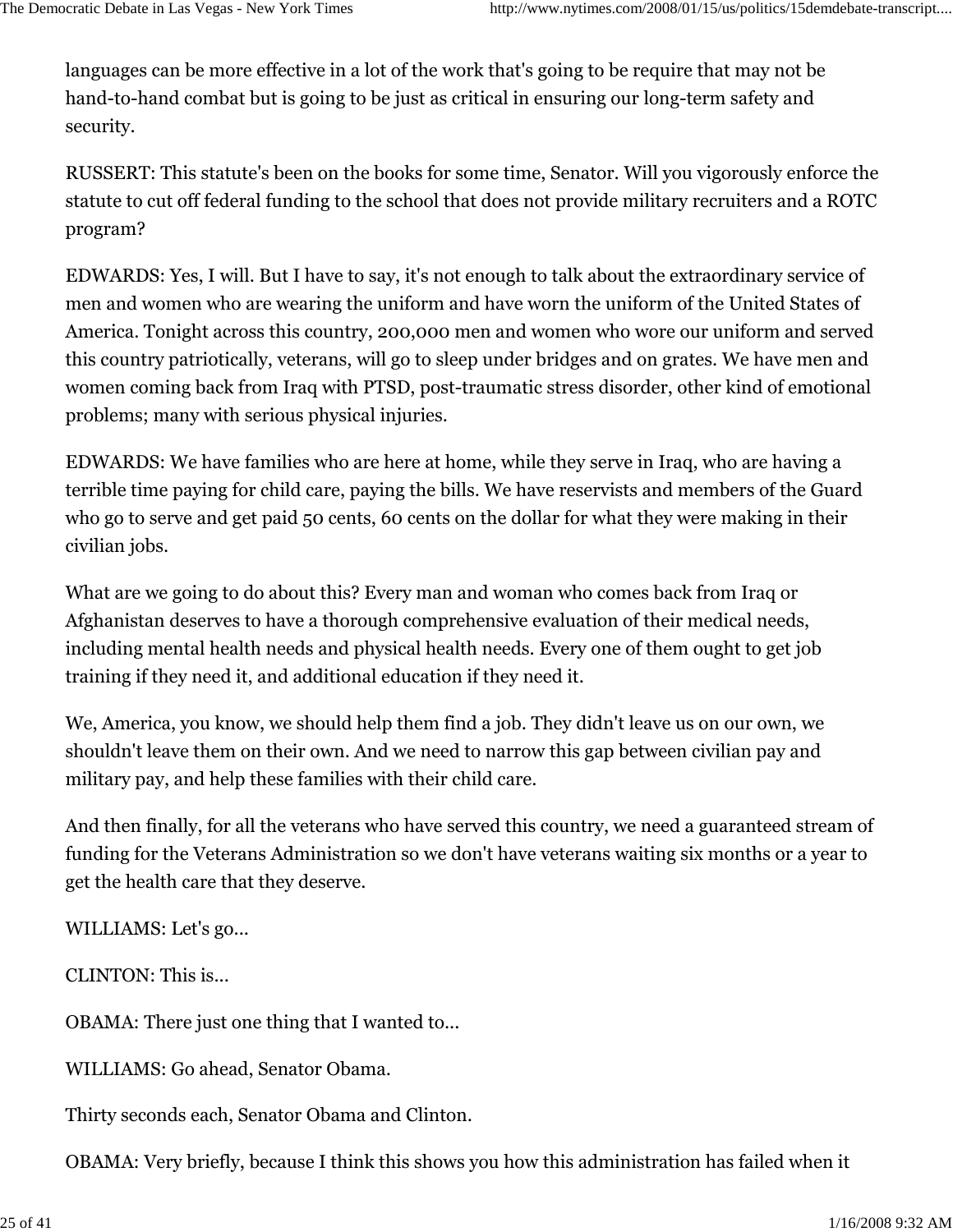comes to our veterans.

I went to Walter Reed to talk to the wounded warriors who had come back to discover that they were still paying for their meals and their phone calls while in Walter Reed, while rehabbing, which I could not believe. And I was able to gain the cooperation of a Republican- controlled Senate at the time and pass a bill that would eliminate that.

But that indicates the callousness with which we are often treating our veterans. That has to stop.

WILLIAMS: Well, I think that we have to do everything necessary to help these returning veterans get the health care and the support that they need.

And this new signature wound called traumatic brain injury is something that I am really upset about, because we've only begun to recognize it and diagnose it.

CLINTON: And, John, I was able to pass legislation to begin to provide the physical and mental evaluations so that we could begin to treat this.

And, you know, we have 1,200 people in Nevada who sign up to join the military every year. They're now going to be getting these exams because we've got to track what happens to young men and women when they go into the military, then provide the services for them.

WILLIAMS: We have to, at this point, turn a bit more local.

And let's talk for a moment about Yucca Mountain.

As sure as there's somebody at a roulette table not far from here convinced that they're one bet away from winning it all back, every person who comes here running for president promises to end the notion of storing nuclear waste at Yucca Mountain.

And the people of Nevada have found it's easier to promise to end it than it is to end it.

Anyone willing to pledge here tonight, beginning with you Senator Obama, to kill the notion of Yucca Mountain?

OBAMA: I will end the notion of Yucca Mountain because it has not been based on the sort of sound science that can assure the people in Nevada that they're going to be safe. And that, I think, was a mistake.

Now, you hate to see billions of dollars having already been spent on a mistake, but what I don't want to do is spend additional billions of dollars and potentially create a situation that is not safe for the people of Nevada. So I've already -- I've been clear from the start that Yucca, I think, was a misconceived project. We are going to have to figure out how are we storing nuclear waste.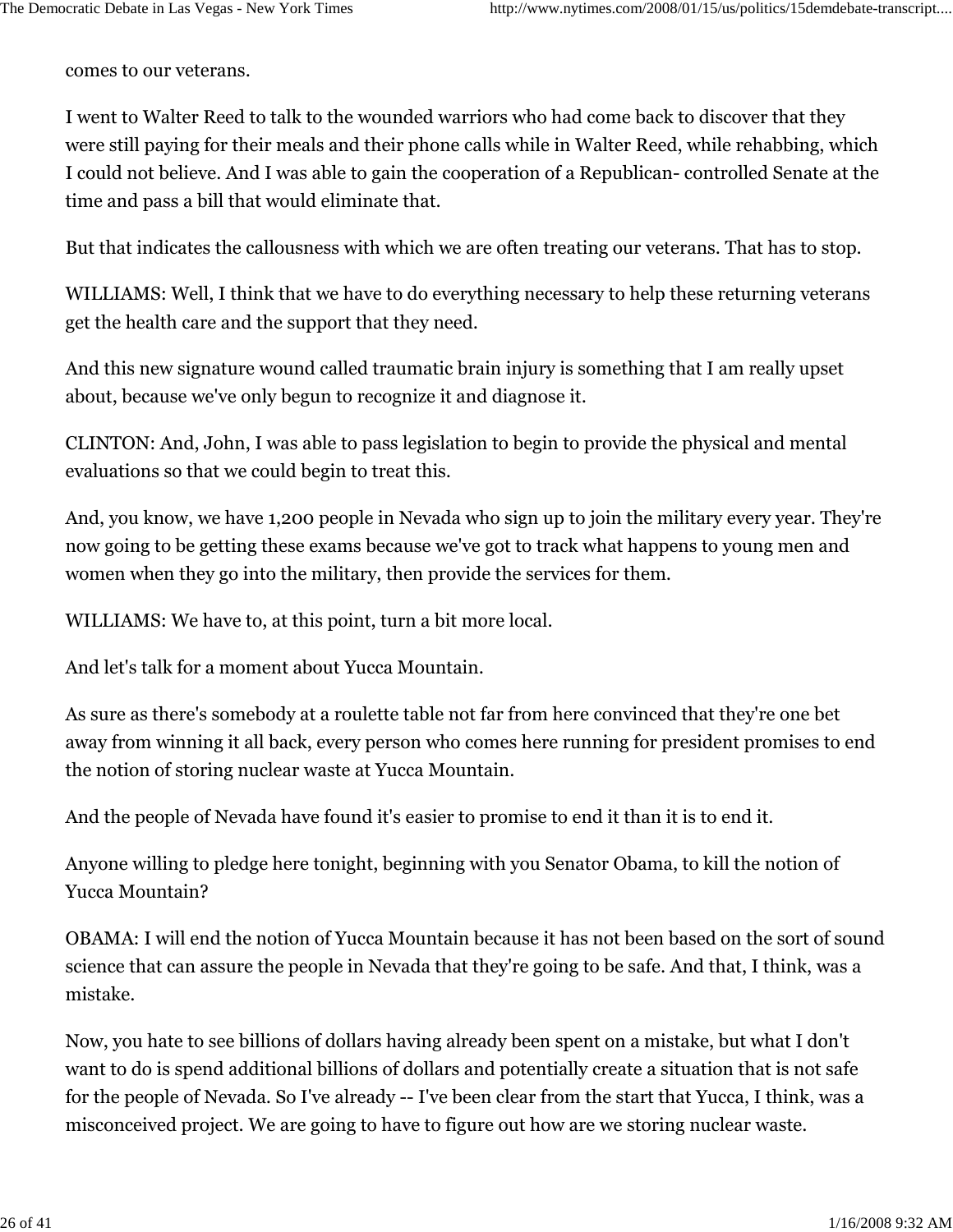And what I want to do is to get the best experts around the table and make a determination: What are our options based on the best science available? And I think there's a solution that can be had that's good for the country but also good for the people of Nevada.

WILLIAMS: Thirty seconds each, Senators Clinton and Edwards.

CLINTON: Well, I voted against Yucca Mountain in 2001. I have been consistently against Yucca Mountain. I held a hearing in the Environment Committee, the first that we've had in some time, looking at all the reasons why Yucca Mountain is not workable. The science does not support it. We do have to figure out what to do with nuclear waste.

You know, Barack has one of his biggest supporters in terms of funding, the Exelon Corporation (NYSE:EXC) , which has spent millions of dollars trying to make Yucca Mountain the waste depository. John was in favor of it twice when he voted to override President Clinton's veto and then voted for it again.

I have consistently and persistently been against Yucca Mountain, and I will make sure it does not come into effect when I'm president.

WILLIAMS: Your rebuttal to the...

OBAMA: Well, I think it's a testimony to my commitment and opposition to Yucca Mountain that despite the fact that my state has more nuclear power plants than any other state in the country, I've never supported Yucca Mountain. So I just want to make that clear.

' WILLIAMS: Senator Edwards?

EDWARDS: Well, I'm opposed to Yucca Mountain. I will end it for all the reasons that have already been discussed, because of the science that's been discovered, because apparently some forgery of documents that's also been discovered -- all of which has happened in recent years.

EDWARDS: But I want to go to one other subject on which the three of us differ. And that is the issue of nuclear power.

I've heard Senator Obama say he's open to the possibility of additional nuclear power plants. Senator Clinton said at a debate earlier, standing beside me, that she was agnostic on the subject.

I am not for it or agnostic. I am against building more nuclear power plants, because I do not think we have a safe way to dispose of the waste. I think they're dangerous, they're great terrorist targets and they're extraordinarily expensive.

They are not, in my judgment, the way to green this -- to get us off our dependence on oil.

WILLIAMS: Tim Russert?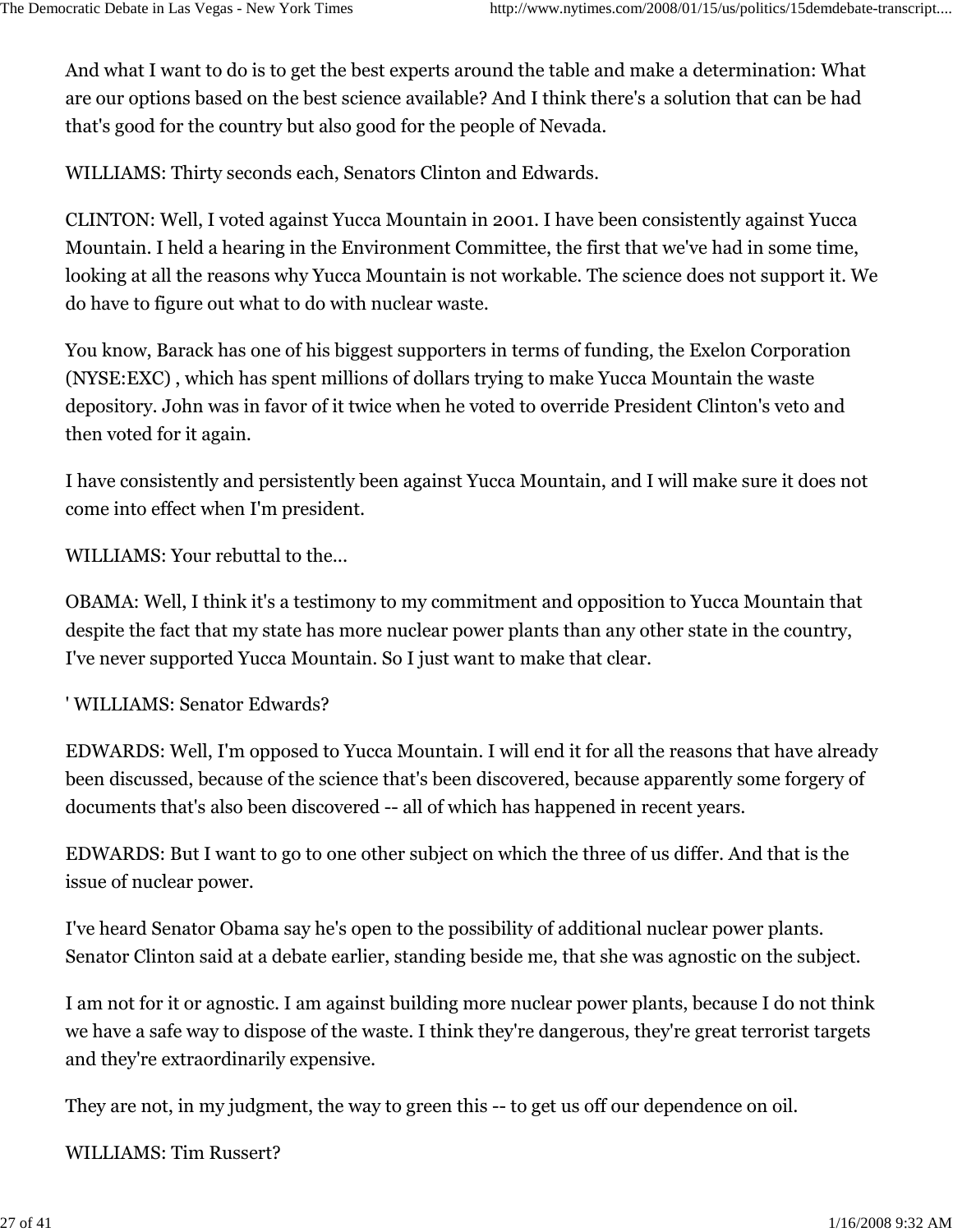CLINTON: Well, John, you did vote for Yucca Mountain twice, and you didn't respond to that part of the question.

EDWARDS: I did respond to it. I said the science that has been revealed since that time and the forged documents that have been revealed since that time have made it very -- this has been for years, Hillary. This didn't start last year or three years ago. I've said this for years now -- have revealed that this thing does not make sense, is not good for the people of Nevada, and it's not good for America.

Which, by the way, is also why I am opposed to building more nuclear power plants.

RUSSERT: I want to pick up on that.

Senator Obama, a difference in this campaign: You voted for the energy bill in July of 2005; Senator Clinton voted against it.

That energy bill was described by numerous publications, quote, "The big winner: nuclear power." The secretary of energy said this would begin a nuclear renaissance.

We haven't built a nuclear power plant in this country for 30 years. There are now 17 companies that are planning to build 29 plants based on many of the protections that were provided in that bill, and incentives for licensee construction operating cost.

Did you realize, when you were voting for that energy bill, that it was going to create such a renaissance of nuclear power?

OBAMA: Well, the reason I voted for it was because it was the single largest investment in clean energy (NASDAQ:CLNE) -- solar, wind, biodiesel -- that we had ever seen. And I think it is -- we talked about this earlier -- if we are going to deal with our dependence on foreign oil, then we're going to have to ramp up how we're producing energy here in the United States.

Now, with respect to nuclear energy, what I have said is that if we could figure out a way to provide a cost-efficient, safe way to produce nuclear energy, and we knew how to store it effectively, then we should pursue it because what we don't want is to produce more greenhouse gases. And I believe that climate change is one of the top priorities that the next president has to pursue.

Now, if we cannot solve those problem, then absolutely, John, we shouldn't build more plants. But part of what I want to do is to create a menu of energy options, and let's see where the science and the technology and the entrepreneurship of the American people take us.

OBAMA: That's why I want to set up a cap and trade system. We're going to cap greenhouse gases. We're going to say to every polluter that's sending greenhouse gases in the atmosphere, "We're going to charge you a dollar -- we're going to charge you money for every unit of greenhouse gas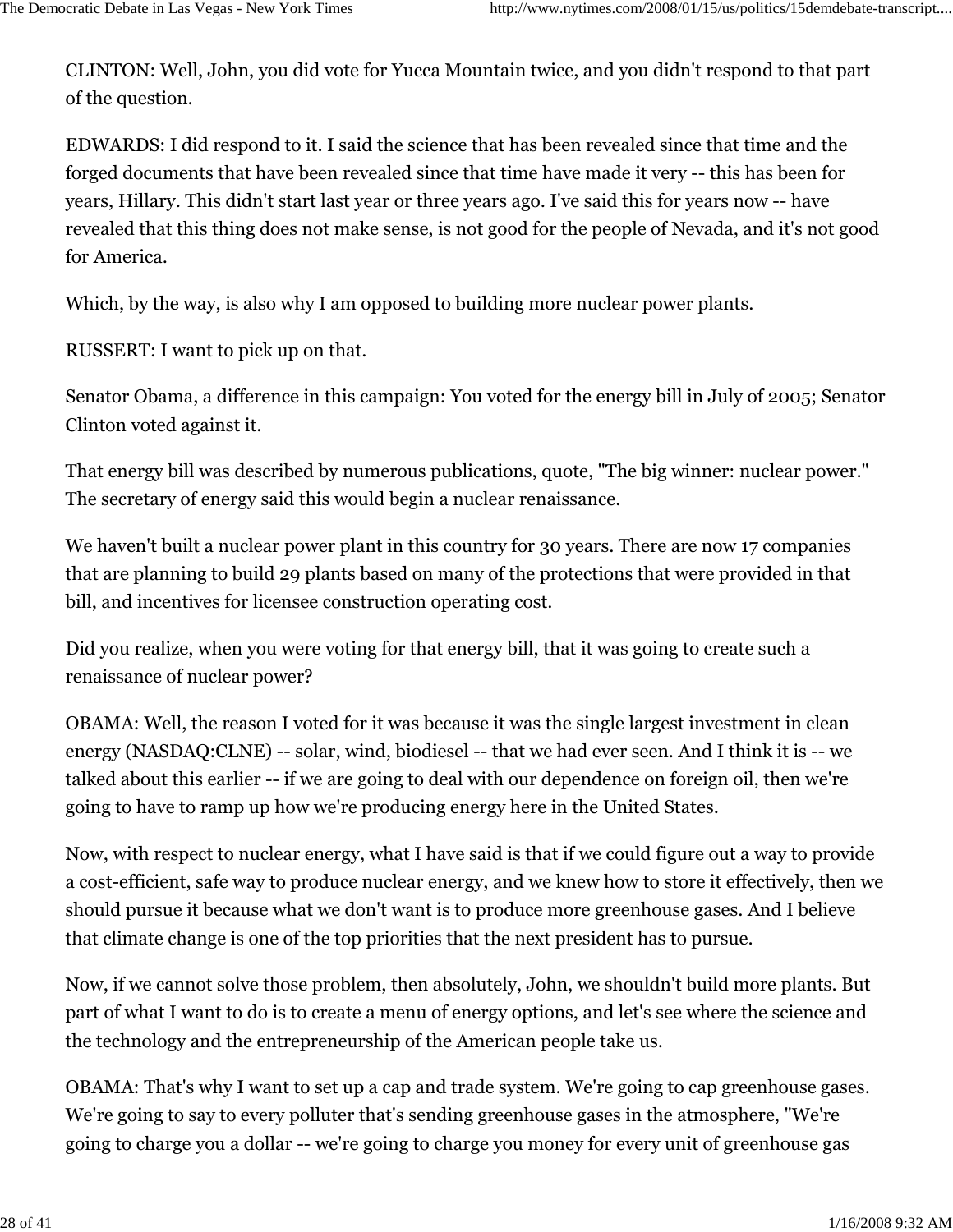that you send out there." That will create a market. It will generate billions of dollars that we can invest in clean technology.

And if nuclear energy can't meet the rigors of the marketplace -- if it's not efficient and if we don't solve those problems -- then that's off the table. And I hope that we can find an energy mix that's going to deliver us from the kinds of problems that we have right now.

RUSSERT: Senator Clinton?

CLINTON: Well, Tim, I think it's well accepted that the 2005 energy bill was the Dick Cheney lobbyist energy bill. It was written by lobbyists. It was championed by Dick Cheney. It wasn't just the green light that it gave to more nuclear power. It had enormous giveaways to the oil and gas industries.

CLINTON: It was the wrong policy for America. It was so heavily tilted toward the special interests that many of us, at the time, said, you know, that's not going to move us on the path we need, which is toward clean, renewable green energy.

I think that we have to, you know, break the lock of the special interests. That's why I've proposed a strategic energy fund (TSX:SEF.UN) (TSX:SEF'R) , \$50 billion to invest in clean, renewable energy.

How would I do that? Take the tax subsidies that were given in the 2005 that Dick Cheney wrote; take them away from the gas and oil industry. They don't need our tax dollars to make these enormous profits.

Let's put to work the money that we should get from the oil and gas industry, in terms of windfall profits taxes, so that we can begin to really put big dollars behind this shift toward clean, renewable, green energy.

It's not going to happen by hoping for it. And these small, you know, pieces of puzzle that are starting to take shape around the country are not sufficient for us to break our addiction to foreign oil.

CLINTON: So that 2005 energy bill was big step backwards on the path to clean, renewable energy. That's why I voted against it. That's why I'm standing for the proposition -- let's take away the giveaways that were given to gas and oil, put them to work on solar and wind and geothermal and biofuels and all the rest that we need for a new energy future.

RUSSERT: Senator Edwards, you say you're against nuclear power.

But a reality check: I talked to the folks at the MIT Energy Initiative, and they put it this way, that in 2050, the world's population is going to go from six billion to nine billion, that CO2 is going to double, that you could build a nuclear power plant one per week and it wouldn't meet the world's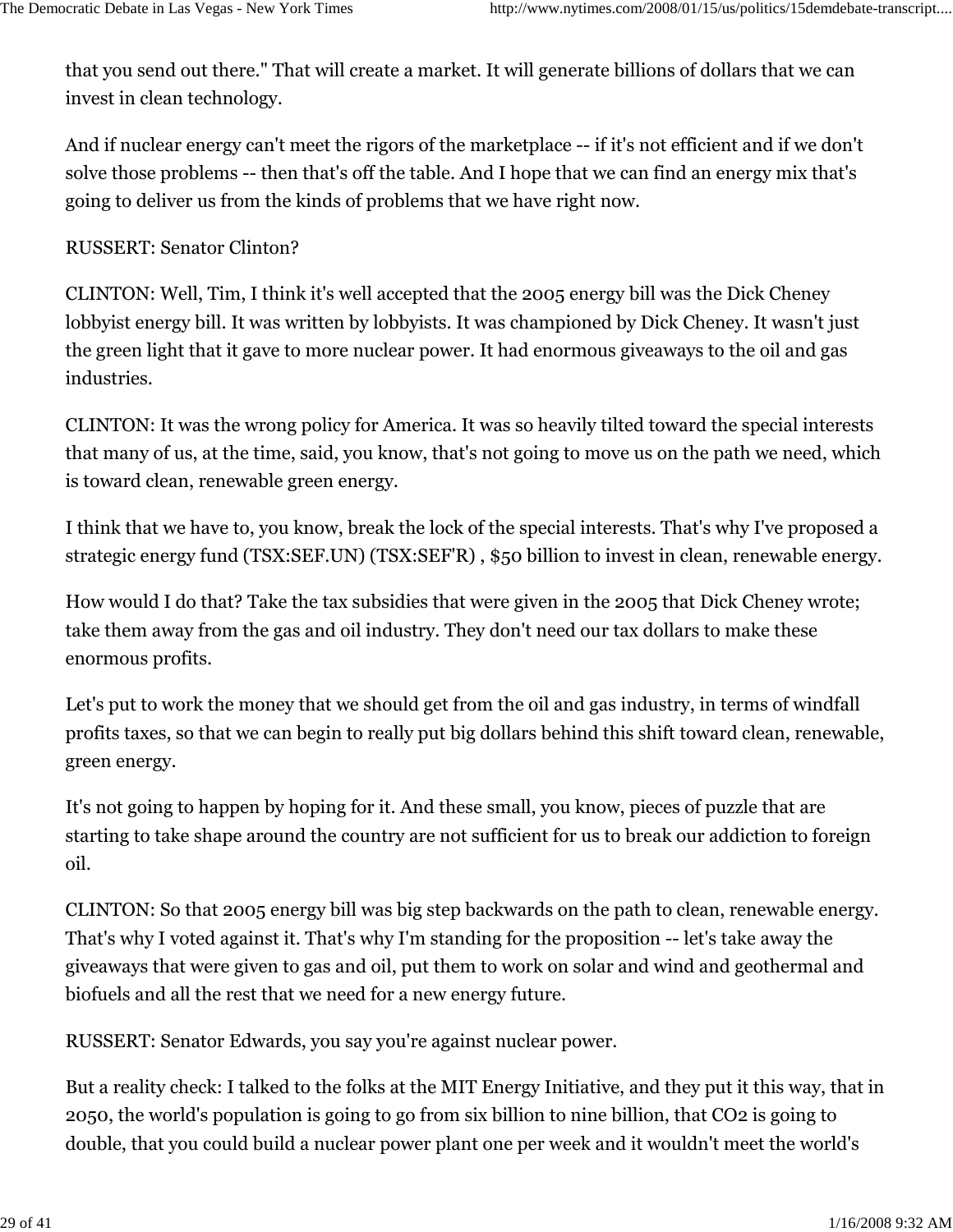needs.

Something must be done, and it cannot be done just with wind or solar.

EDWARDS: Well, yes, there are a lot of things that need to be done.

EDWARDS: If you were to double the number of nuclear power plants on the planet tomorrow -- if that were possible -- it would deal with about one-seventh of the greenhouse gas problem. This is not the answer.

It goes beyond wind and solar. We ought to be investing in cellulose-based biofuels. There are a whole range of things that we ought to be investing in and focusing on.

I want to come back to something Senator Clinton said a minute ago. I agree with her and Senator Obama that it's very important to break this iron grip that the gas and oil industry has on our energy policy in this country.

But I believe, Senator Clinton, you've raised more money from those people than any candidate, Democrat or Republican. I think we have to be able to take those people on if we're going to actually change our policy.

Now, what we need in my judgment is we need a cap on carbon emissions. That cap needs to come down every year. We need an 80 percent reduction in our carbon emissions by the year 2050. Below the cap, we ought to make the polluters pay.

EDWARDS: That money ought to be invested in all these clean renewable sources of energy: wind, solar, cellulose-based biofuels. As I said earlier, I'm opposed to building more nuclear power plants.

But I'd go another step that at least I haven't heard these two candidates talk about. They can answer for themselves. I believe we need a moratorium on the building of any more coal-fired power plants unless and until we have the ability to capture and sequester the carbon in the ground.

Because every time we build a new coal-fired power plant in America when we don't have that technology attached to it, what happens is, we're making a terrible situation worse. We're already the worst polluter on the planet. America needs to be leading by example.

WILLIAMS: Rebuttal time to both senators, 30 seconds, please. Senator Clinton.

CLINTON: Well, I have a comprehensive energy plan that I have put forth. It does not rely on nuclear power for all of the reasons that we've discussed. I have said we should not be siting any more coal-powered plants unless they can have the most modern, clean technology. And I want big demonstration projects to figure out how we would capture and sequester carbon.

But you know, this is going to take a massive effort. This should be our Apollo moon shot.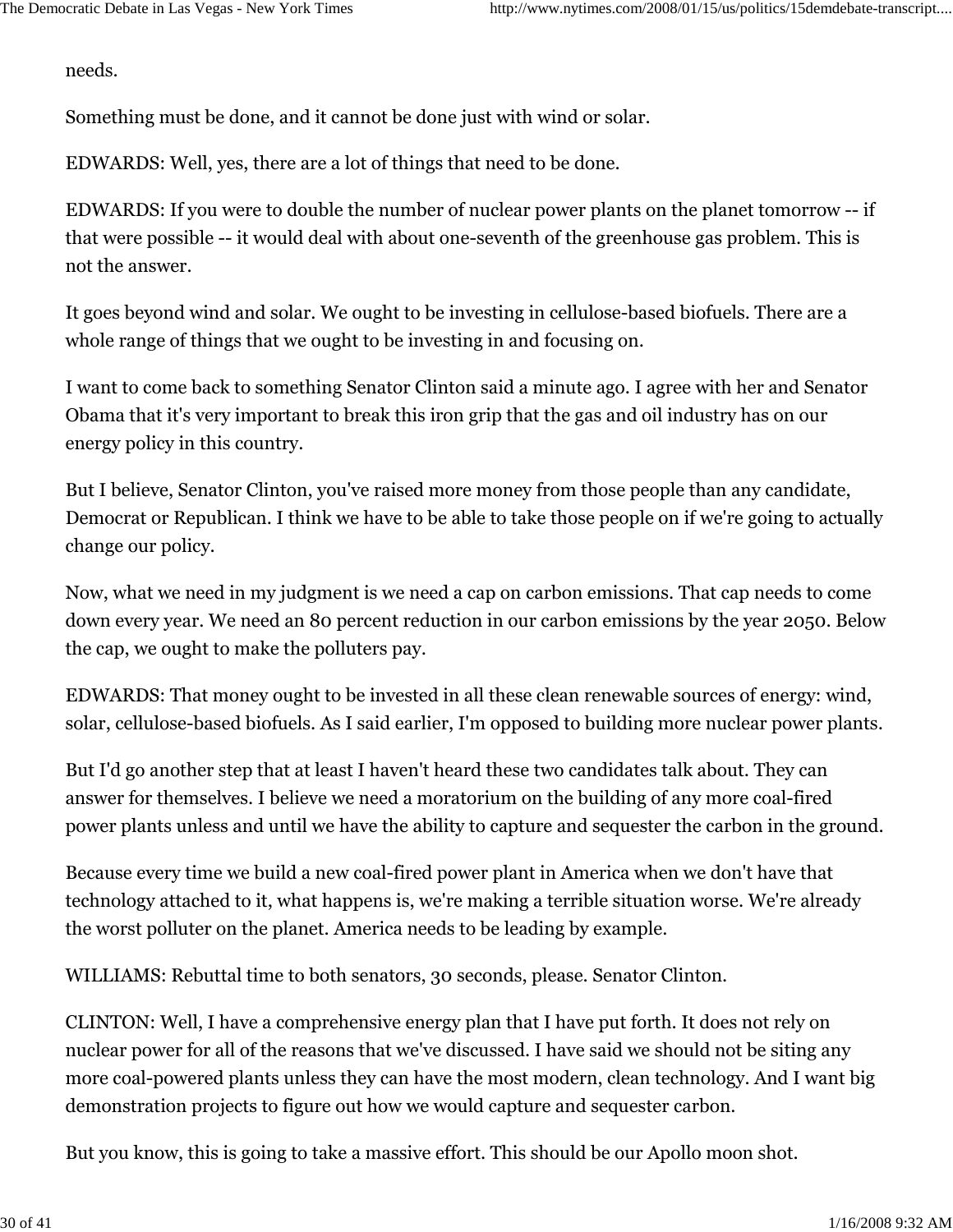CLINTON: This is where a president needs to come in and say, "We can do this, America. You know, we can make this change." We've got to do it by having a partnership with what needs to happen in Washington, but there's work for everybody to do -- the states, communities and individuals.

That's what I want to summon the country to achieve, and I think we can make it.

## WILLIAMS: Senator Obama?

OBAMA: Well, I think that one thing that we haven't talked as much about that we need to is reducing the consumption of energy. We are inefficient, and oftentimes during the presidential campaign, people have asked, what do we expect out of the American people in bringing about real change.

This is an example of where ordinary citizens have to make a change. We are going to have to make our buildings more efficient. We're going to have to make our lighting more efficient. We're going to have to make our appliances more efficient. That is actually the low-hanging fruit if we're going to deal with climate change. That's the thing that we can do most rapidly.

And there's no reason why, with the kind of presidential leadership that I intend to provide, that we can't make drastic cuts in the amount of energy that we consume without any drop in our standard of living.

WILLIAMS: Senator Edwards, in touching on immigration here, let's go to something that a lot of people have found to be a disconnect between the Democratic Party and majorities of voters in a lot of states.

What would be the problem with English as an official language, as a bedrock requirement of citizenship?

EDWARDS: Well, at least from my perspective, what we need to be doing is we need comprehensive immigration reform. We need to create a path for citizenship for 11 million to 14 million who are here who are undocumented We need to give them a real chance to earn -- I'm not for amnesty, but I am for being able to earn American citizenship.

WILLIAMS: But what about speaking the language?

EDWARDS: I'm about to get to that.

I think that a couple of the requirements, in order to be able to earn American citizenship, are, first, if you came here illegally, we can't pretend it didn't happen. We are a country of laws and we believe in enforcement of those laws. So we have to show recognition of having violated the law, and that means payment of a fine.

EDWARDS: Second, I think if you want to become an American citizen and earn American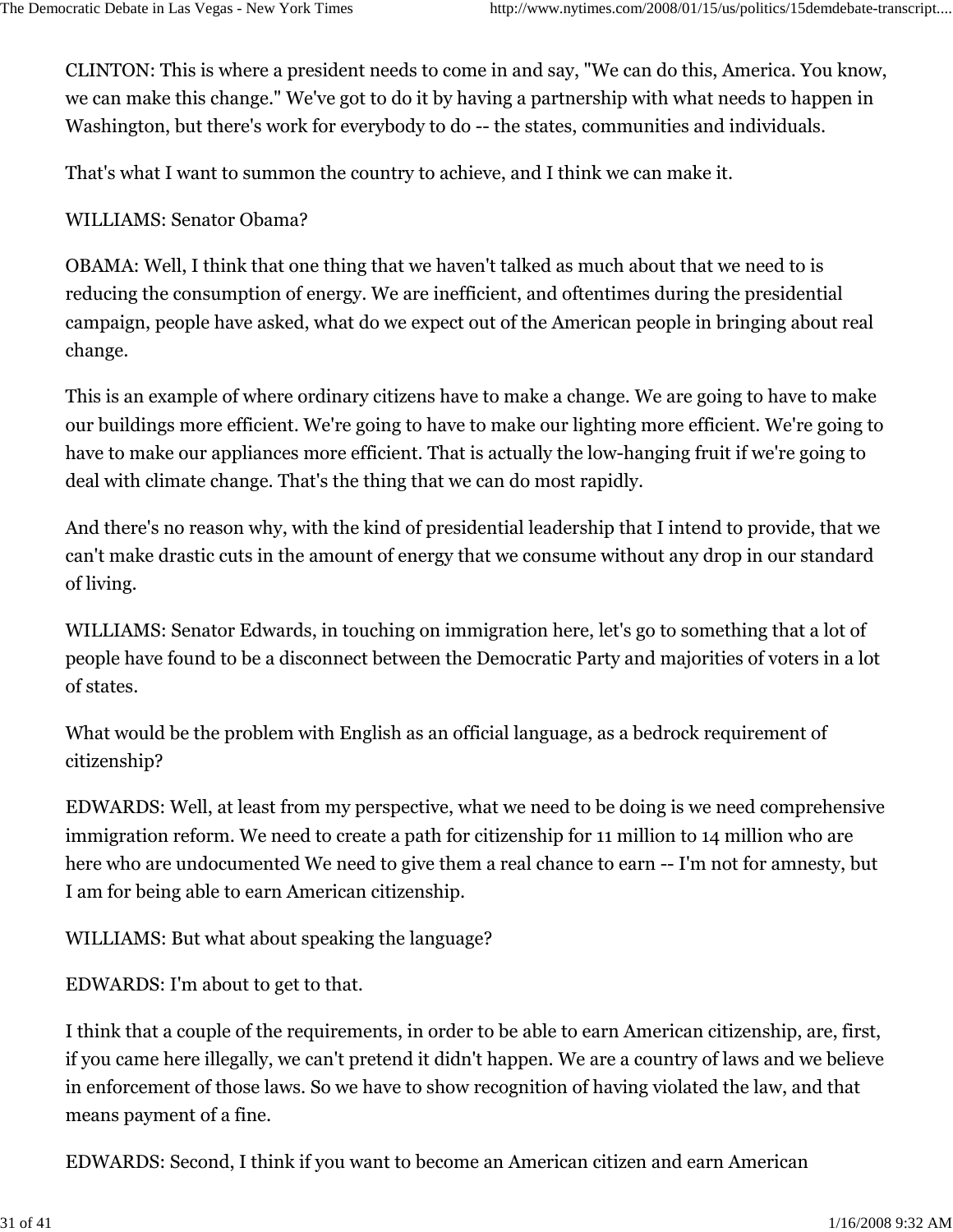citizenship, you should learn to speak English.

Now, I think that we should help with that process. We should help make sure that those who are living here, and they're not English-speaking as their first language, get a chance to actually learn English.

But I think that should be a requirement for becoming an American citizen.

WILLIAMS: Tim Russert?

RUSSERT: Senator Clinton, one of your pollsters was quoted in The New Yorker magazine as saying this: "The Hispanic voter has not shown a lot of willingness or affinity to support black candidates."

Does that represent the view of your campaign?

CLINTON: No, he was making a historical statement. And, obviously, what we're trying to do is to bring America together so that everybody feels like they're involved and they have a stake in the future.

This is a black/brown debate. We haven't actually talked about black/brown issues -- I regret that. And I think that we have a lot that we can do together.

You know, Tavis Smiley's "Covenant" is a great way to start.

CLINTON: There's a lot that we should be doing. I've worked with many of the Latino groups, over many years. We've got work on education and health care.

The agenda for America is the agenda for African-Americans and for Hispanics. And we need to merge that and we need to have a political system where people feel like they can vote for anybody because we're all on the same page; we're all going to make progress together.

But I wanted to follow up, quickly, on something that...

RUSSERT: Let me ask Senator Obama. Do you believe there's a history of a decision, where Latino voters will not vote for a black candidate?

OBAMA: Not in Illinois. They all voted for me. And so...

(LAUGHTER)

## (APPLAUSE)

You know, if this is being asked in the context of my candidacy, one of the things that I know is that, when Latino voters know of my commitment to them and the work that I've done for years, then they gravitate toward my candidacy.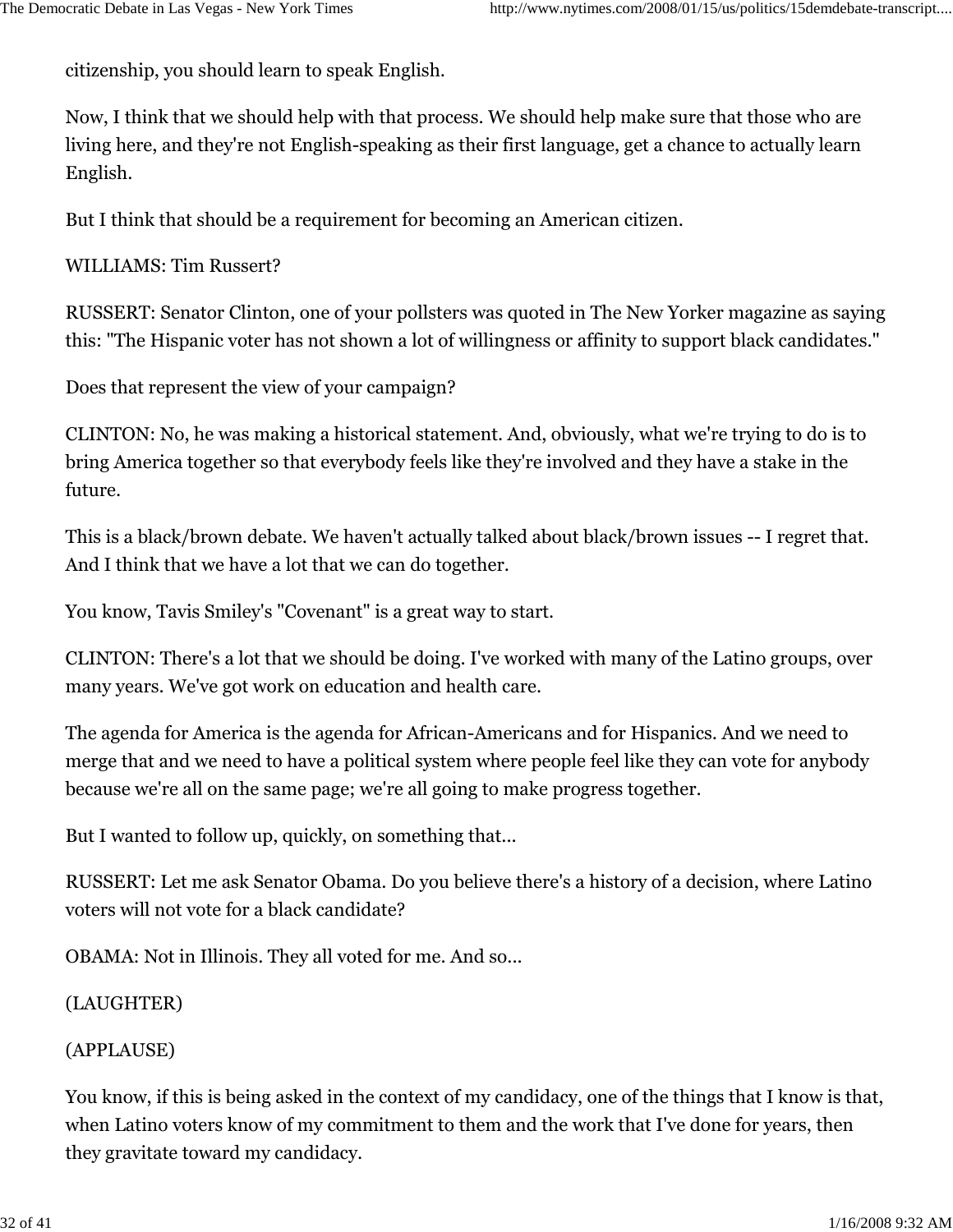We were talking earlier about immigration reform.

OBAMA: I think that John and myself and Hillary may agree on the broad outlines of where we need to go, but two years ago I stood with Ted Kennedy and John McCain and took on this tough issue, and have consistently been involved in making sure that we've got the kind of comprehensive plan that makes us a nation of laws and a nation of immigrants.

That's the kind of leadership that I've shown. And when Latino voters read or hear about that leadership, then they know that they're going to have an advocate even if it's politically tough.

And I think that's, you know, that's the real test of leadership -- not when it's easy, not when the things poll well, but how you do when you've got a contentious issue like how we solve this immigration problem. That's an area where I've consistently stepped up.

WILLIAMS: Time is up. E-mail question, Natalie Morales.

MORALES: This one is to Senator Obama. This comes to us from one of our co-sponsors of tonight's debate, the 100 Black Men of America.

MORALES: They ask, "To what do you attribute the disproportionately high dropout of black males at every level in our educational process, and what would you do to stem the tide of black men exiting the educational system?"

OBAMA: Well, I think it's similar to the reason that Latinos have such a high dropout rate. What you see consistently are children at a very early age are starting school already behind.

And that's why I've said that I'm going to put billions of dollars into early childhood education that makes sure that our African-American youth, Latino youth, poor youth of every race, are getting the kind of help that they need so that they know their numbers, their colors, their letters.

Every dollar that we spend in early childhood education, we get \$10 back in reduced dropout rates, improved reading scores. That's the kind of commitment we have to make early on.

OBAMA: We've got to improve K through 12. And that means not just talking about how great teachers are but rewarding them for their greatness by giving them higher salaries and giving them more support and professional development; and making sure that No Child Left Behind is not a tool to punish people, and we're not just basing how we fund our schools on a standardized test.

We need after-school programs and summer-school programs because minority youth and poor youth are less likely to get the kind of environment and supplemental activities that they need.

But let's be clear: We have good answers for how to make these schools work. What we don't have is a sense of urgency in the White House.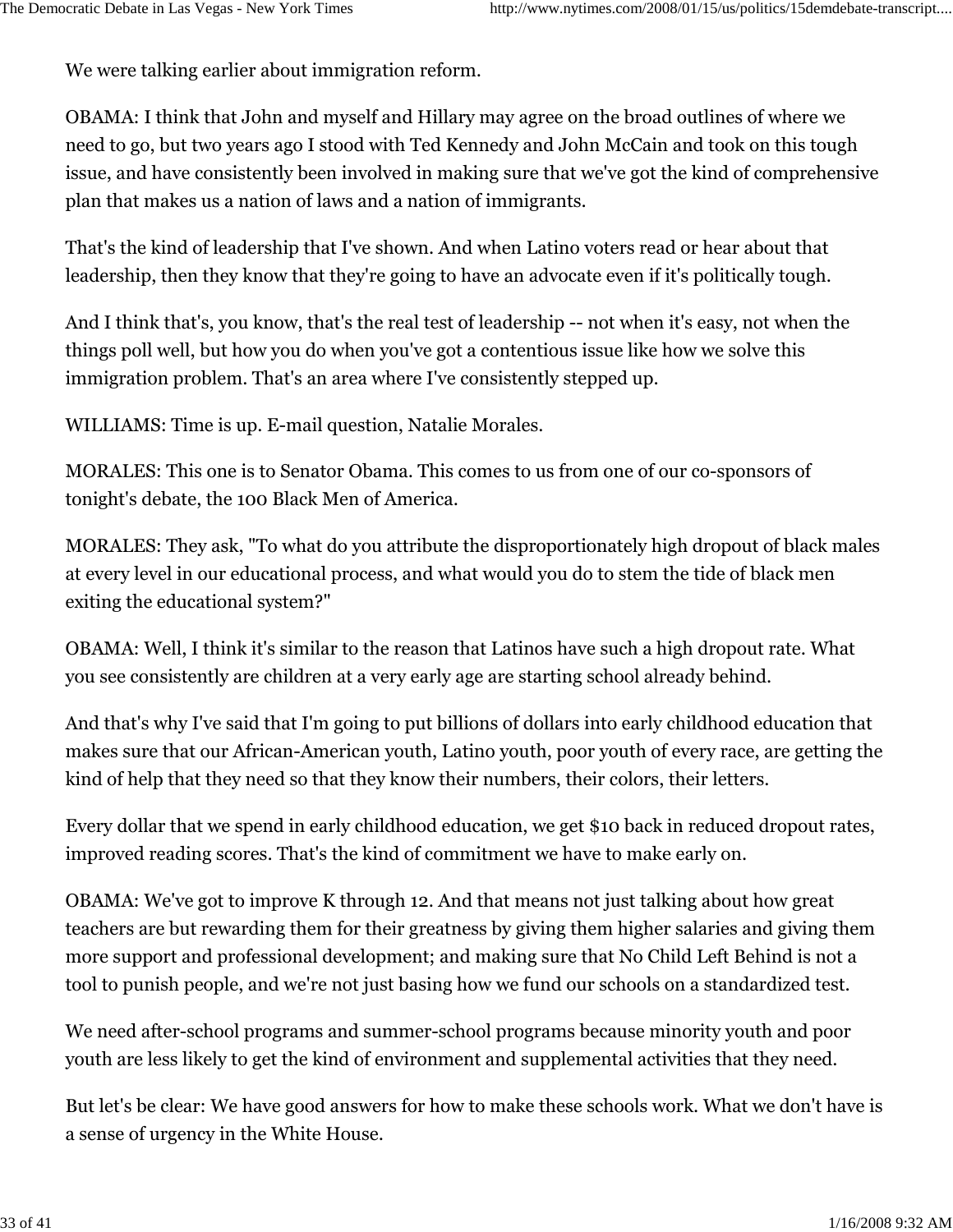And, you know, I was raised by a single mom and my grandparents. I did not get money and privilege when I was young. But I did get a good education. And we've got to have that attitude for every single child in America.

And that also means -- last point I'll make, because sometimes this doesn't get talked enough about. We have to have our parents take their jobs seriously, and particularly African-American fathers who all too often are absent from the home, have not encouraged the kind of, you know, nurturing of our children that they need.

OBAMA: And as somebody who grew up without a father, I know how important that is. That is something that, as president, I intend to talk about.

The schools can't do it all by themselves. Parents have to parent.

WILLIAMS: Time up.

Time Tim Russert?

RUSSERT: We arrived in...

CLINTON: Could we just follow up on this? Tim, could we just follow up on this?

Because, you know, again, this is a black/brown debate, and this is one of the most important issues. And I really commend Barack for, you know, taking on the full range.

You know, this has to start in the families. This is what I've done for 35 years. We've got to do more to give families the tools and the support that they should have so that they can be the best parents. You know, they are a child's first teachers.

And I want to commend the 100 Black Men, because I worked with the 100 Black Men in New York to help create the Eagle Academy, a high school for young African-American and Latino men.

CLINTON: And the 100 Black Men in New York said they would mentor these young men.

We also need more involvement from the community. It's not only the family; it's not only the school system. We all have a role to play. And that's going to be one of our highest priorities.

WILLIAMS: Senator Edwards, 30 seconds.

EDWARDS: Thank you.

We need universal pre-K. Barack spoke about early childhood education. We need universal pre-K for every 4-year-old in America. And we ought to go earlier than that with child care, nutrition needs, health care needs.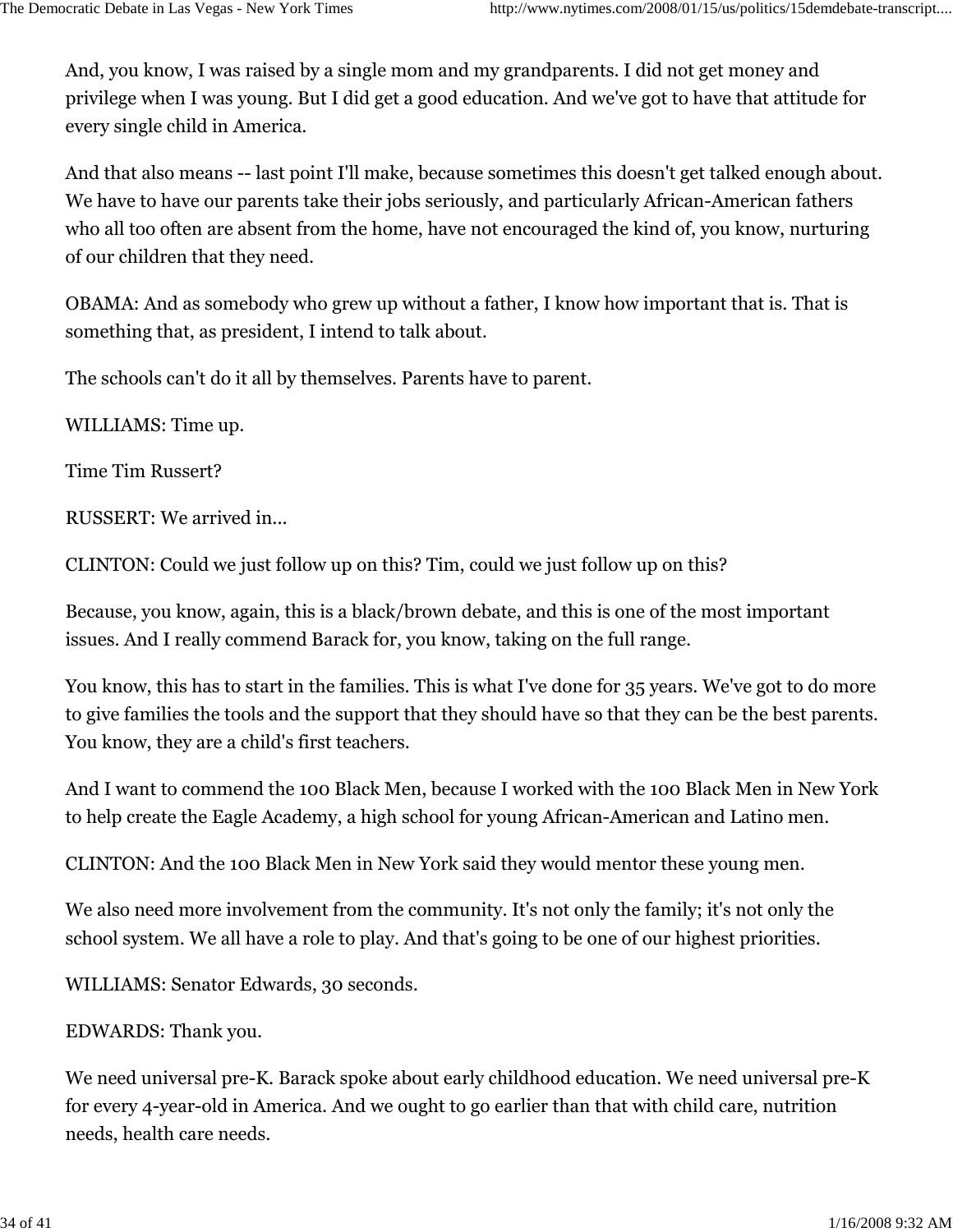We also have a huge dropout rate. We have high schools that are essentially dropout factories. We have to create second chance schools. We have to create opportunities of those young people to be -even though a lot of them do, he's right, start to drop out from a very young age, we need to get them on the right track. But once they're in high school, if they drop out, these second chance schools have been remarkably successful in getting them back into school.

## WILLIAMS: Now, Tim Russert?

RUSSERT: We arrived in Nevada, the headline in Nevada Appeal newspaper: Nevada leads in gun deaths.

RUSSERT: The leading cause for death among young black men is guns -- death, homicide. Mayor Bloomberg of New York, you all know him, he and 250 mayors have started the campaign, Mayors Against Illegal Guns.

Senator Clinton, when you ran for the Senate in 2000, you said that everyone who wishes to purchase a gun should have a license, and that every handgun sale or transfer should be registered in a national registry. Will you try to implement such a plan?

CLINTON: Well, I am against illegal guns, and illegal guns are the cause of so much death and injury in our country. I also am a political realist and I understand that the political winds are very powerful against doing enough to try to get guns off the street, get them out of the hands of young people.

The law in New York was as you state, and the law in New York has worked to a great extent.

CLINTON: I don't want the federal government preempting states and cities like New York that have very specific problems.

So here's what I would do. We need to have a registry that really works with good information about people who are felons, people who have been committed to mental institutions like the man in Virginia Tech who caused so much death and havoc. We need to make sure that that information is in a timely manner, both collected and presented.

We do need to crack down on illegal gun dealers. This is something that I would like to see more of.

And we need to enforce the laws that we have on the books. I would also work to reinstate the assault weapons ban. We now have, once again, police deaths going up around the country, and in large measure because bad guys now have assault weapons again. We stopped it for awhile. Now they're back on the streets.

So there are steps we need to take that we should do together. You know, I believe in the Second Amendment. People have a right to bear arms. But I also believe that we can common-sensically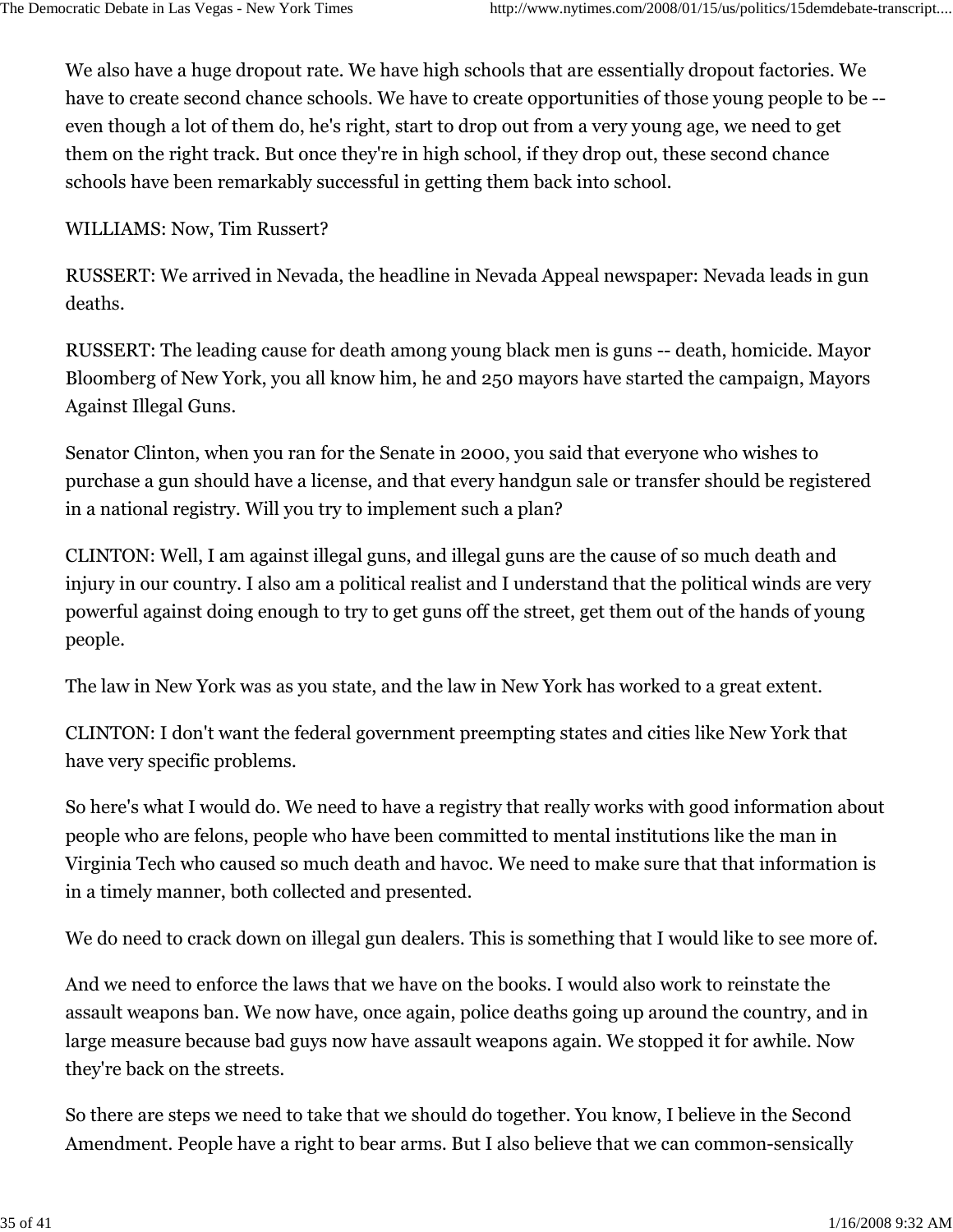approach this.

RUSSERT: But you've backed off a national licensing registration plan?

CLINTON: Yes.

RUSSERT: Senator Obama, when you were in the state senate, you talked about licensing and registering gun owners. Would you do that as president?

OBAMA: I don't think that we can get that done. But what I do think we can do is to provide just some common-sense enforcement. One good example -- this is consistently blocked -- the efforts by law enforcement to obtain the information required to trace back guns that have been used in crimes to unscrupulous gun dealers.

That's not something that the NRA has allowed to get through Congress. And, as president, I intend to make it happen.

But here's the broader context that I think is important for us to remember. We essentially have two realities, when it comes to guns, in this country. You've got the tradition of lawful gun ownership, that all of us saw, as we travel around rural parts of the country.

And it is very important for many Americans to be able to hunt, fish, take their kids out, teach them how to shoot.

And then you've got the reality of 34 Chicago public school students who get shot down on the streets of Chicago.

We can reconcile those two realities by making sure the Second Amendment is respected and that people are able to lawfully own guns, but that we also start cracking down on the kinds of abuses of firearms that we see on the streets.

RUSSERT: Senator Edwards, Democrats used to be out front for registration and licensing of guns. It now appears that there's a recognition that it's hard to win a national election with that position. Is that fair?

EDWARDS: I think that's fair, but I haven't changed my position on this. I'm against it. Having grown up where I did in the rural South, everyone around me had guns, everyone hunted. And I think it is enormously important to protect people's Second Amendment rights.

I don't believe that means you need an AK-47 to hunt. And I think the assault weapons ban, which Hillary spoke about just a minute ago, as president of the United States I'll do everything in my power to reinstate it. But I do think we need a president who understands the sportsmen, hunters who use their guns for lawful purposes have a right to have their Second Amendment rights looked after.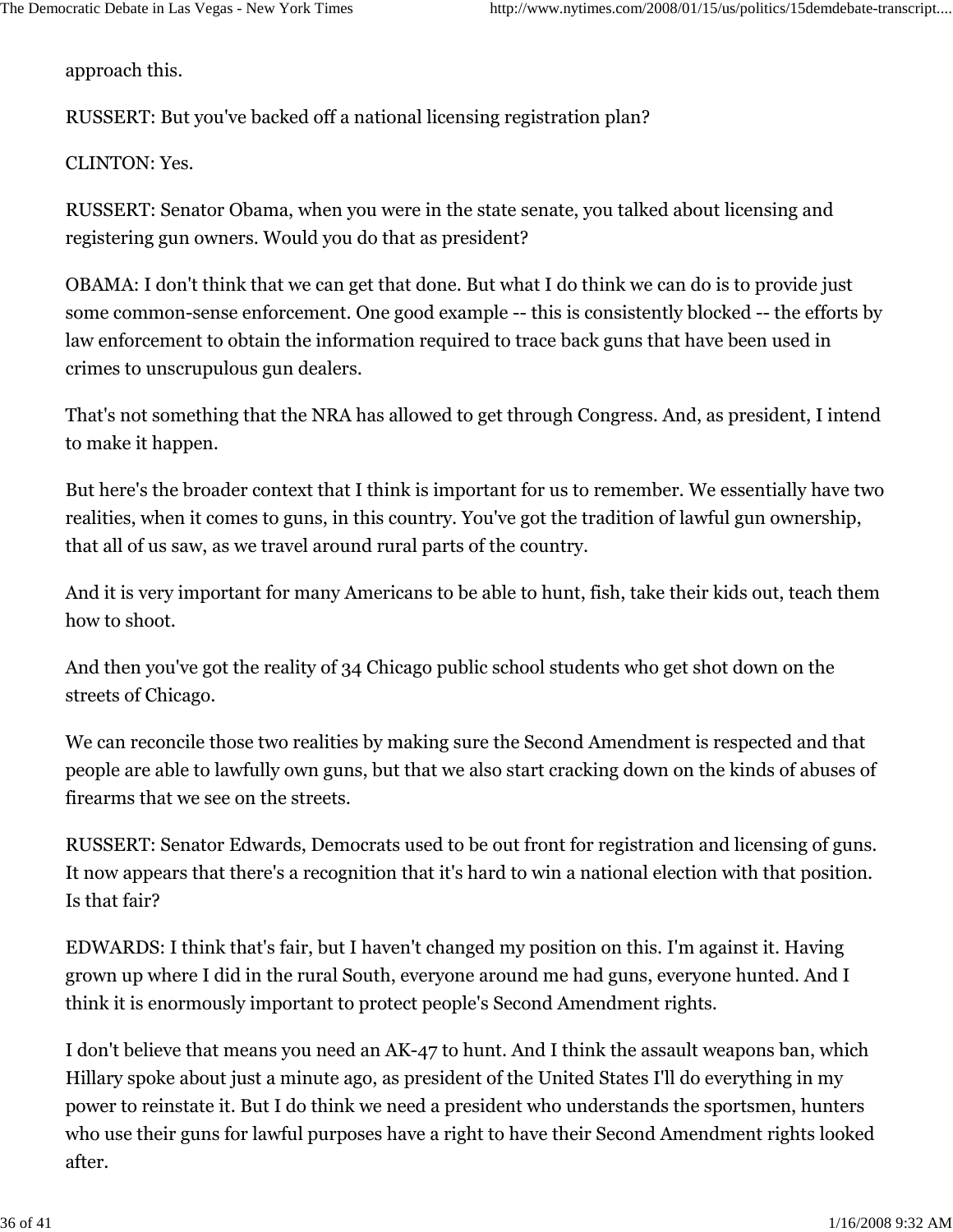WILLIAMS: Our third and final break is upon us. Our final segment of our live debate here in Las Vegas when we come back.

(APPLAUSE)

(COMMERCIAL BREAK)

WILLIAMS: We're back in Los Angeles for our final segment of our live debate coverage.

(LAUGHTER)

WILLIAMS: Did I...

RUSSERT: Las Vegas.

(LAUGHTER)

WILLIAMS: All right. OK. Wow, it is a tough crowd. It is a tough crowd.

(LAUGHTER)

And I'm up \$130 from last night, which is OK. I owe the city of Las Vegas my thanks.

We're back in Las Vegas tonight with our live debate coverage.

Thanks for saving me on that, Tim.

## (LAUGHTER)

Question for Senator Clinton. In 2006, you railed against Karl Rove and the Republicans for playing what you called the fear card.

But on the eve of the New Hampshire primary, you said this: "I don't think it was by accident that al Qaeda decided to test the new prime minister, Gordon Brown, immediately. They watch our elections as closely as we do, maybe more than some of our fellow citizens do. They play our, you know, allies. They do everything they can to undermine security in the world. So let's not forget you're hiring a president, not just to do what a candidate says he or she wants to do in an election. You're hiring a president to be there when the chips were down."

You were suggesting, it's been suggested that you would be a better president to deal with a possible terrorist attack than, perhaps, Senator Obama.

CLINTON: Well, what I said is what you quoted, and I'm not going to characterize it, but it is the fact. You know, the fact is that we face a very dangerous adversary, and to forget that or to brush it aside, I think, is a mistake.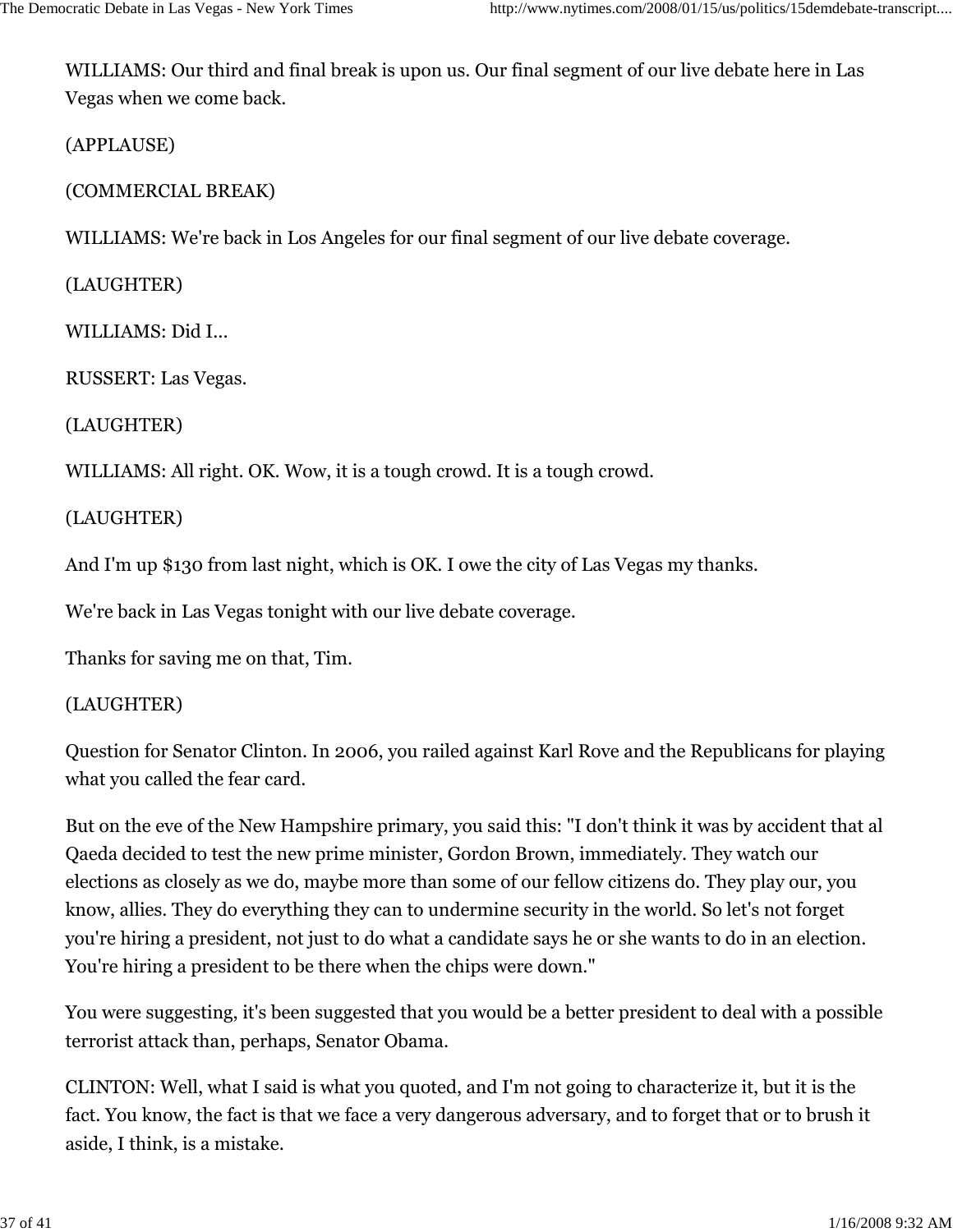So I do feel that the next president has to be prepared because we are up against a relentless enemy. And they will take advantage of us. They will certainly, as they have over the last several years, continue their attacks against our friends and allies around the world.

You know, we haven't talked as much about homeland security as I think is necessary in this campaign. Maybe I feel it acutely because I do represent New York.

CLINTON: But the highest and greatest duty of the president of the United States is to protect and defend our country. And at the end of the day, voters have to make that decision, among all of us, Democrats and Republicans, who are vying for the votes.

Because it is a critical question. It always is. There are, you know, reasons going back in our history why that is so.

But in this time, in this period, where we're going to have to repair a lot of the frayed relationships coming out of the Bush administration, where we're going to have to summon the world to a concerted effort to quell the threat of terrorism, to root them out wherever they are, it's going to be one of the biggest jobs facing our next president.

And I feel prepared and ready to take on what is a daunting but necessary responsibility.

WILLIAMS: Senator Obama, if you look just outside where we are tonight, they're building 40,000 new hotel rooms in this city. National security is never far from their minds in Las Vegas, either.

You are fond of saying you won't use 9/11 as a kind of hook.

WILLIAMS: Do you think some of that goes on in both parties?

OBAMA: Well, I think there's no doubt that we've been dominated by a politics of fear since 9/11. Now, some of that's understandable. We have real enemies out there. The tragedy in New York was a trauma to the country that it is going to take a long time for us to work out.

And Senator Clinton did good work in terms of helping the city recover. But I have to say that when Senator Clinton uses the specter of a terrorist attack with a new prime minister during a campaign, I think that is part and parcel with what we've seen the use of the fear of terrorism in scoring political points. And I think that's a mistake. Now, I don't want to perpetuate that.

OBAMA: I think that's part of why we ended up going into Iraq and made a big strategic error that has made us less safe. Resources that could have been spent on homeland security have been spent in Baghdad. Resources that could have been spent hunting down bin Laden have been diverted to Iraq.

And that's what happens when your judgment is clouded. And what I intend to do as president of the United States is to be honest and straightforward with the American people about how I'm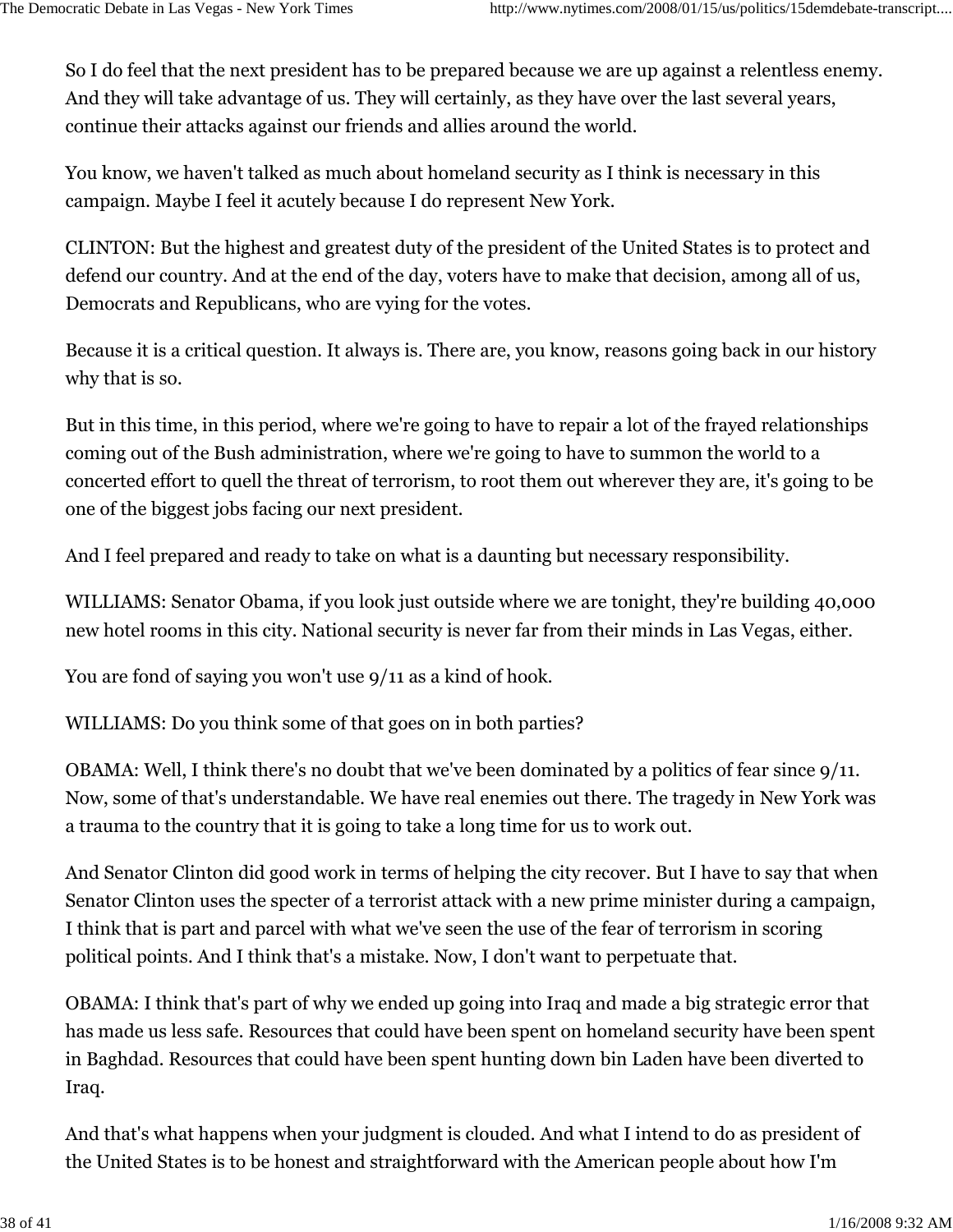going to implement all the 9/11 Commission report findings, make sure that we are hunting down bin Laden, getting out of Iraq so that we can refocus our attention on building the networks and alliances that are required to reduce terrorism around the world.

That's going to be my priority, and that's part of the reason I'm running for president of the United States.

RUSSERT: Senator Clinton, I just want to make sure, you're not suggesting that Al Qaida would test a President Obama before they'd test a President Clinton?

CLINTON: No, of course not, Tim. But it is a fact that immediately upon taking office the new prime minister in Great Britain, Gordon Brown, confronted, thankfully, two failed attacks by Al Qaida - people who had gone and been trained in the training camps in Pakistan, who got their directions from Al Qaida operatives, who launched two massive bomb efforts in London and in Glasgow.

CLINTON: They didn't know how to ignite the bombs they had set, but the rammer their cars into the airport in Glasgow.

Part of the reason why it matter who's president, in terms of operating the government and the bureaucracy, is because we have a very constant need for vigilance and preparedness.

There is no time off for the president on issues of security here at home, or around the world.

And I think that there's a difference between what President Bush had done, which has, frankly, used fear as a political weapon and a recognition, in a very calm and deliberative way, that, yes, we have real enemies and we'd better be prepared and we'd better be ready to meet them on day one.

RUSSERT: Senator Edwards, on the conduct of foreign policy, after Benazir Bhutto was assassinated, you made a phone call to General Musharraf in Pakistan. He called you back quickly.

Close to half the people in Pakistan believe the government of Musharraf or allies were involved in the assassination of Miss Bhutto.

## EDWARDS: Yes.

RUSSERT: Was it appropriate for you to talk to Musharraf at that time, perhaps give him cover at a time when he needed legitimacy?

EDWARDS: It was absolutely appropriate, and I didn't actually speak -- place a call to President Musharraf. I placed a call to the Pakistani ambassador in the United States and told him that I knew Musharraf, we had met in Islamabad years ago and talked about some of the problems in Pakistan at that time and that I had some things I wanted to say to him.

Now, the things I had to say to him were tough. And they were exactly the things that the president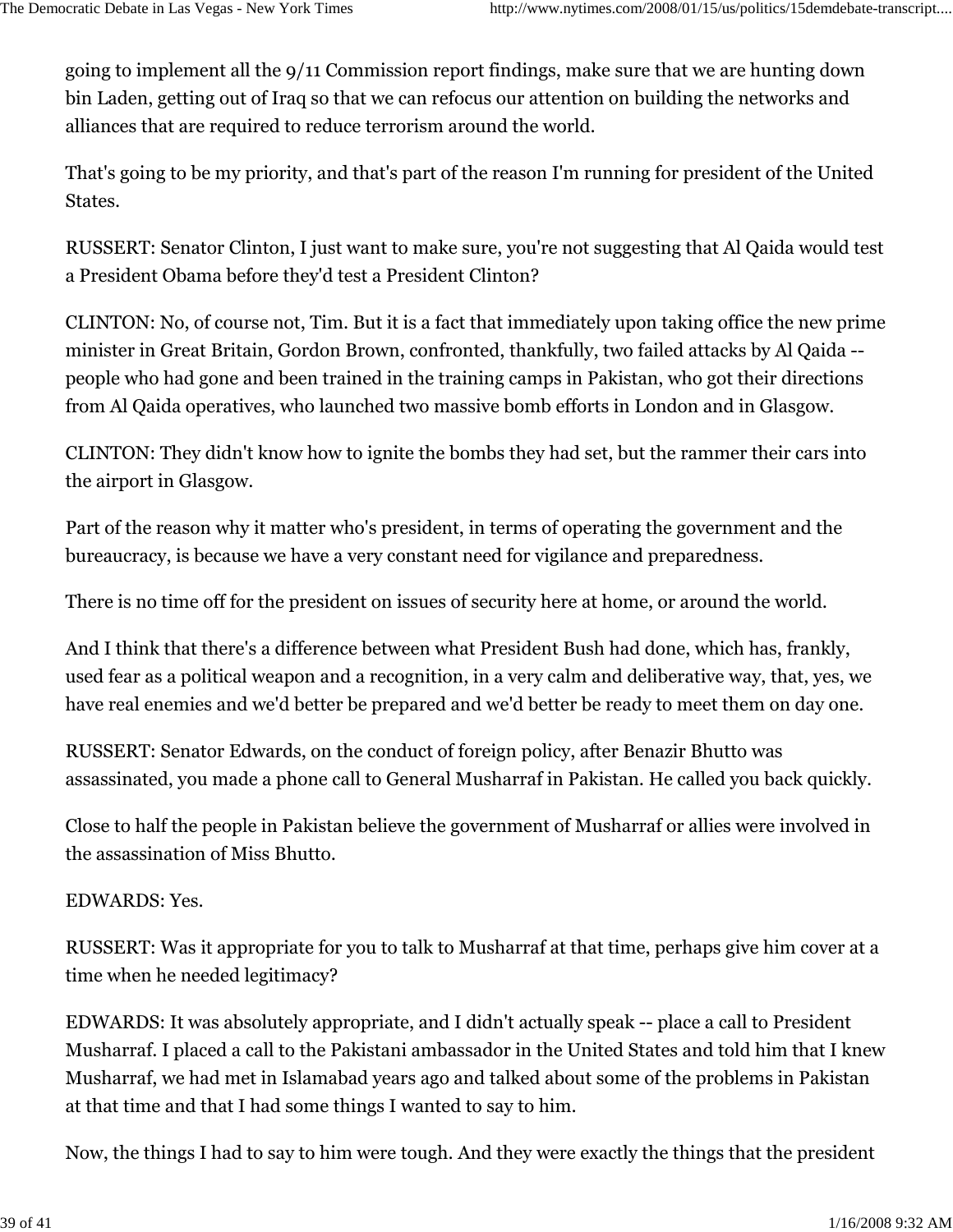of the Untied States should say to a President Musharraf under these circumstances.

First, I said to him, you have to continue on the march to democratization in South Pakistan. Benazir Bhutto, who I was with in Abu Dhabi in the Middle East just a few years ago, I heard her talk about the path to democratization being baptized in blood in Pakistan. She put her life at risk for that path to democratization.

What I said to Musharraf is: You have to stay on that path. Now, he said he would. That needs to be taken with great cynicism and a huge grain of salt, given his history.

Second, I said you must allow international investigators in to determine what happened, because no one is going to trust some internal investigation that you conduct. Actually, they have now allowed Scotland Yard investigators into Pakistan to at least conduct some investigation.

And then, third, I said these elections that are scheduled have to take place as soon as possible, but they need to be real. They have to be open, fair. The opposition parties need to be represented. They have to be secure.

And those are the points I wanted to make to him. And those are exactly the points I would make to him as president of the United States.

WILLIAMS: We promised this audience we would read a particularly thoughtful e-mail. And we're going off the air in a matter of minutes, so we're going to truly enforce the time limits.

Thirty seconds from all of you to answer the following from Jim Milton of California: "Given the decision to run for president in the first place has to be and should be one of the most important and memorable decision-making moments any American can make, tell us when you made that decision." Senator Clinton?

CLINTON: I made it over New Year's this past year. And I made it because I believe our country has to have a new beginning. Tomorrow in Reno, I'll be having an economic town hall, the first of a series of town halls to address, specifically, the economic anxieties, insecurities and problems that Americans have, to come up with solutions.

You know, we've got to get back in the solutions business in America. I want to be the problem-solver who lifts our sights and sets our goals.

And a year ago, I made the decision that I would get into this presidential race. And it's been the most amazing and extraordinary year of my life. And I thank everyone for making that happen.

WILLIAMS: Senator Edwards?

EDWARDS: It was December, a little over a year ago; made the decision with my family. And the discussion was, what is the cause of our lives -- with my wife, Elizabeth -- and what is it we want to